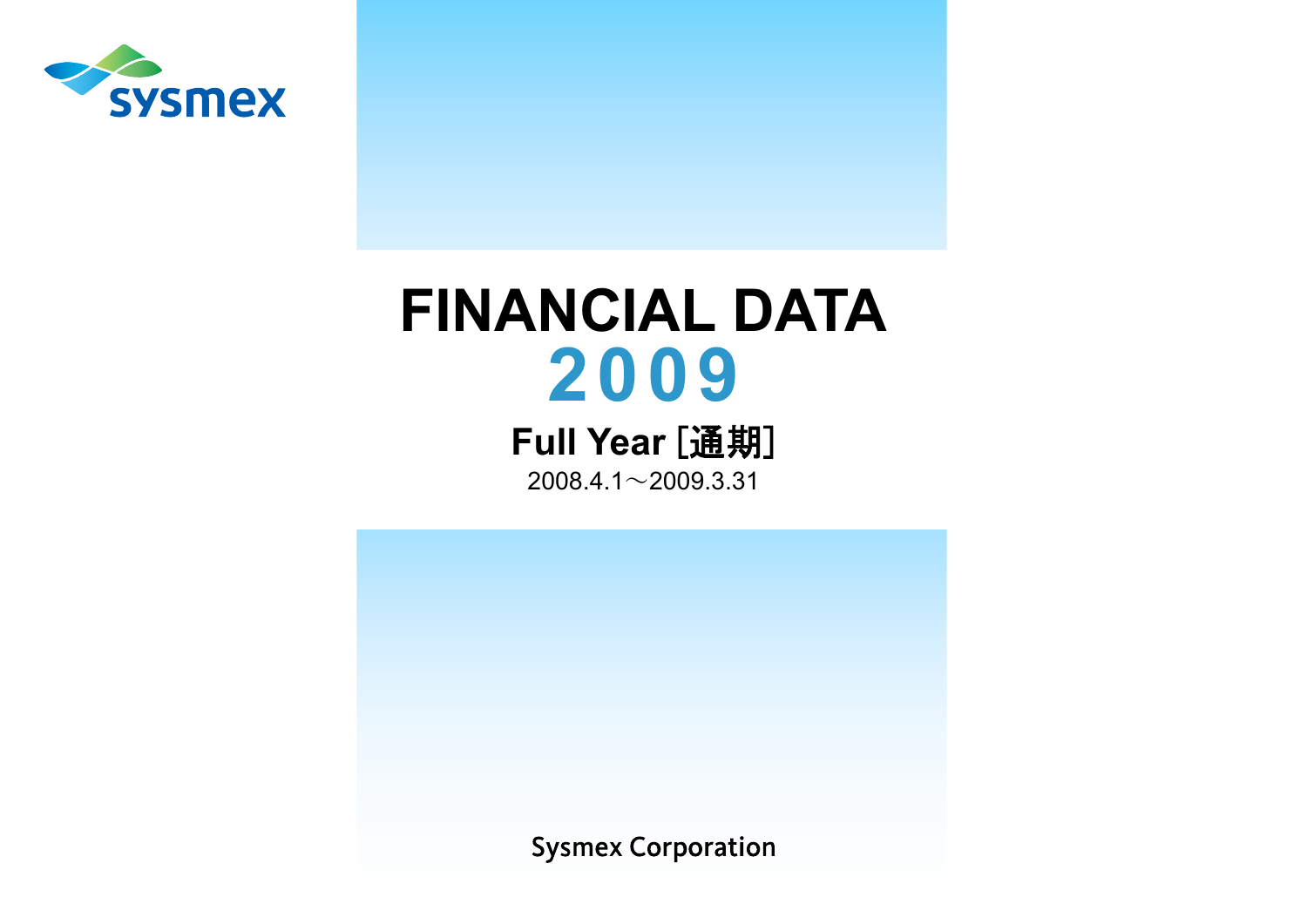#### 日次 **CONTENTS**

| <連結データ>           | $<$ Consolidated Data $>$                                                                                                             |    |
|-------------------|---------------------------------------------------------------------------------------------------------------------------------------|----|
| 連結決算概要            | <b>Financial Summary (Consolidated)</b>                                                                                               | 1  |
| 連結貸借対照表           | <b>Consolidated Balance Sheets</b>                                                                                                    | 2  |
| 連結損益計算書           | <b>Consolidated Income Statement</b>                                                                                                  | 4  |
| 連結キャッシュフロー計算書     | <b>Consolidated Cash Flow Statement</b>                                                                                               | 5  |
| 収益の状況             | <b>Sales and Profit</b>                                                                                                               | 6  |
| 資産および負債・純資産の状況    | <b>Assets, Liabilities and Net Assets</b>                                                                                             | 7  |
| 設備投資の状況           | <b>Capital Expenditure</b>                                                                                                            | 8  |
| 地域別・事業別・品目別売上高    | Net Sales by Destination, Business and Product type                                                                                   | 9  |
| 地域別・品目別売上高        | Net Sales by Destination and Product type                                                                                             | 10 |
| 地域別・事業別売上高        | <b>Net Sales by Destination and Business</b>                                                                                          | 11 |
| 所在地別売上高および営業利益の状況 | Net Sales and Operating Income (Loss) by Geographical Region<br>(Net Sales and Operating Income (Loss) of subsidiaries in the Region) | 14 |

| <単独データ>  | $\leq$ Non-Consolidated Data $\geq$ |    |
|----------|-------------------------------------|----|
| 主要単独財務指標 | Non-Consolidated Financial Summary  | 16 |

| <関連データ>      | $\leq$ Associated Data $>$                      |    |
|--------------|-------------------------------------------------|----|
| 株式情報         | <b>Stock Information</b>                        | 17 |
| 1株当たり指標      | <b>Per Share Data</b>                           | 18 |
| 会社概要         | <b>Corporate Data</b>                           | 20 |
| 連結子会社および関連会社 | <b>Consolidated Subsidiaries and Affiliates</b> | 21 |

- 2009年3月期第1四半期の連結決算よりシスメックス・ビオメリュ一株式会社の業績 が反映されています。
- At the beginning of 1st quarter of fiscal year ended March 31, 2009, the consolidated figures include the results of SYSMEX bioMerieux Co., Ltd.
- 2007年3月期通期の連結決算よりシスメックスデジタナの業績が反映されています。
- ٨ The consolidated figures for fiscal year ended March 31, 2007 include the results of the annual period of SYSMEX DIGITANA AG.
- 2006年3月期の第1四半期より、一部を除く連結子会社の決算期を親会社に統一して います。
- ٨ At the beginning of 1st quarter of fiscal year ended March 31, 2006, closing date of most consolidated subsidiaries was changed to be aligned with Sysmex Corporation.
- 2005年11月18日付で1株を2株に株式分割を実施しました。
- ٨ The shares of shareholders was split two for one on November 18, 2005.

#### 本資料のうち、業績見通し等に記載されている各数値は、現在入手可能な情報に よる判断および仮定に基づき算出しており、判断や仮定に内在する不確定性およ び今後の事業運営や内外の状況変化により、実際の業績等が見通しの数値と大き く異なる可能性があります。

#### Forward-looking Statements

This material contains forward-looking statements about Sysmex Corporation and its group companies (the Sysmex Group). These forward-looking statements are based on current judgments and assumptions of the Sysmex Group in light of the information currently available to it, and involve known and unknown risks, uncertainties and other factors, including but not limited to: global economic conditions, competitive situations and changes in exchange rates. Such risks, uncertainties and other factors may cause our actual results, performance, achievements or financial position to be materially different from any future results, performance, achievements or financial position expressed or implied by these forward-looking statements.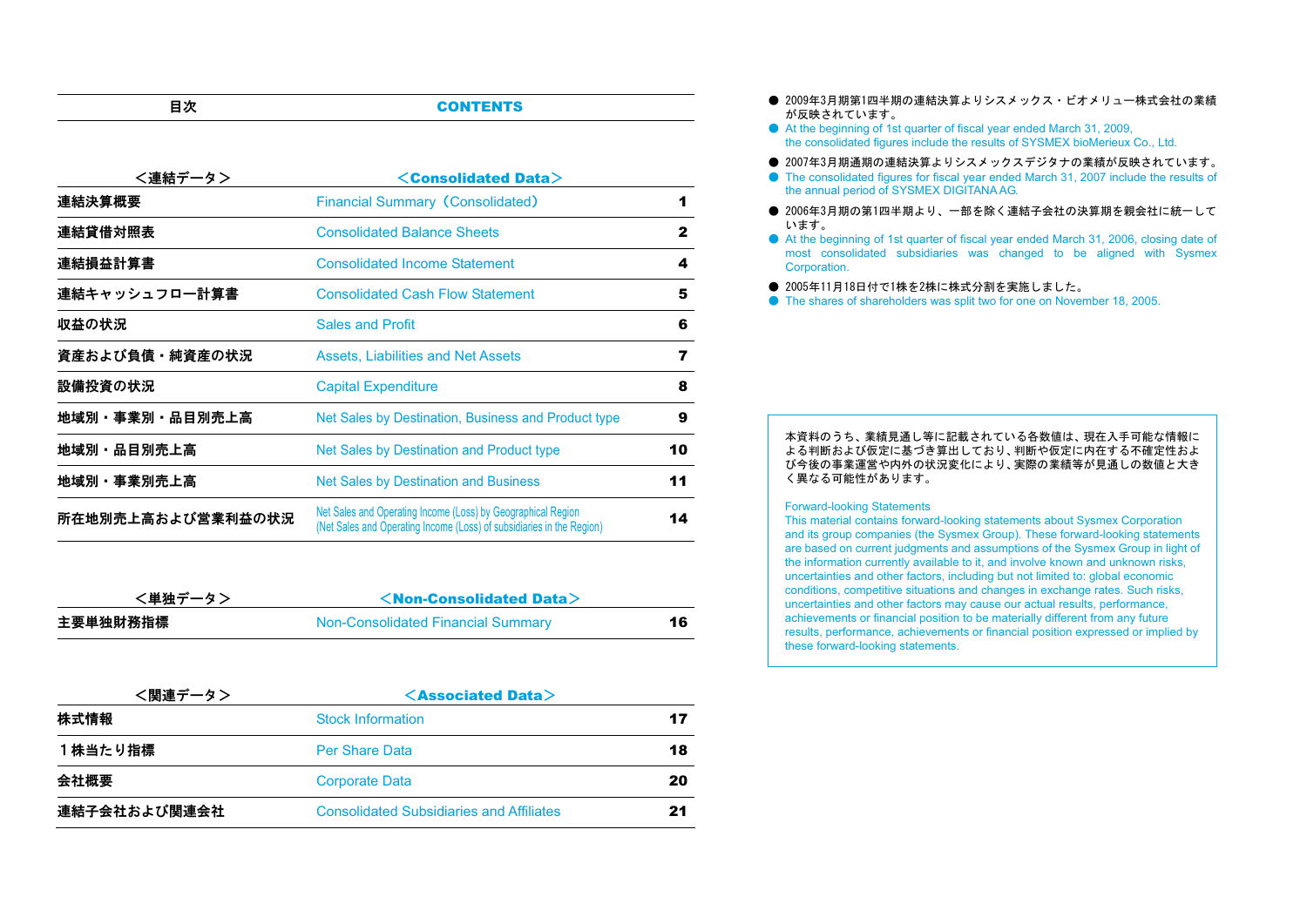## 連結データ Consolidated Data

### 連結決算概要 [通期累計]

## Financial Summary(Consolidated) [Full Year]

| 項目 Item          |                                           |       | 決算期 Fiscal Tern       |                   | 2005.3 F.Y. 2006.3 F.Y. 2007.3 F.Y. 2008.3 F.Y. 2009.3 F.Y. |                |                    |                    | 2010.3 通期予想<br>(Forecast) |
|------------------|-------------------------------------------|-------|-----------------------|-------------------|-------------------------------------------------------------|----------------|--------------------|--------------------|---------------------------|
| 売上高              | <b>Net Sales</b>                          | (百万円) | $(*$ million)         | 76,934            | 87,887                                                      | 101,041        | 110,724            | 111.842            | 116,000                   |
| 連単倍率             | Consolidated / Non-consolidated           |       |                       | 1.48              | 1.52                                                        | 1.60           | 1.69               | 1.65               |                           |
| 営業利益             | <b>Operating Income</b>                   | (百万円) | $(*$ million)         | 9,103             | 10,723                                                      | 12,714         | 15,033             | 15,134             | 13,000                    |
| 連単倍率             | Consolidated / Non-consolidated           |       |                       | 2.09              | 1.89                                                        | 2.00           | 2.09               | 3.99               |                           |
| 経常利益             | <b>Ordinary Income</b>                    | (百万円) | $(*$ million)         | 9,871             | 11,981                                                      | 13.577         | 14,545             | 12,985             | 13,000                    |
| 連単倍率             | Consolidated / Non-consolidated           |       |                       | 1.47              | 1.34                                                        | 1.38           | 1.60               | 2.25               |                           |
| 当期純利益            | Net Income                                | (百万円) | $(*$ million)         | 5,731             | 7,422                                                       | 9,008          | 9,131              | 8,013              | 8,100                     |
| 連単倍率             | Consolidated / Non-consolidated           |       |                       | 1.33              | 1.25                                                        | 1.25           | 1.63               | 2.30               |                           |
| 1株当たり当期純利益       | Net Income per Share                      | (H)   | $(\cfrac{\gamma}{2})$ | 225.06            | 145.48                                                      | 179.63         | 178.94             | 156.72             |                           |
| 自己資本当期純利益率       | Return on Equity [ROE]                    | (96)  |                       | 10.7              | 12.5                                                        | 13.4           | 12.2               | 10.1               |                           |
| 売上総利益率           | <b>Gross Profit per Net Sales</b>         | (96)  |                       | 57.4              | 58.2                                                        | 57.0           | 59.0               | 63.5               | 62.2                      |
| 売上高経常利益率         | <b>Ordinary Income per Net Sales</b>      | (96)  |                       | 12.8              | 13.6                                                        | 13.4           | 13.1               | 11.6               | 11.2                      |
| 売上高当期純利益率        | Net Income per Net Sales                  | (96)  |                       | 7.4               | 8.4                                                         | 8.9            | 8.2                | 7.2                | 7.0                       |
| 営業活動によるキャッシュ・フロー | Net Cash Provided by Operating Activities | (百万円) | $(*)$ million)        | 6,691             | 8,275                                                       | 10,085         | 11,634             | 13,193             |                           |
| 投資活動によるキャッシュ・フロー | Net Cash Used in Investing Activities     | (百万円) | $(*$ million)         | $\triangle$ 5,630 | $\Delta$ 7,858                                              | $\Delta$ 6,630 | $\triangle$ 12,883 | $\triangle$ 13,544 |                           |
| 財務活動によるキャッシュ・フロー | Net Cash Used in Financing Activities     | (百万円) | $(*$ million)         | $\triangle$ 4,376 | $\triangle$ 1,190                                           | △ 457          | $\triangle$ 1,316  | 723                |                           |
| 現金及び現金同等物の期末残高   | Cash and Cash Equivalents, End of Year    | (百万円) | $(*$ million)         | 10,457            | 9,416                                                       | 12,714         | 9,679              | 9,410              |                           |
| 項目 Item          |                                           |       | 決算期 Fiscal Tern       |                   | 2005.3 F.Y. 2006.3 F.Y. 2007.3 F.Y. 2008.3 F.Y. 2009.3 F.Y. |                |                    |                    | 増減<br>(Variance)          |
| 資本金              | <b>Capital Stock</b>                      | (百万円) | $(*$ million)         | 7,954             | 7,954                                                       | 8,501          | 8,651              | 8,685              | 34                        |
| 自己株控除後期末株式数      | <b>Number of Shares Outstanding</b>       | (千株)  | (thousand shares)     | 24,962.6          | 49,917.0                                                    | 50,563.3       | 51,107.2           | 51,145.5           | 38.3                      |
| 純資産 ※            | Net Assets $\mathbb{\times}$              | (百万円) | $(*$ million)         | 56,149            | 62,646                                                      | 72,396         | 79,117             | 79,850             | 733                       |
| 総資産              | <b>Total Assets</b>                       | (百万円) | $(*$ million)         | 77,660            | 87,446                                                      | 101,225        | 109,027            | 118,521            | 9,494                     |
| 自己資本比率 ※         | Equity Ratio X                            | (96)  |                       | 72.3              | 71.3                                                        | 70.5           | 72.2               | 66.8               | $\triangle$ 5.4           |
| 1株当たり純資産 ※       | Net Assets per Share $\mathbb{\times}$    | (H)   | $(\cfrac{\gamma}{2})$ | 2,244.85          | 1,251.81                                                    | ,410.99        | ,540.95            | ,548.19            | 7.24                      |

※過年度の数値については、従来の「株主資本」を/[御]く「株主資本比率」を「自己資本比率」の欄に、「1株当たり株主資本」を「1株当たり純資産」の欄に記載しております。

With regards to the figures for previous period, the original "Shareholders' Equity" is described in the "Net Assets" column, the original "Shareholders' Equity Ratio" in the "Equity Ratio" column and the original "Shareho

#### 換算レート

**Average Exchange Rates in the Periods** 

| 3月31日に終了する各年度 |      |     | 2005.3 | 2006.3 | 2007.3 | 2008.3 | 2009.3 | 2010.3 通期予想<br>(Forecast, |
|---------------|------|-----|--------|--------|--------|--------|--------|---------------------------|
| USドル          | USD  | (円) | 108.2  | 113.3  | 117.0  | 114.3  | 100.5  | 95.0                      |
| ユーロ           | EURC | "円, | 134.5  | 137.9  | 150.7  | 161.5  | 143.5  | 125.0                     |

●通期予想は、2009年5月に公表したものです。 ● Business forecast was announced on May 2009.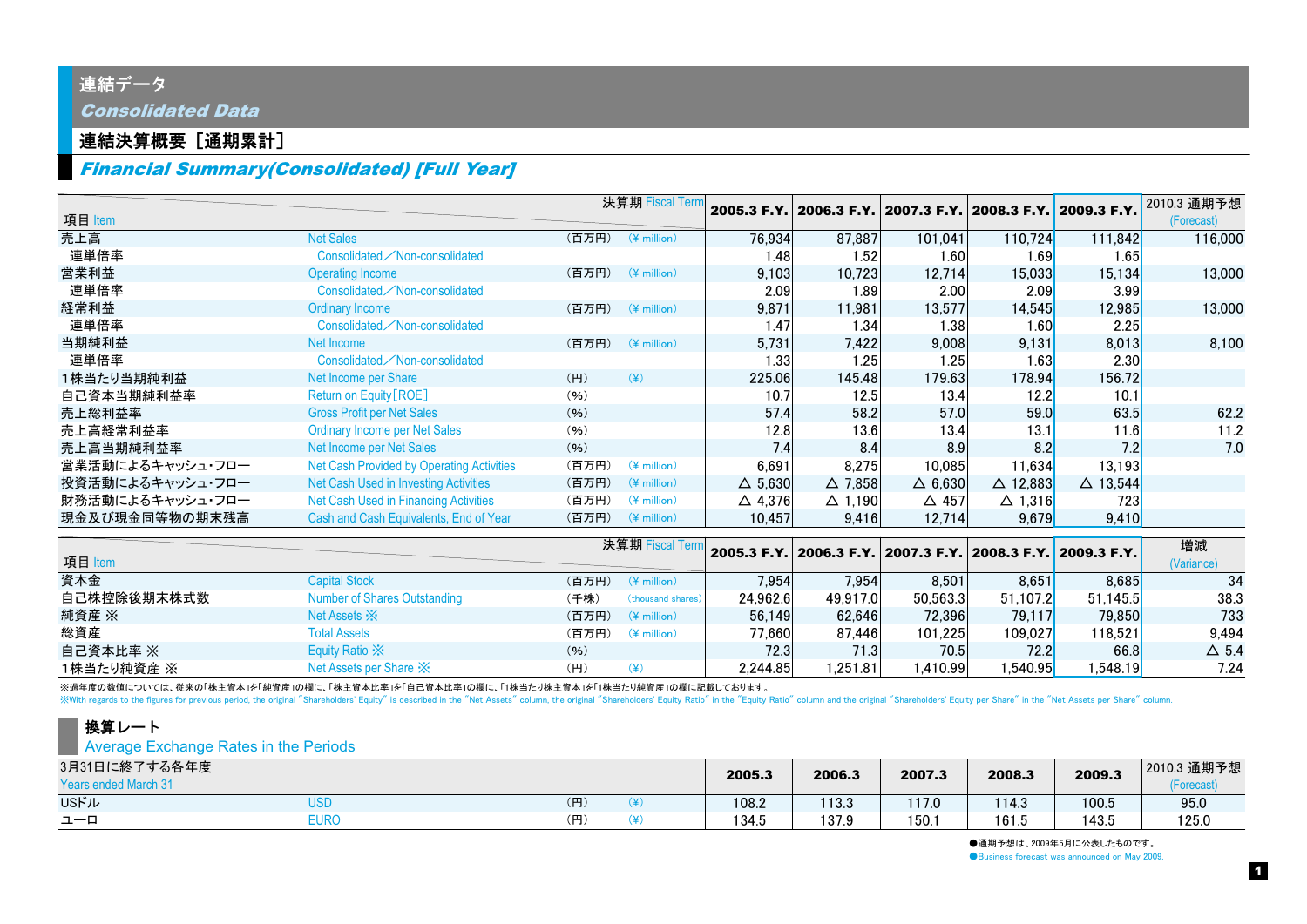## │連結貸借対照表[通期累計]  $\blacksquare$   $\blacksquare$   $\blacksquare$   $\blacksquare$   $\blacksquare$   $\blacksquare$   $\blacksquare$   $\blacksquare$   $\blacksquare$   $\blacksquare$   $\blacksquare$   $\blacksquare$   $\blacksquare$   $\blacksquare$   $\blacksquare$   $\blacksquare$   $\blacksquare$   $\blacksquare$   $\blacksquare$   $\blacksquare$   $\blacksquare$   $\blacksquare$   $\blacksquare$   $\blacksquare$   $\blacksquare$   $\blacksquare$   $\blacksquare$   $\blacksquare$   $\blacksquare$

## Consolidated Balance Sheets [Full Year]

#### 資産の部

Assets Section

|                | 決算期 Fiscal Term                                | 2005.3 F.Y.  |               | 2006.3 F.Y.     |               | 2007.3 F.Y.     |               | 2008.3 F.Y.     |       | 2009.3 F.Y.   |                          | 増減              |  |
|----------------|------------------------------------------------|--------------|---------------|-----------------|---------------|-----------------|---------------|-----------------|-------|---------------|--------------------------|-----------------|--|
| 項目 Item        |                                                |              | $\frac{9}{6}$ |                 | $\frac{9}{6}$ |                 | $\frac{1}{2}$ |                 | %     |               | $\overline{\frac{9}{6}}$ | (Variance)      |  |
| 流動資産           | <b>Current Assets</b>                          | 50,060       | 64.5          | 54.851          | 62.7          | 66,120          | 65.3          | 66.923          | 61.4  | 67,622        | 57.1                     | 699             |  |
| 現金及び預金         | <b>Cash and Cash Equivalents</b>               | 8,490        | 10.9          | 9,485           | 10.8          | 12,793          | 12.6          | 9.694           | 8.9   | 9,458         | 8.0                      | $\triangle$ 236 |  |
| 受取手形及び売掛金      | <b>Trade Notes and Trade Accounts</b>          | 23,426       | 30.2          | 26,145          | 29.9          | 31,910          | 31.5          | 32,965          | 30.2  | 32,101        | 27.1                     | $\triangle$ 864 |  |
| リース債権及びリース投資資産 | <b>Lease Receivables and Investment Assets</b> |              |               |                 |               |                 |               |                 |       | 622           | 0.5                      |                 |  |
| 有価証券           | <b>Marketable Securities</b>                   | 2,053        | 2.6           | 28              | 0.0           | 4 <sup>1</sup>  | 0.0           | 71              | 0.1   | 104           | 0.1                      | 33              |  |
| 棚卸資産           | Inventories                                    | 13,496       | 17.4          | 15,291          | 17.5          | 16,563          | 16.4          | 18.341          | 16.8  | 18,342        | 15.5                     |                 |  |
| 繰延税金資産         | <b>Deferred Tax Assets</b>                     | 2,004        | 2.6           | 2,540           | 2.9           | 3,668           | 3.6           | 4,492           | 4.1   | 4,600         | 3.9                      | 108             |  |
| 前払費用           | <b>Prepaid Expenses</b>                        | 484          | 0.6           | 614             | 0.7           | 788             | 0.8           | 796             | 0.7   | 915           | 0.8                      | 119             |  |
| 短期貸付金          | <b>Short-term Loans Receivable</b>             |              | 0.0           |                 | 0.0           |                 | 0.0           |                 | 0.0   |               | 0.0                      | $\mathbf 0$     |  |
| その他の流動資産       | <b>Other Current Assets</b>                    | 417          | 0.5           | 1.161           | 1.3           | 861             | 0.9           | 1.058           | 1.0   | 2.005         | 1.7                      | 947             |  |
| 貸倒引当金          | <b>Allowance for Doubtful Accounts</b>         | $\Delta$ 317 |               | $\triangle$ 419 |               | $\triangle$ 508 |               | $\triangle$ 500 |       | $\Delta$ 530  |                          | $\triangle$ 30  |  |
| 固定資産           | <b>Fixed Assets</b>                            | 27,599       | 35.5          | 32,594          | 37.3          | 35,104          | 34.7          | 42,103          | 38.6  | 50,899        | 42.9                     | 8,796           |  |
| 有形固定資産         | <b>Property, Plant and Equipment</b>           | 17,962       | 23.1          | 21,444          | 24.5          | 23,780          | 23.5          | 29,082          | 26.7  | 36,612        | 30.9                     | 7,530           |  |
| 建物及び構築物        | <b>Buildings and Structures</b>                | 7,011        | 9.0           | 7.555           | 8.6           | 8.164           | 8.1           | 9.256           | 8.5   | 16.476        | 13.9                     | 7,220           |  |
| 機械装置及び運搬具      | <b>Machinery and Equipment</b>                 | 1,610        | 2.1           | 1.744           | 2.0           | 2,288           | 2.3           | 3.093           | 2.8   | 4,197         | 3.5                      | 1,104           |  |
| 工具器具及び備品       | <b>Furniture and Fixtures</b>                  | 3,089        | 4.0           | 3,387           | 3.9           | 3.786           | 3.7           | 4,219           | 3.9   | 4,476         | 3.8                      | 257             |  |
| 土地             | Land                                           | 6,004        | 7.7           | 7,738           | 8.8           | 7,871           | 7.8           | 7,909           | 7.3   | 7,896         | 6.7                      | $\Delta$ 13     |  |
| リース資産          | <b>Lease Assets</b>                            |              |               |                 |               |                 |               |                 |       | 3,286         | 2.8                      |                 |  |
| 建設仮勘定          | <b>Construction in Progress</b>                | 246          | 0.3           | 1.018           | 1.2           | 1.669           | 1.6           | 4.603           | 4.2   | 278           | 0.2                      | $\Delta$ 4,325  |  |
| 無形固定資産         | <b>Intangible Fixed Assets</b>                 | 2.834        | 3.6           | 3.244           | 3.7           | 3,726           | 3.7           | 5.795           | 5.3   | 5,272         | 4.4                      | $\triangle$ 523 |  |
| のれん            | Goodwill                                       |              |               |                 |               | 475             | 0.5           | 1.532           | 1.4   | 1,097         | 0.9                      | △ 435           |  |
| ソフトウェア         | <b>Software</b>                                |              |               |                 |               | 3,052           | 3.0           | 4,091           | 3.8   | 3,928         | 3.3                      | $\Delta$ 163    |  |
| その他の無形固定資産     | <b>Other Intangible Fixed Assets</b>           |              |               |                 |               | 197             | 0.2           | 171             | 0.2   | 246           | 0.2                      | 75              |  |
| 投資その他の資産       | <b>Investments and Other Assets</b>            | 6,802        | 8.8           | 7.905           | 9.0           | 7.598           | 7.5           | 7.226           | 6.6   | 9.014         | 7.6                      | 1,788           |  |
| 投資有価証券         | <b>Investment Securities</b>                   | 2,493        | 3.2           | 3.988           | 4.6           | 3,004           | 3.0           | 3,077           | 2.8   | 3,256         | 2.7                      | 179             |  |
| 長期貸付金          | Long-term Loans Receivable                     |              | 0.0           |                 | 0.0           |                 | 0.0           |                 | 0.0   |               | 0.0                      | $\Delta$ 1      |  |
| 長期前払費用         | <b>Long-term Prepaid Expenses</b>              | 124          | 0.2           | 110             | 0.1           | 179             | 0.2           | 154             | 0.1   | 139           | 0.1                      | $\Delta$ 15     |  |
| 投資不動産          | <b>Investments in Real Estates</b>             | 2,288        | 2.9           | 2,173           | 2.5           | 2,136           | 2.1           | 2,124           | 1.9   | 2,116         | 1.8                      | $\triangle$ 8   |  |
| 前払年金費用         | <b>Prepaid Pension Expenses</b>                |              |               |                 |               | 465             | 0.5           |                 |       |               | 0.0                      |                 |  |
| その他の投資         | <b>Other Investments</b>                       | 1,465        | 1.9           | 1.454           | 1.7           | 1.697           | 1.7           | 1.612           | 1.5   | 3,276         | 2.8                      | 1.664           |  |
| 繰延税金資産         | <b>Deferred Tax Assets</b>                     | 453          | 0.6           | 177             | 0.2           | 115             | 0.1           | 255             | 0.2   | 220           | 0.2                      | $\triangle$ 35  |  |
| 貸倒引当金          | <b>Allowance for Doubtful Accounts</b>         | $\Delta$ 29  |               | $\triangle$ 3   |               | $\triangle$ 3   |               | $\triangle$ 3   |       | $\triangle$ 3 |                          | 0               |  |
| 資産合計           | <b>Total Assets</b>                            | 77.660       | 100.0         | 87.446          | 100.0         | 101.225         | 100.0         | 109.027         | 100.0 | 118.521       | 100.0                    | 9.494           |  |

(百万円) (構成比:%) (¥ million) (Ratio: %)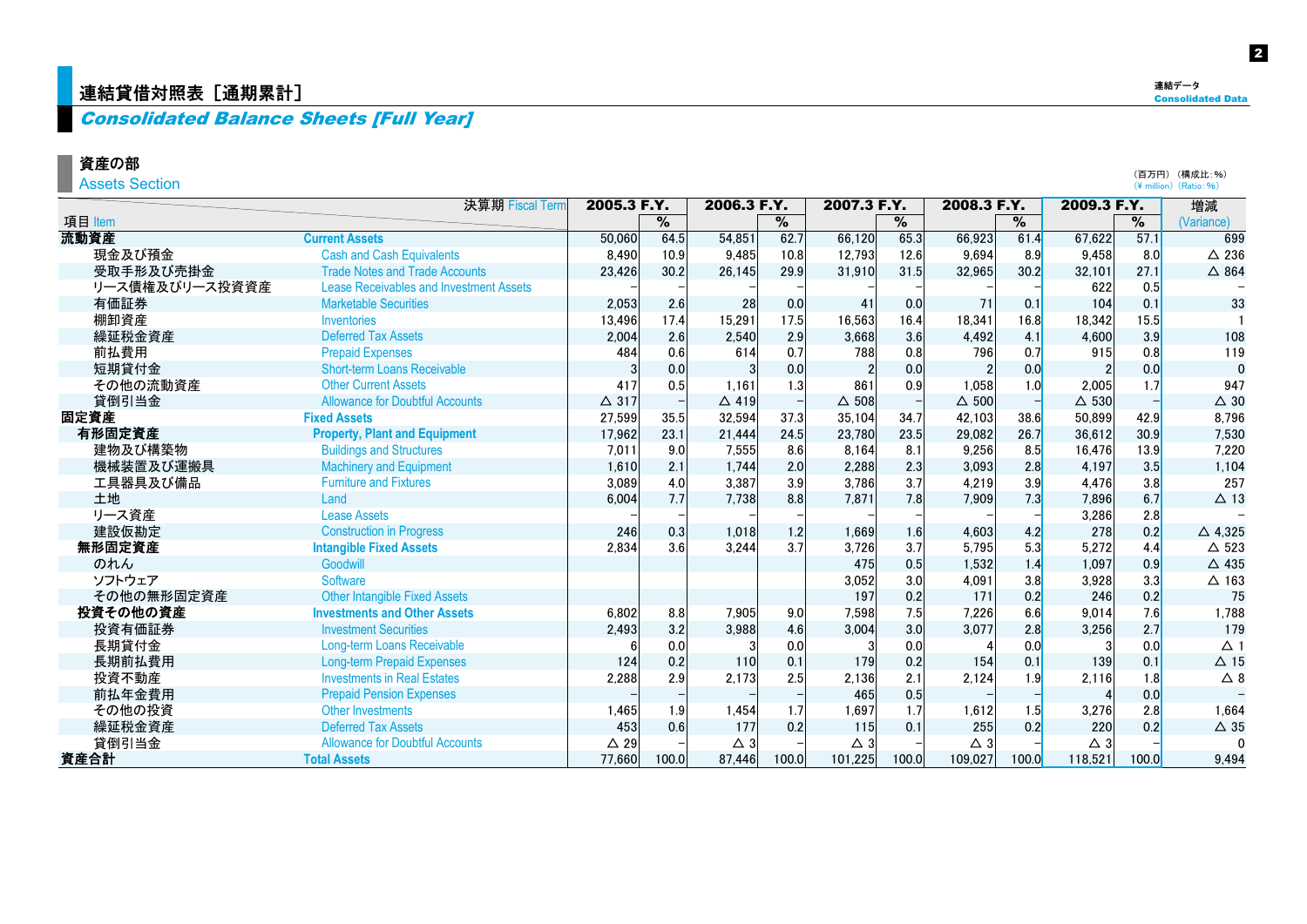#### 負債・純資産の部

Liabilities and Net Assets

|                | 決算期 Fiscal Term                                     | 2005.3 F.Y.  |               | 2006.3 F.Y.     |       | 2007.3 F.Y.  |       | 2008.3 F.Y.  |                          | 2009.3 F.Y.       |       | 増減                               |
|----------------|-----------------------------------------------------|--------------|---------------|-----------------|-------|--------------|-------|--------------|--------------------------|-------------------|-------|----------------------------------|
| 項目 Item        |                                                     |              | $\frac{9}{6}$ |                 | %     |              | $\%$  |              | $\overline{\frac{9}{6}}$ |                   | %     | (Variance)                       |
| 流動負債           | <b>Current Liabilities</b>                          | 18,161       | 23.4          | 20,967          | 24.0  | 25,634       | 25.3  | 26,241       | 24.1                     | 33,444            | 28.2  | 7,203                            |
| 支払手形及び買掛金      | <b>Trade Notes and Trade Accounts</b>               | 8,239        | 10.6          | 8,868           | 10.1  | 10,731       | 10.6  | 11,247       | 10.3                     | 11,075            | 9.3   | $\triangle$ 172                  |
| 短期借入金          | <b>Short-term Bank Loans</b>                        | 73           | 0.1           | 146             | 0.2   | 79           | 0.1   | 546          | 0.5                      | 6,149             | 5.2   | 5.603                            |
| リース債務          | <b>Lease Obligations</b>                            |              |               |                 |       |              |       |              |                          | 1,520             | 1.3   |                                  |
| 未払法人税等         | <b>Income Taxes Payable</b>                         | 1,939        | 2.5           | 2,664           | 3.0   | 3,244        | 3.2   | 2,061        | 1.9                      | 948               | 0.8   | $\Delta$ 1.113                   |
| 繰延税金負債         | <b>Deferred Tax Liabilities</b>                     |              |               |                 | 0.0   |              | 0.0   |              | 0.0                      | 3                 | 0.0   |                                  |
| 未払費用           | <b>Accrued Expenses</b>                             | 2,057        | 2.6           | 2,221           | 2.5   | 2,794        | 2.8   | 3,343        | 3.1                      | 3,782             | 3.2   | 439                              |
| 賞与引当金          | <b>Reserve for Bonuses</b>                          | 1,758        | 2.3           | 2,057           | 2.4   | 2,403        | 2.4   | 2,643        | 2.4                      | 2,506             | 2.1   | $\triangle$ 137                  |
| 役員賞与引当金        | <b>Reserve for Directors' Bonuses</b>               |              |               |                 |       | 163          | 0.2   | 182          | 0.2                      | 140               | 0.1   | $\triangle$ 42                   |
| 製品保証引当金        | <b>Reserve for Product Warranties</b>               | 225          | 0.3           | 407             | 0.5   | 541          | 0.5   | 423          | 0.4                      | 150               | 0.1   | $\triangle$ 273                  |
| その他の流動負債       | <b>Other Current Liabilities</b>                    | 3,867        | 5.0           | 4,598           | 5.3   | 5,672        | 5.6   | 5,790        | 5.3                      | 7,166             | 6.0   | 1,376                            |
| 固定負債           | <b>Long-term Liabilities</b>                        | 2,546        | 3.3           | 2,971           | 3.4   | 3,195        | 3.2   | 3,668        | 3.4                      | 5,226             | 4.4   | 1,558                            |
| 長期借入金          | <b>Long-term Debt</b>                               | 22           | 0.0           | $\mathbf{3}$    | 0.0   | 82           | 0.1   | 13           | 0.0                      | 5                 | 0.0   | $\Delta$ 8                       |
| リース債務          | <b>Lease Obligations</b>                            |              |               |                 |       |              |       |              |                          | 2,150             | 1.8   |                                  |
| 繰延税金負債         | <b>Deferred Tax Liabilities</b>                     | 766          | 1.0           | 1,067           | 1.2   | 1,387        | 1.4   | 1,701        | 1.6                      | 550               | 0.5   | $\Delta$ 1,151                   |
| 退職給付引当金        | <b>Liability for Retirement Benefits</b>            | 322          | 0.4           | 162             | 0.2   | 143          | 0.1   | 354          | 0.3                      | 224               | 0.2   | $\triangle$ 130                  |
| 役員退職慰労引当金      | <b>Liability for Directors' Retirement Benefits</b> | 298          | 0.4           | 284             | 0.3   | 264          | 0.3   | 247          | 0.2                      | 196               | 0.2   | $\Delta$ 51                      |
| その他固定負債        | Other Long-term Liabilities                         | 1,136        | 1.5           | 1,454           | 1.7   | 1,317        | 1.3   | 1,351        | 1.2                      | 2,098             | 1.8   | 747                              |
| 負債合計           | <b>Total Liabilities</b>                            | 20,708       | 26.7          | 23,939          | 27.4  | 28,829       | 28.5  | 29,910       | 27.4                     | 38,670            | 32.6  | 8,760                            |
| 少数株主持分         | <b>Minority Interests</b>                           | 802          | 1.0           | 860             | 1.0   |              |       |              |                          |                   |       |                                  |
| 資本金            | <b>Capital Stock</b>                                | 7,954        | 10.2          | 7,954           | 9.1   |              |       |              |                          |                   |       |                                  |
| 資本剰余金          | <b>Capital Surplus</b>                              | 11,182       | 14.4          | 11,184          | 12.8  |              |       |              |                          |                   |       |                                  |
| 利益剰余金          | <b>Earned Surplus</b>                               | 36,050       | 46.4          | 41,550          | 47.5  |              |       |              |                          |                   |       |                                  |
| その他有価証券評価差額金   | Unrealized Gain on Avaibable-for-Sale Securities    | 656          | 0.8           | 1,234           | 1.4   |              |       |              |                          |                   |       |                                  |
| 為替換算調整勘定       | <b>Foreign Currency Translation Adjustments</b>     | 423          | 0.5           | 872             | 1.0   |              |       |              |                          |                   |       |                                  |
| 自己株式           | <b>Treasury Stock</b>                               | $\Delta$ 118 |               | $\triangle$ 150 |       |              |       |              |                          |                   |       |                                  |
| 資本合計           | <b>Total Shareholders' Equity</b>                   | 56,149       | 72.3          | 62,646          | 71.6  |              |       |              |                          |                   |       |                                  |
| 負債·少数株主持分·資本合計 | <b>Total Liabilities, Minority Interests</b>        |              |               |                 |       |              |       |              |                          |                   |       |                                  |
|                | and Shareholders' Equity                            | 77,660       | 100.0         | 87,446          | 100.0 |              |       |              |                          |                   |       |                                  |
| 株主資本           | <b>Owners' Equity</b>                               |              |               |                 |       | 68,864       | 68.0  | 77.791       | 71.4                     | 81,233            | 68.5  | 3.442                            |
| 資本金            | <b>Capital Stock</b>                                |              |               |                 |       | 8,501        | 8.4   | 8,651        | 7.9                      | 8,685             | 7.3   | 34                               |
| 資本剰余金          | <b>Capital Surplus</b>                              |              |               |                 |       | 11,731       | 11.6  | 13,588       | 12.5                     | 13,623            | 11.5  | 35                               |
| 利益剰余金          | <b>Earned Surplus</b>                               |              |               |                 |       | 48,794       | 48.2  | 55,737       | 51.1                     | 59,120            | 49.9  | 3,383                            |
| 自己株式           | <b>Treasury Stock</b>                               |              |               |                 |       | $\Delta$ 163 |       | $\Delta$ 185 |                          | $\Delta$ 196      |       | $\Delta$ 11                      |
| 評価·換算差額等       | <b>Valuation and Translation Adjustments</b>        |              |               |                 |       | 2,480        | 2.4   | 962          | 0.9                      | $\triangle$ 2,050 |       | $\triangle$ 3.012                |
| その他有価証券評価差額金   | Unrealized Gain on Avaibable-for-Sale Securities    |              |               |                 |       | 805          | 0.8   | 351          | 0.3                      | $\triangle$ 44    |       | △ 395                            |
| 為替換算調整勘定       | <b>Foreign Currency Translation Adjustments</b>     |              |               |                 |       | 1,674        | 1.7   | 610          | 0.6                      | $\triangle$ 2,006 |       | $\Delta$ 2,616                   |
| 新株予約権          | <b>Subscription Rights to Shares</b>                |              |               |                 |       |              |       | 236          | 0.2                      | 577               | 0.5   | 341                              |
| 少数株主持分         | <b>Minority Interests</b>                           |              |               |                 |       | 1,051        | 1.0   | 127          | 0.1                      | 89                | 0.1   | $\triangle$ 38                   |
| 純資産合計          | <b>Total Net Assets</b>                             |              |               |                 |       | 72,396       | 71.5  | 79,117       | 72.6                     | 79,850            | 67.4  | 733                              |
| 負債·純資産合計       | <b>Total Liabilities and Total Net Assets</b>       |              |               |                 |       | 101,225      | 100.0 | 109,027      | 100.0                    | 118,521           | 100.0 | 9,494<br>$\overline{\mathbf{3}}$ |
|                |                                                     |              |               |                 |       |              |       |              |                          |                   |       |                                  |

(百万円)(構成比:%)<br>(¥ million)(Ratio:%)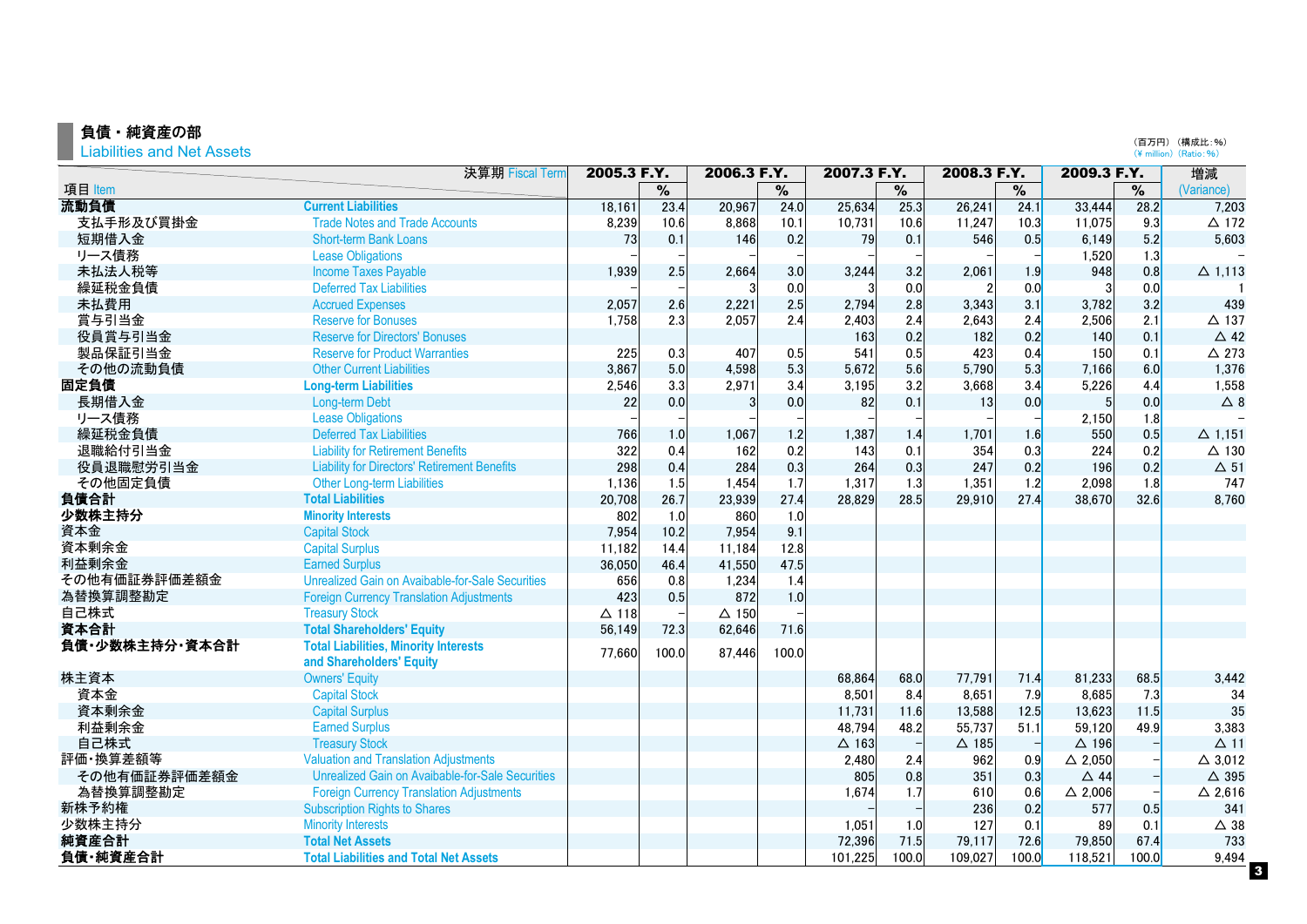## <mark>連結損益計算書[通期累計]</mark>

## Consolidated Income Statement [Full Year]

連結データ

(百万円)(構成比:%)<br>(¥ million)(Ratio:%)

|              | 決算期 Fiscal Term                                        | 2005.3 F.Y.  |        | 2006.3 F.Y.      |       | 2007.3 F.Y.     |       | 2008.3 F.Y.     |       | 2009.3 F.Y. |       |
|--------------|--------------------------------------------------------|--------------|--------|------------------|-------|-----------------|-------|-----------------|-------|-------------|-------|
| 項目 Item      |                                                        |              | %      |                  | %     |                 | $\%$  |                 | $\%$  |             | %     |
| 売上高          | <b>Net Sales</b>                                       | 76.934       | 100.0  | 87,887           | 100.0 | 101,041         | 100.0 | 110,724         | 100.0 | 111,842     | 100.0 |
| 売上原価         | <b>Cost of Sales</b>                                   | 32,803       | 42.6   | 36,739           | 41.8  | 43,497          | 43.0  | 45,396          | 41.0  | 40,838      | 36.5  |
| 売上総利益        | <b>Gross Profit</b>                                    | 44,130       | 57.4   | 51,148           | 58.2  | 57,543          | 57.0  | 65,327          | 59.0  | 71,004      | 63.5  |
| 販売費及び一般管理費   | Selling, General and Administrative                    | 35,027       | 45.5   | 40,425           | 46.0  | 44,828          | 44.4  | 50,293          | 45.4  | 55,870      | 50.0  |
| 営業利益         | <b>Operating Income</b>                                | 9,103        | $11.8$ | 10,723           | 12.2  | 12,714          | 12.6  | 15,033          | 13.6  | 15,134      | 13.5  |
| 営業外収益        | <b>Non-Operating Income</b>                            | 1,218        | 1.6    | 1,558            | 1.8   | 1,185           | 1.2   | 880             | 0.8   | 934         | 0.8   |
| 受取利息及び配当金    | <b>Interest and Dividend Income</b>                    | 89           |        | 102              |       | 149             |       | 225             |       | 194         |       |
| 受取ロイヤルティ     | <b>Royalty</b>                                         | 36           |        | 48               |       | 48              |       | 34              |       | 35          |       |
| 投資不動産収入      | Income on Invested Real Estates                        | 502          |        | 395              |       | 393             |       | 384             |       | 387         |       |
| 持分法による投資利益   | Equity in earnings of investees                        |              |        | 25               |       | 29              |       | 29              |       |             |       |
| 為替差益         | Foreign Exchange Gain                                  | 441          |        | 828              |       | 374             |       |                 |       |             |       |
| その他の営業外収益    | <b>Other Non-Operating Income</b>                      | 140          |        | 158              |       | 190             |       | 206             |       | 316         |       |
| 営業外費用        | <b>Non-Operating Expenses</b>                          | 450          | 0.6    | 300              | 0.3   | 322             | 0.3   | 1,369           | 1.2   | 3,082       | 2.8   |
| 支払利息及び割引料    | <b>Interest Expenses</b>                               | 43           |        | 22               |       | 27              |       | 33              |       | 427         |       |
| 営業権償却        | <b>Amortization of Good Will</b>                       | 70           |        | $6 \overline{6}$ |       |                 |       |                 |       |             |       |
| 売上割引         | Cash discount                                          | 34           |        | 32               |       | 28              |       | 28              |       | 27          |       |
| 投資不動産維持費     | <b>Upkeep of invested Real Estates</b>                 | 203          |        | 197              |       | 169             |       | 155             |       | 162         |       |
| 為替差損         | <b>Foreign Exchange Loss</b>                           |              |        |                  |       |                 |       | 1,048           |       | 2,227       |       |
| その他の営業外費用    | <b>Other Non-Operating Expenses</b>                    | 98           |        | 43               |       | 97              |       | 103             |       | 236         |       |
| 経常利益         | <b>Ordinary Income</b>                                 | 9,871        | 12.8   | 11,981           | 13.6  | 13,577          | 13.4  | 14,545          | 13.1  | 12,985      | 11.6  |
| 特別利益         | <b>Extraordinary Income</b>                            | 19           | 0.0    | 59               | 0.1   | 370             | 0.4   | 40              | 0.0   | 109         | 0.1   |
| 投資有価証券売却益    | <b>Gain on Sales of Investment Securities</b>          |              |        | U                |       | 117             |       |                 |       |             |       |
| 固定資産売却益      | Gains on sale of fixed assets                          |              |        |                  |       | 27              |       |                 |       | 98          |       |
| 貸倒引当金戻入益     | <b>Gain on Transfer from Allowance for Bad Debts</b>   |              |        | 42               |       | 42              |       | 33              |       | 11          |       |
| 役員退職慰労引当金戻入益 | Reversal of reserve for directors' retirement benefits |              |        |                  |       |                 |       |                 |       |             |       |
| 持分変動による利益    | Investment income from change of equity                |              |        |                  |       |                 |       |                 |       |             |       |
| その他          | <b>Other Extraordinary Income</b>                      |              |        |                  |       | 180             |       |                 |       |             |       |
| 特別損失         | <b>Extraordinary Expenses</b>                          | 652          | 0.8    | 138              | 0.2   | 180             | 0.2   | 661             | 0.6   | 747         | 0.7   |
| 投資有価証券等評価損   | <b>Write-down of Investment Securities</b>             | 176          |        | 6                |       | 38              |       | 145             |       | 15          |       |
| 固定資産除売却損     | Loss on Disposal of Property, Plant and Equipment      | 100          |        | 131              |       | 141             |       | 174             |       | 386         |       |
| その他          | <b>Other Extraordinary Expenses</b>                    | 375          |        |                  |       |                 |       | 341             |       | 345         |       |
| 税金等調整前当期純利益  | Income before Income Taxes and Minority Interests      | 9,237        | 12.0   | 11,902           | 13.5  | 13,768          | 13.6  | 13,924          | 12.6  | 12,347      | 11.0  |
| 法人税、住民税及び事業税 | <b>Income Taxes and Enterprise Taxes</b>               | 3,614        | 4.7    | 5.010            | 5.7   | 5.139           | 5.1   | 5,245           | 4.7   | 4,071       | 3.6   |
| 法人税等調整額      | <b>Income Taxes Adjustments</b>                        | $\Delta$ 108 |        | $\Delta$ 561     |       | $\triangle$ 424 |       | $\triangle$ 428 |       | 234         | 0.2   |
| 少数株主利益       | Minority Interest in Net Income                        |              |        | 31               | 0.0   | 44              | 0.0   | $\triangle$ 24  |       | 28          | 0.0   |
| 当期純利益        | Net Income                                             | 5.731        | 7.4    | 7,422            | 8.4   | 9.008           | 8.9   | 9.131           | 8.2   | 8.013       | 7.2   |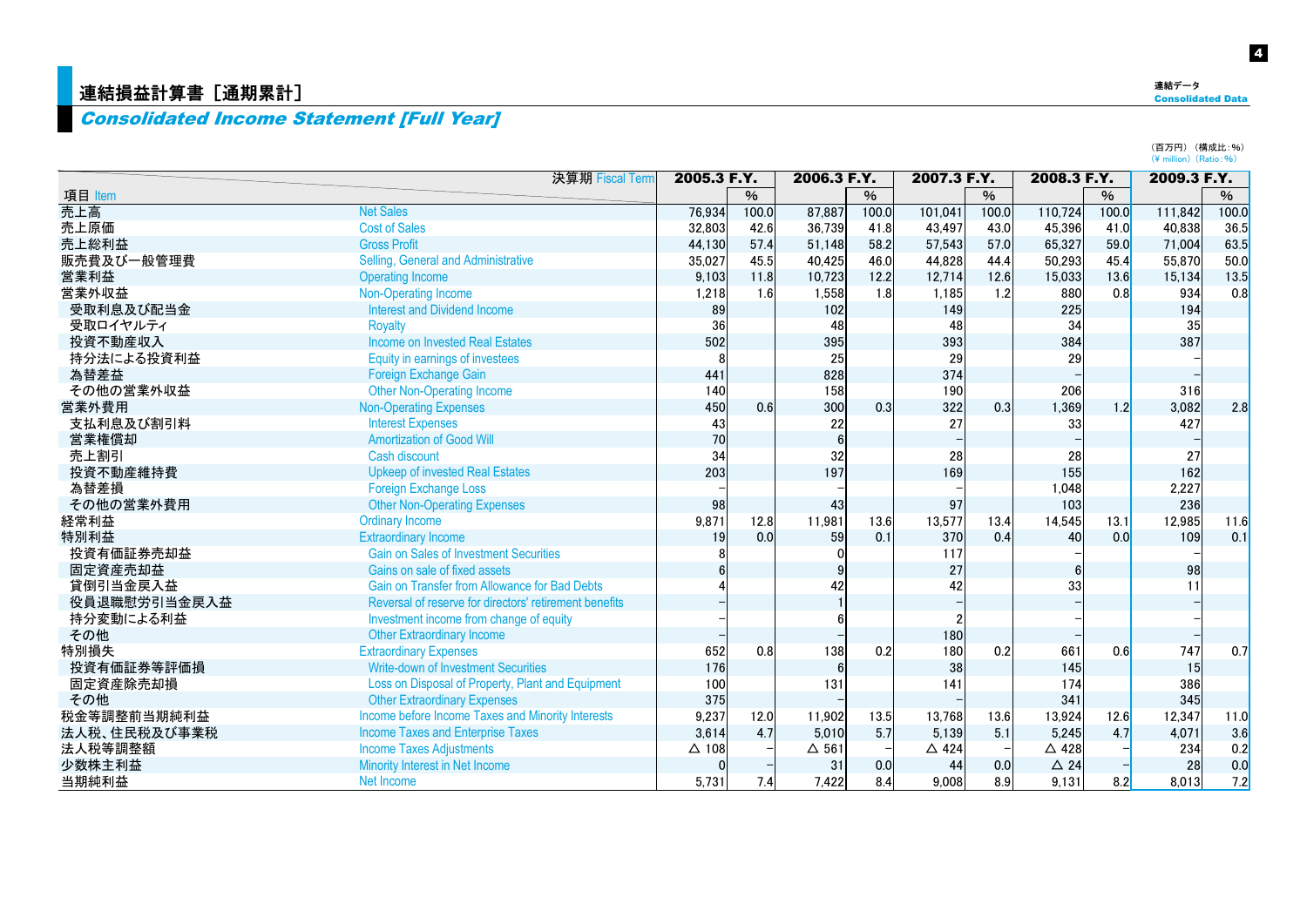## ■連結キャッシュフロー計算書[通期累計]

## Consolidated Cash Flow Statement [Full Year]

連結データ<br><mark>Consolidated Data</mark>

| 項目 Item           | 決算期 Fiscal Term                                                                     |                   | 2005.3 F.Y. 2006.3 F.Y. 2007.3 F.Y. 2008.3 F.Y. 2009.3 F.Y. |                   |                    |                    |
|-------------------|-------------------------------------------------------------------------------------|-------------------|-------------------------------------------------------------|-------------------|--------------------|--------------------|
| 税金等調整前当期純利益       | Income before Income Taxes and Minority Interests                                   | 9,237             | 11,902                                                      | 13,768            | 13,924             | 12,347             |
| 減価償却費             | <b>Depreciation and Amortization</b>                                                | 3,296             | 3,592                                                       | 4,008             | 3,958              | 7,225              |
| のれん償却額            | <b>Amortization of Goodwill</b>                                                     |                   | 33                                                          |                   | 479                | 466                |
| 賞与引当金の増減額         | Increase (Decrease) in Reserve for Bonus                                            | 278               | 378                                                         | 458               | 291                | $\Delta$ 51        |
| 役員賞与引当金の増減額       | Increase/decrease in reserve for bonuses to directors                               |                   |                                                             | 163               | 18                 | $\triangle$ 41     |
| 役員退職慰労引当金の増減額     | Increase (Decrease) in Directors' Retirement Allowances                             | 27                | $\Delta$ 14                                                 | $\Delta$ 19       | $\Delta$ 17        | $\Delta$ 50        |
| 退職給付引当金の増減額       | Increase (Decrease) in Reserve for Retirement Allowances                            | $\triangle$ 40    | $\Delta$ 161                                                | $\triangle$ 24    | 163                | △ 98               |
| 前払年金費用の増減額        | Increase/decrease in Prepaid pension cost                                           |                   |                                                             | $\Delta$ 465      | 465                | $\triangle$ 4      |
| 貸倒引当金の増減額         | Increase (Decrease) in Allowance for Bad Debts                                      | 177               | 21                                                          | 46                | 21                 | 102                |
| 受取利息及び受取配当金       | <b>Interest and Dividend Income</b>                                                 | $\triangle$ 89    | $\Delta$ 102                                                | $\triangle$ 149   | $\triangle$ 225    | $\triangle$ 194    |
| 支払利息              | <b>Interest Expenses</b>                                                            | 43                | 22                                                          | 27                | 33                 | 427                |
| 持分法による投資損益        | Equity in earnings/loss of investees                                                | $\triangle$ 8     | $\Delta$ 25                                                 | $\triangle$ 29    | $\triangle$ 29     | 45                 |
| 投資有価証券売却損益        | Gain/loss on sales of investment securities                                         | $\triangle$ 8     |                                                             | $\Delta$ 117      |                    |                    |
| 投資有価証券評価損         | Write-Down of investment securities                                                 | 176               |                                                             | $\triangle$ 78    | 145                | $\frac{-}{15}$     |
| 固定資産除売却損益         | Gain/Loss on Sales/Disposal of fixed assets                                         | 94                | 122                                                         | 141               | 174                | 386                |
| 売上債権の増減額          | Increase (Decrease) in Notes and Accounts Receivable                                | $\Delta$ 4.119    | $\triangle$ 2,383                                           | △ 4.392           | $\triangle$ 2,462  | $\triangle$ 2,334  |
| 棚卸資産の増減額          | Increase (Decrease) in Inventories                                                  | $\triangle$ 744   | $\triangle$ 684                                             | △ 297             | $\triangle$ 1,917  | $\Delta$ 1.701     |
| 仕入債務の増減額          | Decrease (Increase) in Notes and Accounts Payable                                   | 1.368             | $\triangle$ 753                                             | 690               | 1,468              | 2.375              |
| 未払(未収)消費税等の増減額    | Decrease (Increase) in Consumption Taxes Payable                                    | $\triangle$ 88    | $\Delta$ 165                                                | 160               | $\triangle$ 112    | $\triangle$ 467    |
| 役員賞与の支払額          | <b>Officer's Bonus</b>                                                              | $\triangle$ 100   | $\Delta$ 111                                                | $\Delta$ 159      |                    |                    |
| その他               | <b>Others</b>                                                                       | 986               | 698                                                         | 934               | 1.462              | 428                |
| 小計                | <b>Total</b>                                                                        | 10.495            | 12,383                                                      | 14,627            | 17,849             | 18.878             |
| 利息及び配当金の受取額       | <b>Interest and Dividend Income - Received</b>                                      | 76                | 99                                                          | 145               | 218                | 175                |
| 利息の支払額            | <b>Interest Expenses - Paid</b>                                                     | $\Delta$ 21       | $\Delta$ 16                                                 | $\triangle$ 27    | $\triangle$ 18     | $\triangle$ 423    |
| 法人税等の支払額          | <b>Income Taxes - Paid</b>                                                          | $\triangle$ 3,859 | $\Delta$ 4,191                                              | $\Delta$ 4,660    | $\Delta$ 6,415     | $\Delta$ 5,436     |
| 営業活動によるキャッシュ・フロー  | <b>Net Cash Provided by Operating Activities</b>                                    | 6,691             | 8,275                                                       | 10,085            | 11,634             | 13,193             |
| 定期預金の預入による支出      | Payment into time deposit                                                           | $\Delta$ 58       | $\Delta$ 66                                                 | $\triangle$ 40    | $\triangle$ 44     | $\Delta$ 36        |
| 定期預金の払い戻しによる収入    | <b>Repayment of time deposit</b>                                                    | 137               | 30                                                          | 30                | 108                |                    |
| 有形固定資産の取得による支出    | <b>Purchase of Property, Plant and Equipment</b>                                    | $\triangle$ 2,383 | $\Delta$ 5,795                                              | $\triangle$ 4,628 | $\triangle$ 8,265  | $\Delta$ 9,392     |
| 有形固定資産の売却による収入    | Proceeds from Sales of Property, Plan and Equipment                                 |                   |                                                             | 73                | 20                 | 115                |
| 無形固定資産の取得による支出    | <b>Purchase of Software and Other Assets</b>                                        | $\Delta$ 1.763    | $\Delta$ 1,421                                              | $\triangle$ 1,487 | $\triangle$ 2,460  | $\triangle$ 1,582  |
| 投資有価証券の取得による支出    | <b>Purchase of Investment Securities</b>                                            | $\Delta$ 12       | △ 494                                                       |                   | $\triangle$ 993    | △ 917              |
| 投資有価証券の売却による収入    | <b>Proceeds from Sales of Investment Securities</b>                                 | 36                |                                                             | 304               | -77                |                    |
| 子会社株式の取得による収支     | Proceeds and Payment about Acquisition of Subsidiary                                | 34                |                                                             | $\Delta$ 533      | $\Delta$ 1,315     | $\triangle$ 72     |
| 投資不動産の取得による支出     | Payment for investment in real estate                                               | $\Delta$ 1,664    | $\Delta$ 58                                                 | $\triangle$ 8     | $\triangle$ 23     |                    |
| その他資産増減額          | <b>Others</b>                                                                       | 42                | $\Delta$ 52                                                 | $\triangle$ 339   | 13                 | $\Delta$ 1,661     |
| 投資活動によるキャッシュ・フロー  | <b>Net Cash Used in Investing Activities</b>                                        | $\triangle$ 5.630 | $\triangle$ 7.858                                           | $\Delta$ 6.630    | $\triangle$ 12,883 | $\triangle$ 13.544 |
| 短期借入金純増減額         | Increase (Decrease) in Short-term Bank Loans - Net                                  | $\Delta$ 1,946    | $\triangle$ 39                                              | $\Delta$ 118      | 491                | 5,870              |
| 長期借入による収入         | Proceeds from Borrowing of Long-term Debt                                           |                   |                                                             | 191               |                    | 50                 |
| 長期借入金の返済による支出     | <b>Repayments of Long-term Debt</b>                                                 | $\Delta$ 1,591    | $\Delta$ 19                                                 | $\Delta$ 64       | $\Delta$ 66        | $\Delta$ 56        |
| 株式の発行による収入        | Proceeds from issuance of stocks                                                    | 22                |                                                             | 1.093             | 299                | 68                 |
| 少数株主からの払込みによる収入   | Proceeds from minority shareholders on issuing stocks of subsidiaries               |                   | 21                                                          | 59                | 13                 |                    |
| 自己株式の取得による支出      | <b>Payment for Treasury stock</b>                                                   | $\triangle$ 42    | $\triangle$ 30                                              | $\triangle$ 12    | $\Delta$ 21        | $\triangle$ 9      |
| 配当金の支払額           | <b>Cash Dividends Paid</b>                                                          | $\triangle$ 823   | $\Delta$ 1,123                                              | $\Delta$ 1.603    | $\triangle$ 2.031  | $\Delta$ 2,658     |
| 少数株主への配当金の支払額     | Dividend paid to minority shareholders                                              |                   |                                                             | $\triangle$ 3     |                    |                    |
| その他               | <b>Others</b>                                                                       |                   |                                                             |                   |                    | $\triangle$ 2.542  |
| 財務活動によるキャッシュ・フロー  | <b>Net Cash Used in Financing Activities</b>                                        | $\triangle$ 4.376 | $\Delta$ 1,190                                              | $\triangle$ 457   | $\Delta$ 1.316     | 723                |
| 現金及び現金同等物に係る換算差額  | <b>Foreign Currency Translation Adjustments Cash and Cash Equivalents</b>           | 55                | 275                                                         | 301               | $\triangle$ 479    | $\triangle$ 641    |
| 現金及び現金同等物の増減額     | Net Increase (Decrease) in Cash and Cash Equivalents                                | $\triangle$ 3.260 | △ 498                                                       | 3.298             | $\triangle$ 3,044  | $\triangle$ 268    |
| 現金及び現金同等物の期首残高    | <b>Cash and Cash Equivalents, Beginning of Year</b>                                 | 13.718            | 10.457                                                      | 9.416             | 12,714             | 9,679              |
| 現金及び現金同等物の期首残高調整額 | Decrease of Cash and Cash Equivalents by the change of closing date of subsidiaries |                   | $\triangle$ 542                                             |                   |                    |                    |
| 現金及び現金同等物の期末残高    | <b>Cash and Cash Equivalents, End of Year</b>                                       | 10.457            | 9.416                                                       | 12.714            | 9.679              | 9.410              |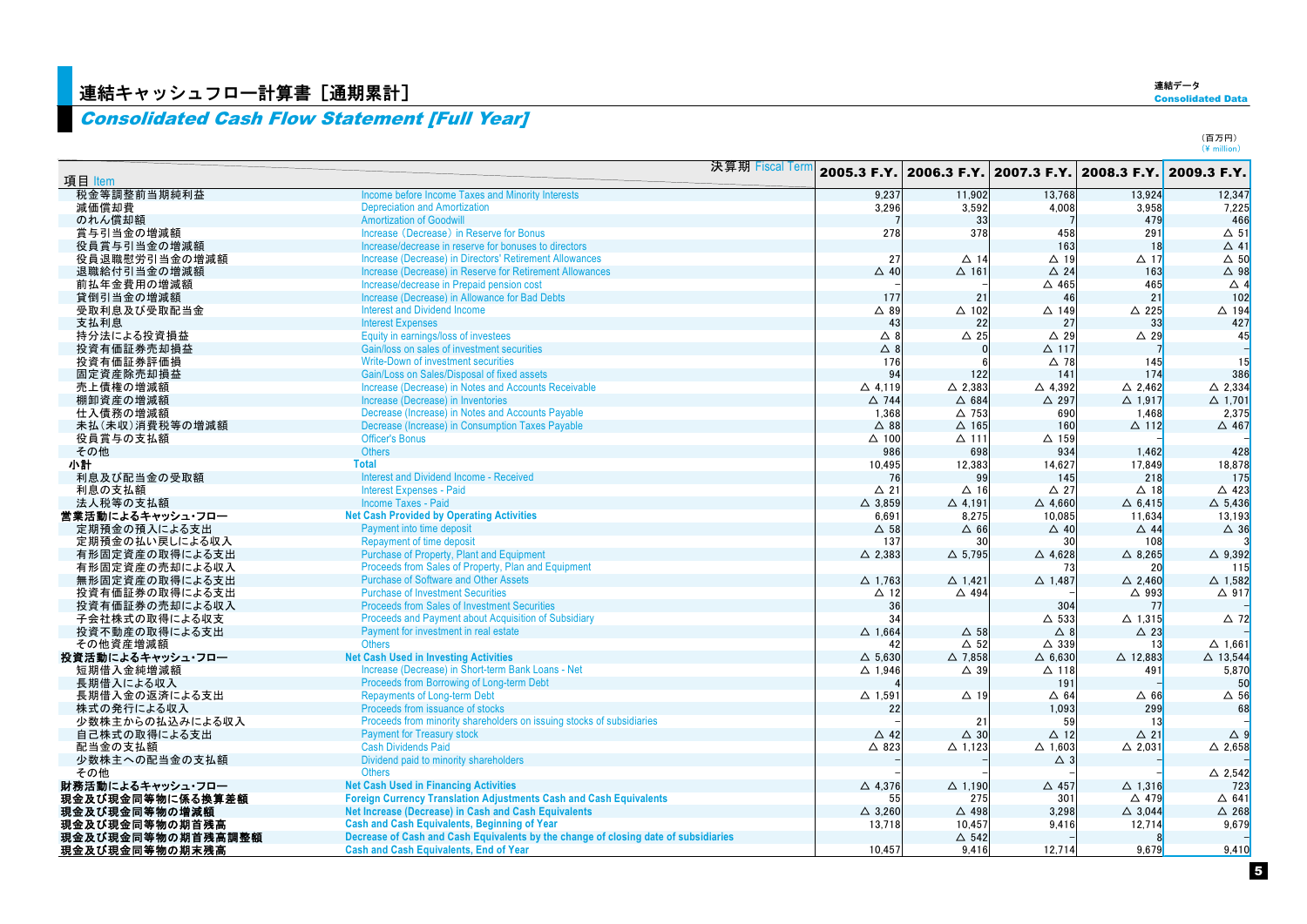### 収益の状況[通期累計] $\blacksquare$  Consolidated Data

6

Sales and Profit [Full Year]



収益の状況

Sales and Profit

(前期比·%) (Growth: %)

| 決算期 Fiscal Term |                                       |       | 2005.3 F.Y.<br>2006.3 F.Y. |                   | 2007.3 F.Y. |                   | 2008.3 F.Y. |         | 2009.3 F.Y. |         |       |                   |       |
|-----------------|---------------------------------------|-------|----------------------------|-------------------|-------------|-------------------|-------------|---------|-------------|---------|-------|-------------------|-------|
| 項目 Item         |                                       |       |                            |                   | %           |                   | $\%$        |         | %           |         | %     |                   | %     |
| 売上高             | <b>Net Sales</b>                      | (百万円) | $(*)$ million)             | 76.934            |             | 87.887            | 114.21      | 101.041 | 115.0       | 110.724 | 109.6 | 111.842           | 101.0 |
| 売上総利益           | <b>Gross Profit</b>                   | (百万円) | $(*)$ million)             | 44.130            |             | 51.148            | 115.91      | 57.543  | 112.51      | 65.327  | 113.5 | 71,004            | 108.7 |
| 営業利益            | <b>Operating Income</b>               | (百万円) | $(*)$ million)             | 9.103             |             | 10.723            | 117.81      | 12.714  | 118.61      | 15.033  | 118.2 | 15,134            | 100.7 |
| 経常利益            | Ordinary Income                       | (百万円) | $(*)$ million)             | 9.871             |             | 11.981            | 121.41      | 13,577  | 113.31      | 14.545  | 107.1 | 12,985            | 89.3  |
| 当期純利益           | Net Income                            | (百万円) | $(\frac{2}{3})$ million    | 5.731             |             | 7,422             | 129.51      | 9,008   | 121.41      | 9.131   | 101.4 | 8,013             | 87.8  |
| 売上総利益率          | <b>Gross Profit per Net Sales</b>     | (96)  |                            | 57.4              |             | 58.2              |             | 57.0    |             | 59.0    |       | 63.5              |       |
| 売上高営業利益率        | <b>Operating Income per Net Sales</b> | (96)  |                            | 11.8              |             | 12.2              |             | 12.6    |             | 13.6    |       | 13.5              |       |
| 売上高経常利益率        | <b>Ordinary Income per Net Sales</b>  | (96)  |                            | 12.8 <sub>i</sub> |             | 13.6              |             | 13.4    |             | 13.1    |       | 11.6 <sub>i</sub> |       |
| 売上高当期純利益率       | Net Income per Sales                  | (9/6) |                            |                   |             | 8.4               |             | 8.9     |             |         |       |                   |       |
| 自己資本当期純利益率      | Return on Equity(ROE)                 | (96)  |                            | 10.7 <sub>1</sub> |             | 12.5 <sub>1</sub> |             | 13.4    |             | 12.2    |       | 10.1              |       |

Full Year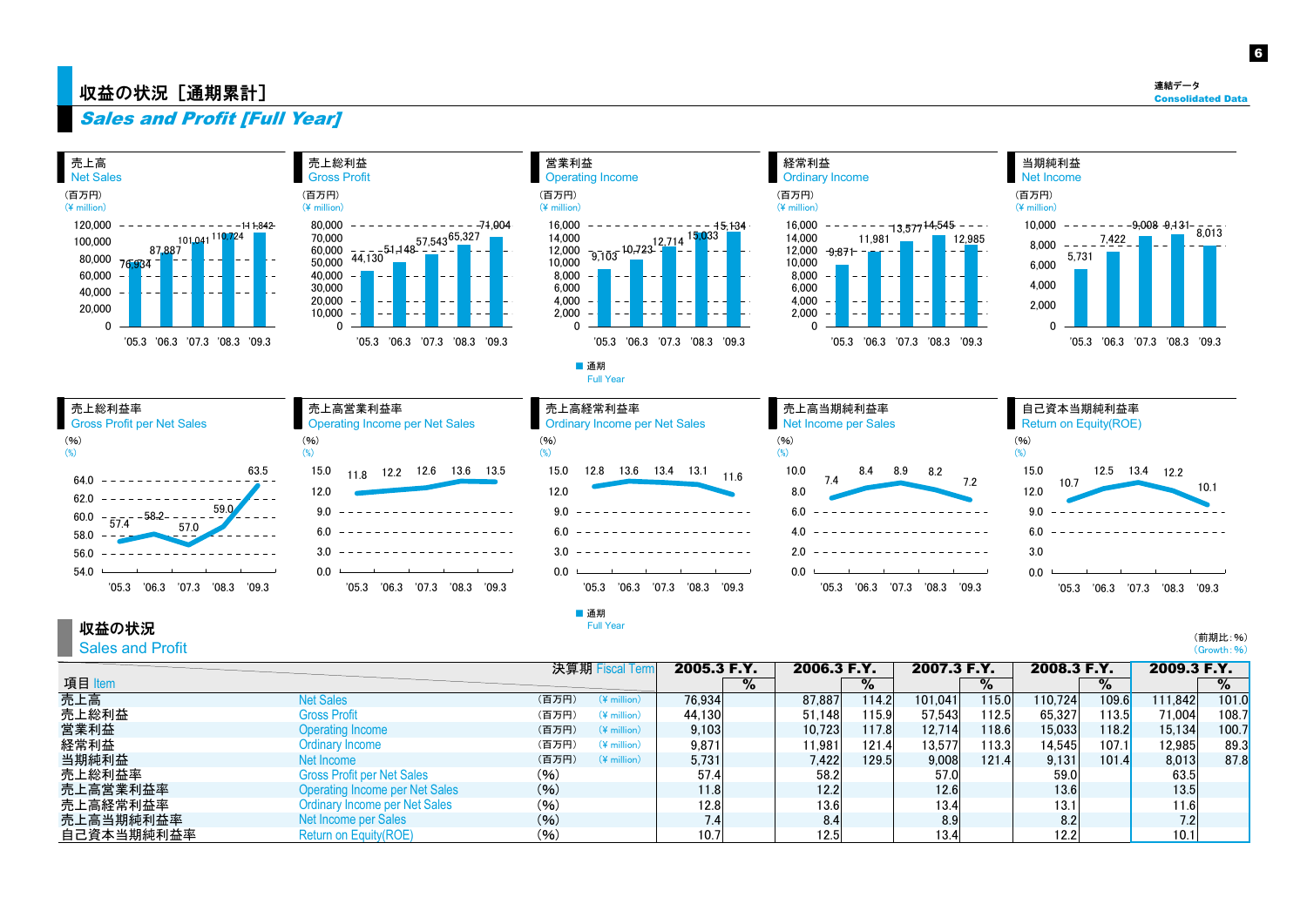## ငⅹ↷↢ͺ∝ኝင↝ཞඞ≾ᡫካᚘ⊀ Consolidated Data

連結データ

#### Assets, Liabilities and Net Assets [Full Year]



#### 資産および負債 • 純資産の状況

Assets, Liabilities and Net Assets

|                |                                  |        | 決算期 Fiscal Term          |        | 2005.3 F.Y. |        | 2006.3 F.Y. | 2007.3 F.Y. |       | 2008.3 F.Y. |                      | 2009.3 F.Y.     |       | 増減                |
|----------------|----------------------------------|--------|--------------------------|--------|-------------|--------|-------------|-------------|-------|-------------|----------------------|-----------------|-------|-------------------|
| 項目 Item        |                                  |        |                          |        | %           |        | $\%$        |             | %     |             | $\%$                 |                 | $\%$  | (Variance)        |
| 総資産            | <b>Total Assets</b>              | (百万円)  | $(*)$ million)           | 77.660 |             | 87.446 | 112.6       | 101.225     | 115.8 | 109.027     | 107.7                | 118.521         | 108.7 | 9.494             |
| 流動資産           | <b>Current Assets</b>            | (百万円)  | $(*)$ million)           | 50,060 |             | 54.851 | 109.6       | 66.120      | 120.5 | 66.923      | 101.2                | 67.622          | 101.0 | 699               |
| 流動負債           | <b>Current Liabilities</b>       | (百万円)  | $(*)$ million)           | 18.161 |             | 20.967 | 115.5       | 25.634      | 122.3 | 26.241      | 102.4                | 33.444          | 127.4 | 7.203             |
| 流動比率           | Current Ratio                    | $(\%)$ |                          | 275.6  |             | 261.6  |             | 257.9       |       | 255.0       |                      | 202.2           |       | $\Delta$ 52.8     |
| 現金及び現金同等物      | <b>Cash and Cash Equivalents</b> | (百万円)  | $(\frac{4}{3})$ million) | 10.457 |             | 9.416  | 90.0        | 12.714      | 135.0 | 9.679       | 76.1                 | 9.410           | 97.2  | $\triangle$ 269   |
| 棚卸資産           | <i><b>Inventories</b></i>        | (百万円)  | $(*)$ million)           | 13.496 |             | 15.291 | 13.3        | 16.563      | 108.3 | 18.341      | 110.7 <mark>.</mark> | 18.342          | 100.0 |                   |
| 有利子負債          | Interest-bearing Liabilities     | (百万円)  | $(*)$ million)           | 657    |             | 695    | 105.8       | 669         | 96.3  | 1,081       | 161.6                | 10,343          | 956.8 | 9,262             |
| ネットキャッシュ       | Net Cash                         | (百万円)  | $(*)$ million)           | 9.800  |             | 8.721  | 89.0        | 12.045      | 138.1 | 8.598       | 71.4                 | $\triangle$ 933 |       | △ 9.531           |
| インタレストカバレッジレシオ | Interest Coverage Ratio          | (倍)    | time)                    | 308.6  |             | 486.8  |             | 362.2       |       | 621.4       |                      | 31.2            |       | $\triangle$ 590.2 |
| 純資産 ※          | Net Assets $\mathbb{X}$          | (百万円)  | $(*)$ million)           | 56.149 |             | 62.646 | 111.6       | 72.396      | 115.6 | 79.117      | 109.3                | 79,850          | 100.9 | 733               |
| 自己資本比率 ※       | Equity Ratio X                   | (96)   |                          | 72.3   |             | 71.3   |             | 70.5        |       | 72.2        |                      | 66.8            |       | $\Delta$ 5.4      |

注:ネットキャッシュ=現金及び現金同等物ー有利子負債 のことには Note:Net Cash=Cash and Cash Equivalents - Interest-bearing Liabilities

注:インタレストカバレッジレシオ=営業活動によるキャッシュ・フロー/利息の支払額 Mote:Interest Coverage Ratio=Cash Flow Operating Activities/Interest Expenses-Paid

※渦年度の数値については、従来の「株主資本」を「純資産」の欄に、「株主資本比率」を「自己資本比率」の欄に記載しております。

㶎With regards to the figures for previous period, the original "Shareholders' Equity" is described in the "Net Assets" column, the original "Shareholders' Equity Ratio" in the "Equity Ratio"column.

(前期比:%) (Growth: %)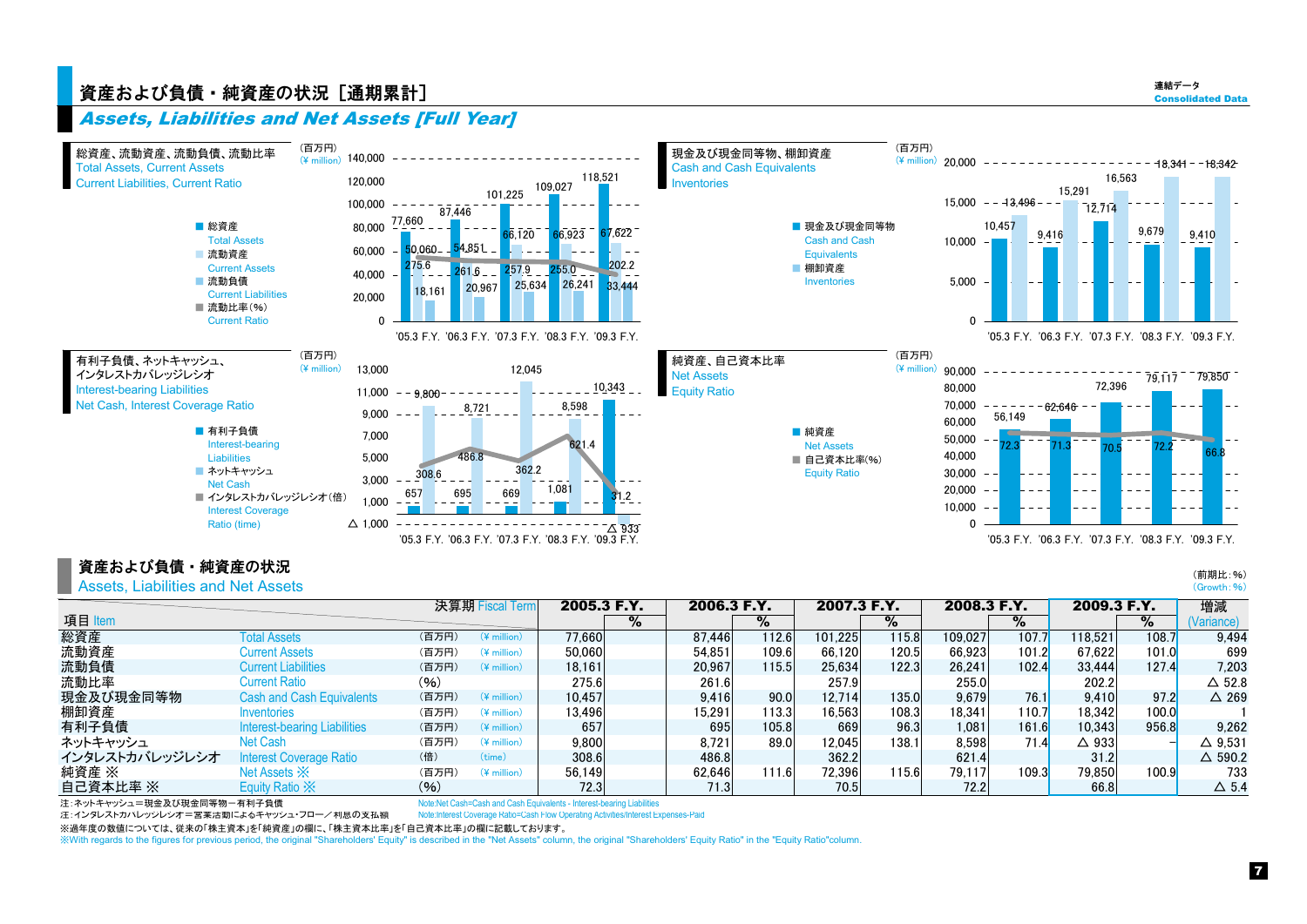## 設備投資の状況 ファイルストン アクセス アクセス しょうしょう しょうかい しょうしょう しょうかい アクセス しょうしゅう しょうかい アクセス しょうかい しょうかい しょうかい きょうかい きょうかい きょうかい

2010.3 通期予想 (Forecast)

8

## Capital Expenditure

| 設備投資<br><b>Capital Expenditure</b>                       | (百万円)<br>$(*$ million)                                                   | 12,000<br>11.000                                                                       |                                    |                                  | 減価償却費<br><b>Depreciation</b>      |                                           | (百万円)<br>(¥ million)             | 8,000                                                          |                 | $7,500^{-}$<br>7,225         |
|----------------------------------------------------------|--------------------------------------------------------------------------|----------------------------------------------------------------------------------------|------------------------------------|----------------------------------|-----------------------------------|-------------------------------------------|----------------------------------|----------------------------------------------------------------|-----------------|------------------------------|
|                                                          |                                                                          | 10,000                                                                                 | $-9.340 - - -$                     |                                  |                                   |                                           |                                  | 7.000                                                          |                 |                              |
|                                                          |                                                                          | 9.000                                                                                  | $8.244 -$                          |                                  |                                   |                                           |                                  | 6.000                                                          |                 |                              |
|                                                          | ■ 通期<br>(2010.3月期は予想)<br><b>Full Year</b><br>(Data in '10.3 is Forecast) | 8.000<br>7.000<br>5.638<br>6.000<br>4,546<br>5.000<br>4.000<br>2,729<br>3,000<br>2,000 | 6,000                              |                                  |                                   | ■ 通期<br>(2010.3月期は予想)<br><b>Full Year</b> | (Data in '10.3 is Forecast)      | 5,000<br>$-3,592$<br>4,000<br>3.296<br>3,000<br>2,000<br>1,000 | 4,008 3,958     |                              |
|                                                          |                                                                          | 1,000<br>$\Omega$<br>'06.3 '07.3<br>'05.3                                              | '08.3 '09.3<br>'10.3<br>(Forecast) |                                  |                                   |                                           |                                  | $\Omega$<br>'06.3<br>'05.3                                     | '07.3<br>'08.3  | '09.3<br>'10.3<br>(Forecast) |
| 研究開発費<br>研究開発費対売上比率                                      | (百万円)<br>(¥ million)                                                     | 12.000<br>11.000                                                                       | 10,771 10,800                      |                                  | 研究開発従事者数<br>Number of R & D Staff |                                           | $(\lambda)$<br>(Number of Staff) | 500                                                            |                 | $766^-$<br>439               |
| R & D Expenditure<br>R & D Expenditure as % of Net Sales |                                                                          | 10,000<br>$\bar{9,026}$ <sup>-9,221</sup>                                              |                                    |                                  |                                   |                                           |                                  | 450<br>400                                                     | 394<br>$375 -$  |                              |
|                                                          |                                                                          | 9,000<br>8.184                                                                         |                                    |                                  |                                   |                                           |                                  | 349<br>350                                                     |                 |                              |
|                                                          | ■ 研究開発費<br>(2010.3月期は予想)                                                 | 8.000                                                                                  |                                    |                                  |                                   | ■ 通期<br>(2010.3月期は予想)                     |                                  | 290<br>300                                                     |                 |                              |
|                                                          | R & D Expenditure                                                        | 7,000 -6,509                                                                           |                                    |                                  |                                   | <b>Full Year</b>                          | (Data in '10.3 is Forecast)      |                                                                |                 |                              |
|                                                          | (Data in '10.3 is Forecast)<br>■ 研究開発費対売上                                | 6,000<br>5,000                                                                         |                                    |                                  |                                   |                                           |                                  | 250                                                            |                 |                              |
|                                                          | 比率(%)<br>R & D Expenditure                                               | $\equiv$<br>$4,000 -$                                                                  |                                    |                                  |                                   |                                           |                                  | 200<br>$\overline{\phantom{a}}$                                |                 |                              |
|                                                          | as % of Net Sales                                                        | 3,000<br>$\overline{\phantom{a}}$                                                      |                                    |                                  |                                   |                                           |                                  | 150                                                            |                 |                              |
|                                                          |                                                                          | $2,000 -$<br>1,000                                                                     |                                    |                                  |                                   |                                           |                                  | 100<br>$\sim$ .<br>50                                          |                 |                              |
|                                                          |                                                                          | $\mathbf{0}$                                                                           |                                    |                                  |                                   |                                           |                                  | $\mathbf{0}$                                                   |                 |                              |
| 設備投資の状況<br><b>Capital Expenditure</b>                    |                                                                          | '06.3 '07.3<br>'05.3                                                                   | '08.3 '09.3<br>'10.3<br>(Forecast) |                                  |                                   |                                           |                                  | '06.3<br>'05.3                                                 | '07.3 '08.3     | '09.3<br>'10.3<br>(Forecast) |
| 項目 Item                                                  |                                                                          |                                                                                        |                                    | 決算期 Fiscal Term                  | 2005.3                            | 2006.3                                    | 2007.3                           | 2008.3                                                         | 2009.3          | 2010.3 通期<br>(Forecas        |
| 設備投資                                                     |                                                                          | <b>Capital Expenditure</b>                                                             | (百万円)                              | $(*)$ million)                   | 2,729                             | 5,638                                     | 4,546                            | 8,244                                                          | 9,340           | 6,000                        |
| 減価償却費<br>研究開発費                                           | Depreciation                                                             | R & D Expenditure                                                                      | (百万円)<br>(百万円)                     | $(*)$ million)<br>$(*)$ million) | 3,296<br>6,509                    | 3,592<br>8,184                            | 4,008<br>9,026                   | 3,958<br>9,221                                                 | 7,225<br>10,771 | 7,500<br>10,800              |
| 研究開発費対売上比率                                               |                                                                          | R & D Expenditure per Net Sales                                                        | (96)                               |                                  | 8.5                               | 9.3                                       | 8.9                              | 8.3                                                            | 9.6             | 9.3                          |
| 研究開発従事者数                                                 |                                                                          | Number of R & D Staff                                                                  | $(\lambda)$                        |                                  | 290                               | 349                                       | 375                              | 394                                                            | 439             | 466                          |

●通期予想は、2009年5月に公表したものです。

● Business forecast was announced on May 2009.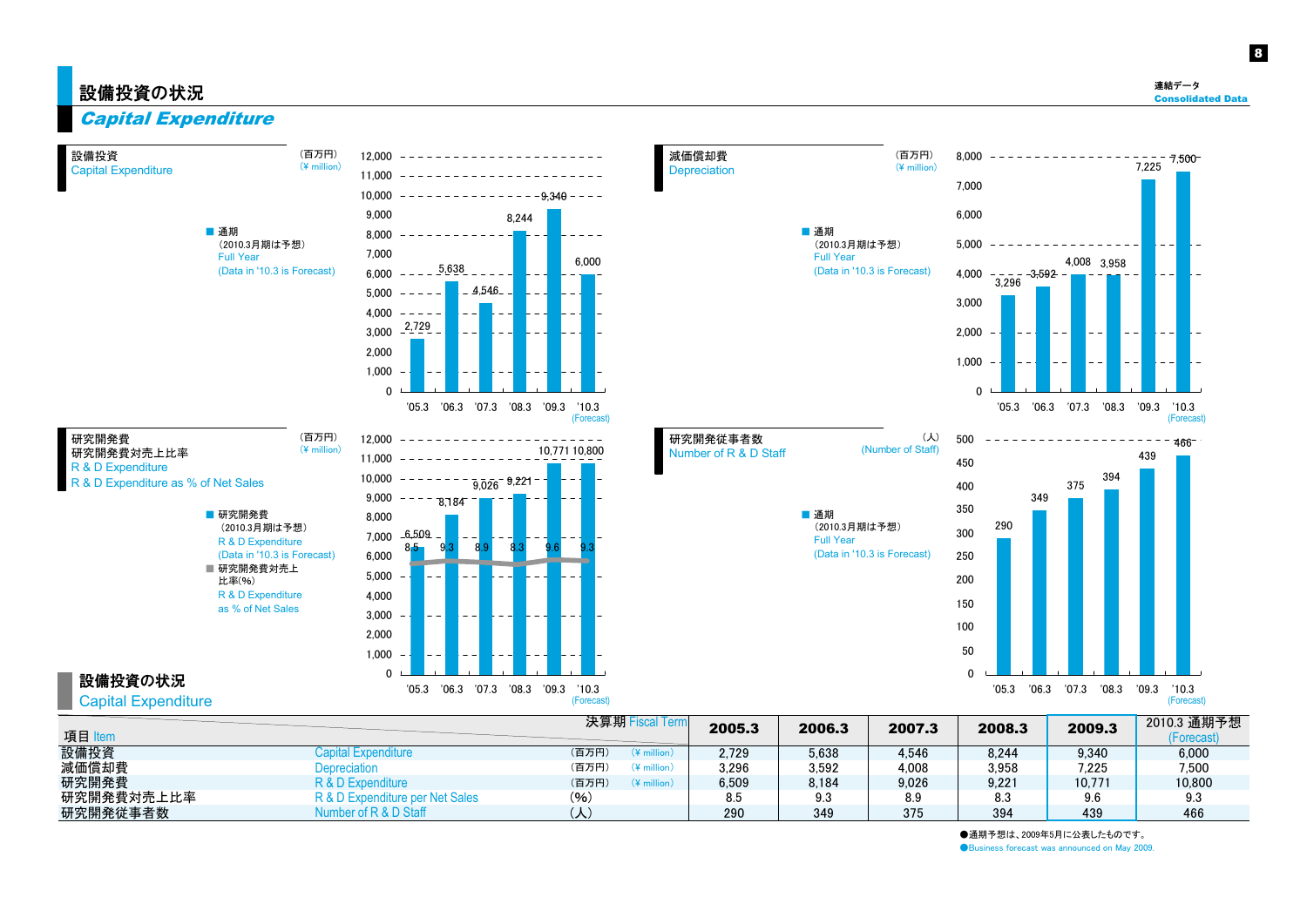## 地域別・事業別・品目別売上高[通期累計] $\frac{d}{d}$  $\frac{d}{d}$  was also consolidated Data on  $\frac{d}{d}$  consolidated Data on  $\frac{d}{d}$

## Net Sales by Destination, Business and Product type [Full Year]

#### 地域別売上高

**Net Sales by Destination** 

|                | 決算期 Fiscal Term    |        | 2005.3 F.Y. |        |        | 2006.3 F.Y. |           |         | 2007.3 F.Y. |           |         | 2008.3 F.Y.      |        |         | 2009.3 F.Y. |        | 2010.3 通期予想<br>(Forecast) |
|----------------|--------------------|--------|-------------|--------|--------|-------------|-----------|---------|-------------|-----------|---------|------------------|--------|---------|-------------|--------|---------------------------|
|                |                    |        | Ratio       | Growth |        | Ratio       | Growth    |         | Ratio       | Growth    |         | Ratio            | Growth |         |             | Growth |                           |
| 地域 Destination |                    |        | $($ % $)$   | (9/6)  |        | $(9)_{0}$   | $(9)_{0}$ |         | (9/6)       | $($ % $)$ |         | $\frac{9}{6}$    | (9)    |         | (9/0)       | (9)    |                           |
| 国<br>内         | Japan              | 33.407 | 43.4        |        | 35.418 | 40.3        | 106.0     | 37,872  | 37.5        | 106.9     | 35,961  | 32.5             | 95.0   | 35,827  | 32.0        | 99.6   | 37,000                    |
| 米州             | <b>Americas</b>    | 13,633 | 17.7        |        | 15.762 | 17.9        | 115.6     | 19.227  | 19.0        | 122.0     | 20,908  | 18.9             | 108.7  | 23.413  | 20.9        | 112.0  | 25,500                    |
| 欧州             | Europe             | 21,234 | 27.6        |        | 25.437 | 28.9        | 119.8     | 31,659  | 31.3        | 124.5     | 39,234  | 35.4             | 123.9  | 35.453  | 31.7        | 90.4   | 35,100                    |
| 中国             | China              | 4,824  | 6.3         |        | 6.411  |             | 132.9     | 6,848   | 6.8         | 106.8     | 8.127   | 7.3 <sub>1</sub> | 18.7   | 10.110  | 9.0         | 124.4  | 11,100                    |
| アジア・パシフィック     | Asia - Pacific     | 3,836  | 5.0         |        | 4.857  | 5.5         | 126.6     | 5,432   | 5.4         | 111.8     | 6,491   | 5.9              | 119.5  | 7.036   | 6.3         | 108.4  | 7,300                     |
| 海外 計           | Overseas Total     | 43.527 | 56.6        |        | 52.469 | 59.7        | 120.5     | 63.168  | 62.5        | 120.4     | 74,762  | 67.5             | 118.4  | 76.014  | 68.0        | 101.7  | 79,000                    |
| 計<br>合         | <b>Total Sales</b> | 76.934 | 100.0       |        | 87.887 | 100.0       | 114.2     | 101.041 | 100.0       | 115.0     | 110.724 | 100.0            | 109.6  | 111.842 | 100.0       | 101.0  | 116,000                   |

#### 事業別売上高

**Net Sales by Business** 

|                | 決算期 Fiscal Term           |        | 2005.3 F.Y. |                     |        | 2006.3 F.Y.        |                                      |         | 2007.3 F.Y.        |                  |         | 2008.3 F.Y.  |                                      |         | 2009.3 F.Y. |                         | 2010.3 通期予想<br>(Forecast) |
|----------------|---------------------------|--------|-------------|---------------------|--------|--------------------|--------------------------------------|---------|--------------------|------------------|---------|--------------|--------------------------------------|---------|-------------|-------------------------|---------------------------|
| 事業 Business    |                           |        | $(9)_{0}$   | Growth<br>$(9)_{o}$ |        | Ratio<br>$($ % $)$ | Growth<br>$\mathcal{O}_{\mathbf{0}}$ |         | Ratic<br>$(9)_{0}$ | Growth<br>$($ %) |         | Ratio<br>(%) | Growth<br>$\mathcal{O}_{\mathbf{0}}$ |         | $(9)_{0}$   | <b>Growth</b><br>$($ %) |                           |
| 血球計数検査         | Hematology                | 44.175 | 57.4        |                     | 52.117 | 59.3               | 118.0                                | 60,216  | 59.6               | 115.5            | 68.414  | 61.8         | 113.6                                | 71.216  | 63.7        | 104.1                   | 72,450                    |
| 血液凝固検査         | <b>Hemostasis</b>         | 11.195 | 14.6        |                     | 12.150 | 13.8               | 108.5                                | 14.145  | 14.0               | 116.4            | 13,834  | 12.5         | 97.8                                 | 13,970  | 12.5        | 101.0                   | 13,950                    |
| 免疫血清検査         | <b>Immunochemistry</b>    | 4,613  | 6.0         |                     | 4,061  | 4.6                | 88.0                                 | 3,400   | 3.4                | 83.7             | 2,866   | 2.6          | 84.3                                 | 2,639   | 2.4         | 92.1                    | 2.900                     |
| 生化学            | <b>Clinical Chemistry</b> | 3,179  | 4.1         |                     | 3.008  | 3.4                | 94.6                                 | 2.760   | 2.7                | 91.8             | 2,667   | 2.4          | 96.6                                 | 2.479   | 2.2         | 93.0                    | 2.900                     |
| 尿              | <b>Urinalysis</b>         | 4,748  | 6.2         |                     | 5.142  | 5.9                | 108.3                                | 6,295   | 6.2                | 122.4            | 7,509   | 6.8          | 119.3                                | 8.154   | 7.3         | 108.6                   | 7,900                     |
| <b>POC</b>     | Point of Care             | 2,578  | 3.4         |                     | 3,444  |                    | 133.6                                | 3,823   | 3.8                | 111.0            | 3,995   | 3.6          | 104.5                                | 2.793   | 2.5         | 69.9                    | 2.800                     |
| その他            | Others                    | 1.272  | 1.7         |                     | 1,825  | 2.1                | 143.5                                | 2,938   | 2.9                | 161.0            | 4,513   | 4.1          | 153.6                                | 5.062   | 4.5         | 112.2                   | 6,600                     |
| Diagnostics    | <b>Diagnostics</b>        | 71,760 | 93.3        |                     | 81.749 | 93.0               | 113.9                                | 93.581  | 92.6               | 114.5            | 103.801 | 93.7         | 110.9                                | 106.316 | 95.1        | 102.4                   | 109,500                   |
|                |                           | 3,222  | 4.2         |                     | 3,812  | 4.3                | 118.3                                | 4.807   | 4.8                | 126.1            | 4,399   | 4.0          | 91.5                                 | 3.145   | 2.81        | 71.5                    | 3.000                     |
| Diagnostics/IT | Diagnostics/IT            | 74.982 | 97.5        |                     | 85.562 | 97.4               | 114.1                                | 98.388  | 97.4               | 115.0            | 108.201 | 97.7         | 110.0                                | 109.461 | 97.9        | 101.2                   | 112,500                   |
| 新規事業·他         | <b>New Business</b>       | 1.952  | 2.5         |                     | 2.325  | 2.6                | 119.1                                | 2.652   | 2.6                | 114.1            | 2,522   | 2.3          | 95.1                                 | 2.381   | 2.1         | 94.4                    | 3,500                     |
| 合              | <b>Total Sales</b>        | 76.934 | 100.0       |                     | 87.887 | 100.0              | 14.2                                 | 101.041 | 100.0              | 115.0            | 110.724 | 100.0        | 109.6                                | 111.842 | 100.0       | 101.0                   | 116.000                   |

#### 品目別売上高 **Net Sales by Product type**

|                 | Net Sales by Product type   |        |                            |        |        |             |               |         |                  |           |         |             |        |         |             |           | (4 million)               |
|-----------------|-----------------------------|--------|----------------------------|--------|--------|-------------|---------------|---------|------------------|-----------|---------|-------------|--------|---------|-------------|-----------|---------------------------|
|                 | 決算期 Fiscal Term             |        | 2005.3 F.Y.                |        |        | 2006.3 F.Y. |               |         | 2007.3 F.Y.      |           |         | 2008.3 F.Y. |        |         | 2009.3 F.Y. |           | 2010.3 通期予想<br>(Forecast) |
|                 |                             |        | Ratio                      | Growth |        | Ratio       | Growth        |         | Ratio            | Growth    |         | Ratio       | Growth |         | Ratio       | Growth    |                           |
| 品目 Product type |                             |        | $\mathcal{O}_{\mathbf{0}}$ | (9/6)  |        | $(9)_{0}$   | $\frac{9}{6}$ |         | $\frac{9}{6}$    | $($ % $)$ |         | (9/6)       | (9/6)  |         | $($ % $)$   | $(9)_{0}$ |                           |
| 検体検査機器          | nstrument                   | 27.244 | 35.4                       |        | 30.790 | 35.0        | 113.0         | 37.847  | 37.5             | 122.9     | 38,958  | 35.2        | 102.9  | 38.202  | 34.2        | 98.1      | 39,660                    |
| 検体検査試薬          | Reagent                     | 34.634 | 45.0                       |        | 39.140 | 44.5        | 113.0         | 42.038  | 41.6             | 107.4     | 47.297  | 42.7        | 112.5  | 48.966  | 43.8        | 103.5     | 50.580                    |
| 保守サービス          | Maintenance service & parts | 5.486  | 7.11                       |        | 6.773  |             | 123.5         | 8.127   | 8.0 <sub>l</sub> | 120.0     | 9,668   | 8.7         | 119.0  | 9.684   | 8.7         | 100.2     | 9.890                     |
| その他             | <b>Others</b>               | 9.569  | 12.4                       |        | 11.182 | 12.7        | 116.9         | 13.027  | 12.9             | 116.5     | 14,800  | 13.4        | 113.6  | 14.989  | 13.4        | 101.3     | 15.870                    |
| 合計              | <b>Total Sales</b>          | 76.934 | 100.0                      |        | 87.887 | 100.0       | 114.2         | 101.041 | 100.0            | 115.0     | 110.724 | 100.0       | 109.6  | 111.842 | 100.0       | 101.0     | 116,000                   |

●通期予想は、2009年5月に公表したものです。

● Business forecast was announced on May 2009.

(百万円) (¥ million)

(百万円) (¥ million)

(百万円)

連結データ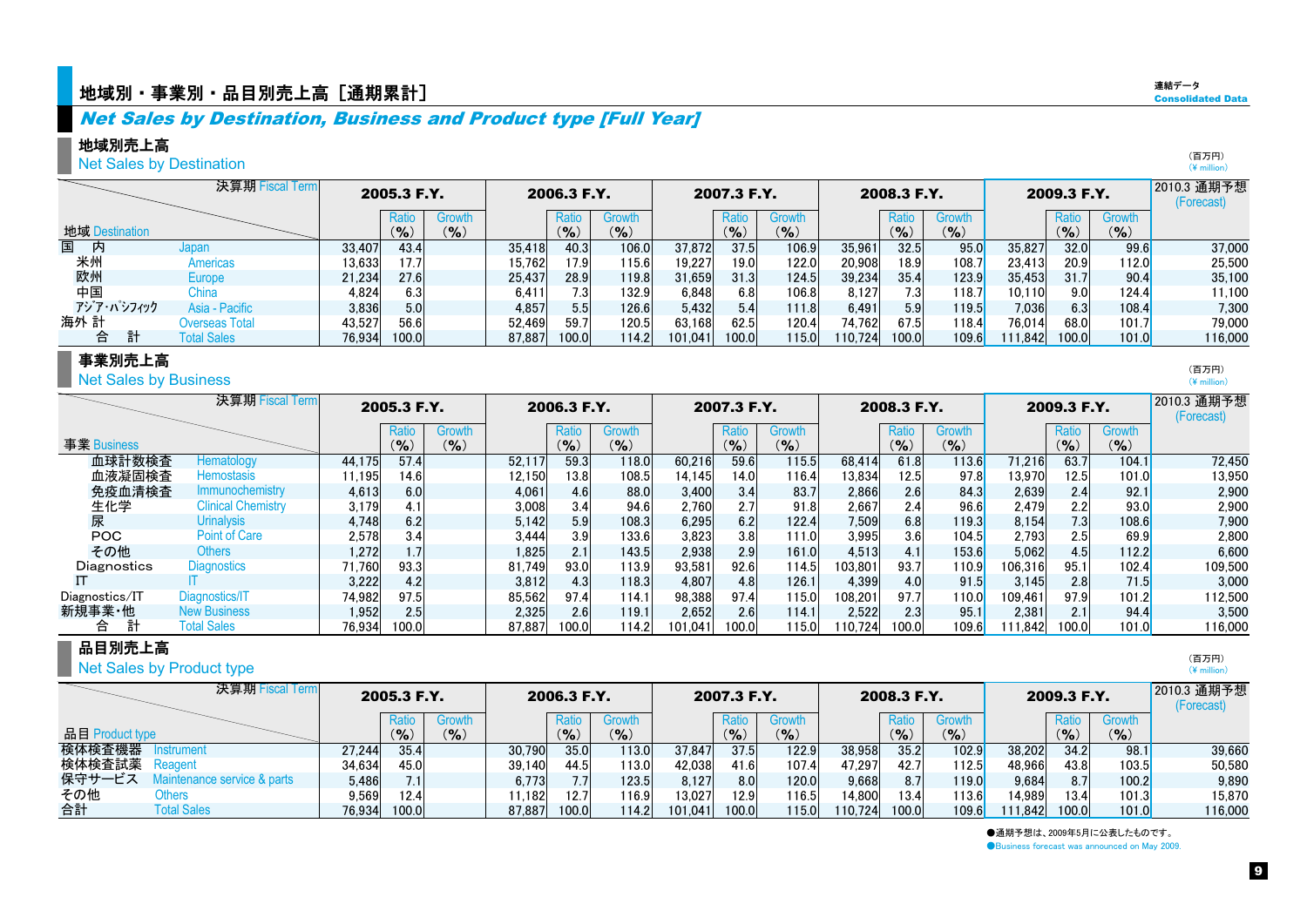## n<br>地域別·品目別売上高 [通期累計]

## **Net Sales by Destination and Product type [Full Year]**

|                 |        | 決算期 Fiscal Term             |                | 2005.3 F.Y.        |                     |        | 2006.3 F.Y.        |                     |         | 2007.3 F.Y.               |                     |         | 2008.3 F.Y.    |                     |         | 2009.3 F.Y.        |                     |
|-----------------|--------|-----------------------------|----------------|--------------------|---------------------|--------|--------------------|---------------------|---------|---------------------------|---------------------|---------|----------------|---------------------|---------|--------------------|---------------------|
| 地域 Destination  |        |                             |                | Ratio<br>$(9)_{0}$ | Growth<br>$($ % $)$ |        | Ratio<br>$($ % $)$ | Growth<br>$($ % $)$ |         | <b>Ratio</b><br>$(9)_{0}$ | Growth<br>$($ % $)$ |         | Ratio<br>(9/6) | Growth<br>$($ % $)$ |         | Ratio<br>$($ % $)$ | Growth<br>$($ % $)$ |
|                 | 検体検査機器 | Instrument                  | 7.604          | 22.8               |                     | 8,921  | 25.2               | 117.3               | 11,423  | 30.2                      | 128.0               | 10.812  | 30.1           | 94.7                | 10,501  | 29.3               | 97.1                |
|                 | 検体検査試薬 | Reagent                     | 20.776         | 62.2               |                     | 21.157 | 59.7               | 101.8               | 20.708  | 54.7                      | 97.9                | 19.431  | 54.0           | 93.8                | 18.827  | 52.5               | 96.9                |
| 日本              | 保守サービス | Maintenance service & parts | 1.960          | 5.9                |                     | 2,248  | 6.3                | 114.7               | 2,428   | 6.4                       | 108.0               | 2,567   | 7.1            | 105.7               | 2.744   | 7.7                | 106.9               |
| Japan           | その他    | <b>Others</b>               | 3,066          | 9.2                |                     | 3,091  | 8.7                | 100.8               | 3.312   | 8.7                       | 107.1               | 3,150   | 8.8            | 95.1                | 3.755   | 10.5               | 119.2               |
|                 | 合計     | <b>Total Sales</b>          | 33,407         | 100.0              |                     | 35,418 | 100.0              | 106.0               | 37.872  | 100.0                     | 106.9               | 35.961  | 100.0          | 95.0                | 35.827  | 100.0              | 99.6                |
|                 | 検体検査機器 | Instrument                  | 4.935          | 36.2               |                     | 5,425  | 34.4               | 109.9               | 7.322   | 38.1                      | 135.0               | 6.904   | 33.0           | 94.3                | 7.845   | 33.5               | 113.6               |
|                 | 検体検査試薬 | Reagent                     | 4,207          | 30.9               |                     | 4,862  | 30.8               | 115.6               | 5,586   | 29.1                      | 114.9               | 6,917   | 33.1           | 123.8               | 7,723   | 33.0               | 111.7               |
| 米州              | 保守サービス | Maintenance service & parts | 1.837          | 13.5               |                     | 2,262  | 14.4               | 123.1               | 2.630   | 13.7                      | 116.3               | 3.092   | 14.8           | 117.6               | 3,278   | 14.0               | 106.0               |
| <b>Americas</b> | その他    | <b>Others</b>               | 2.652          | 19.5               |                     | 3,212  | 20.4               | 121.1               | 3.687   | 19.2                      | 114.8               | 3.993   | 19.1           | 108.3               | 4.566   | 19.5               | 114.4               |
|                 | 合計     | <b>Total Sales</b>          | 13,633         | 100.0              |                     | 15,762 | 100.0              | 115.6               | 19,227  | 100.0                     | 122.0               | 20,908  | 100.0          | 108.7               | 23,413  | 100.0              | 112.0               |
|                 | 検体検査機器 | <b>Instrument</b>           | 9,245          | 43.5               |                     | 10,115 | 39.8               | 109.4               | 12.955  | 40.9                      | 128.1               | 14.326  | 36.5           | 110.6               | 11.390  | 32.1               | 79.5                |
|                 | 検体検査試薬 | Reagent                     | 6.747          | 31.8               |                     | 8,834  | 34.7               | 130.9               | 10.476  | 33.1                      | 118.6               | 14.343  | 36.6           | 136.9               | 14,851  | 41.9               | 103.5               |
| 欧州              | 保守サービス | Maintenance service & parts | 1,538          | 7.2                |                     | 1,901  | 7.5                | 123.6               | 2,663   | 8.4                       | 140.1               | 3,516   | 9.0            | 132.0               | 3,137   | 8.8                | 89.2                |
| <b>Europe</b>   | その他    | <b>Others</b>               | 3,702          | 17.4               |                     | 4,586  | 18.0               | 123.9               | 5.565   | 17.6                      | 121.3               | 7.048   | 18.0           | 126.6               | 6.074   | 17.1               | 86.2                |
|                 | 合計     | <b>Total Sales</b>          | 21,234         | 100.0              |                     | 25.437 | 100.0              | 119.8               | 31.659  | 100.0                     | 124.5               | 39.234  | 100.0          | 123.9               | 35,453  | 100.0              | 90.4                |
|                 | 検体検査機器 | Instrument                  | 3.340          | 69.2               |                     | 4,031  | 62.9               | 120.7               | 3.829   | 55.9                      | 95.0                | 4.209   | 51.8           | 109.9               | 5.427   | 53.7               | 128.9               |
|                 | 検体検査試薬 | Reagent                     | 1,443          | 29.9               |                     | 2,296  | 35.8               | 159.1               | 2,880   | 42.1                      | 125.4               | 3,740   | 46.0           | 129.9               | 4,478   | 44.3               | 119.7               |
| 中国              | 保守サービス | Maintenance service & parts | 37             | 0.8                |                     | 66     | 1.0                | 178.4               | 111     | 1.6                       | 168.2               | 154     | 1.9            | 138.7               | 197     | 1.9                | 127.9               |
| China           | その他    | <b>Others</b>               | $\mathfrak{p}$ | 0.0                |                     | 16     | 0.2                | 800.0               | 26      | 0.4                       | 162.5               | 23      | 0.3            | 88.5                |         | 0.1                | 26.1                |
|                 | 合計     | <b>Total Sales</b>          | 4.824          | 100.0              |                     | 6.411  | 100.0              | 132.9               | 6.848   | 100.0                     | 106.8               | 8.127   | 100.0          | 118.7               | 10.110  | 100.0              | 124.4               |
|                 | 検体検査機器 | Instrument                  | 2,117          | 55.2               |                     | 2,296  | 47.3               | 108.5               | 2,316   | 42.6                      | 100.9               | 2,705   | 41.7           | 116.8               | 3,037   | 43.2               | 112.3               |
| アジア・            | 検体検査試薬 | Reagent                     | 1,458          | 38.0               |                     | 1,990  | 41.0               | 136.5               | 2.386   | 43.9                      | 119.9               | 2,864   | 44.1           | 120.0               | 3,086   | 43.9               | 107.8               |
| パシフィック          | 保守サービス | Maintenance service & parts | 112            | 2.9                |                     | 294    | 6.1                | 262.5               | 294     | 5.4                       | 100.0               | 338     | 5.2            | 115.0               | 326     | 4.6                | 96.4                |
| Asia -          | その他    | <b>Others</b>               | 146            | 3.8                |                     | 276    | 5.7                | 189.0               | 434     | 8.0                       | 157.2               | 583     | 9.0            | 134.3               | 585     | 8.3                | 100.3               |
| Pacific         | 合計     | <b>Total Sales</b>          | 3,835          | 100.0              |                     | 4,857  | 100.0              | 126.6               | 5.432   | 100.0                     | 111.8               | 6.491   | 100.0          | 119.5               | 7.036   | 100.0              | 108.4               |
|                 | 検体検査機器 | <b>Instrument</b>           | 27,244         | 35.4               |                     | 30.790 | 35.0               | 113.0               | 37.847  | 37.5                      | 122.9               | 38,958  | 35.2           | 102.9               | 38.202  | 34.2               | 98.1                |
|                 | 検体検査試薬 | Reagent                     | 34,634         | 45.0               |                     | 39,140 | 44.5               | 113.0               | 42.038  | 41.6                      | 107.4               | 47,297  | 42.7           | 112.5               | 48,966  | 43.8               | 103.5               |
| 計               | 保守サービス | Maintenance service & parts | 5.486          | 7.1                |                     | 6,773  | 7.7                | 123.5               | 8,127   | 8.0                       | 120.0               | 9,668   | 8.7            | 119.0               | 9,684   | 8.7                | 100.2               |
| <b>Total</b>    | その他    | <b>Others</b>               | 9,569          | 12.4               |                     | 11.182 | 12.7               | 116.9               | 13.027  | 12.9                      | 116.5               | 14.800  | 13.4           | 113.6               | 14.989  | 13.4               | 101.3               |
|                 | 合計     | <b>Total Sales</b>          | 76.934         | 100.0              |                     | 87.887 | 100.0              | 114.2               | 101.041 | 100.0                     | 115.0               | 110.724 | 100.0          | 109.6               | 111.842 | 100.0              | 101.0               |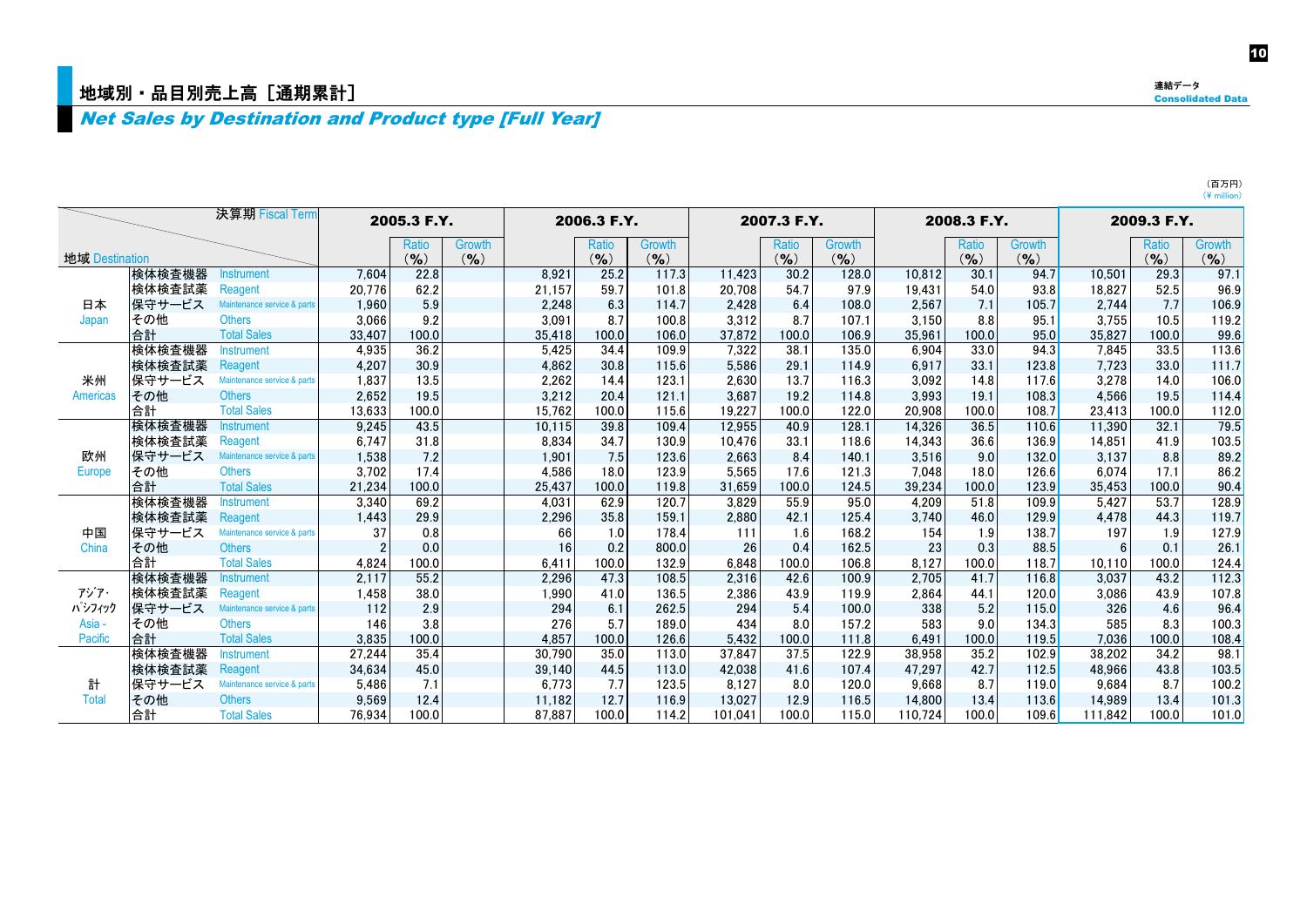11

■ 地域別・事業別売上高

**Net Sales by Destination and Business** 

| ■ 国内<br>Japan  |                           |        |                 |                 |        |                    |                            |        |                  |                                             |        |                    |                     |        |              |                         |
|----------------|---------------------------|--------|-----------------|-----------------|--------|--------------------|----------------------------|--------|------------------|---------------------------------------------|--------|--------------------|---------------------|--------|--------------|-------------------------|
|                | 決算期 Fiscal Term           |        | 2005.3 F.Y.     |                 |        | 2006.3 F.Y.        |                            |        | 2007.3 F.Y.      |                                             |        | 2008.3 F.Y.        |                     |        | 2009.3 F.Y.  |                         |
| 事業 Business    |                           |        | Ratio<br>$($ %) | Growth<br>(9/6) |        | Ratio<br>$($ % $)$ | <b>Growth</b><br>$(9)_{0}$ |        | Ratio<br>$($ %)  | <b>Growth</b><br>$\mathcal{O}_{\mathbf{O}}$ |        | Ratio<br>$($ % $)$ | Growth<br>$($ % $)$ |        | Ratio<br>(%) | <b>Growth</b><br>$($ %) |
| 血球計数検査         | Hematology                | 12.766 | 38.2            |                 | 13,536 | 38.2               | 106.0                      | 14.603 | 38.6             | 107.9                                       | 13,290 | 37.0               | 91.0                | 13.698 | 38.2         | 103.1                   |
| 血液凝固検査         | Hemostasis                | 5,077  | 15.2            |                 | 5,447  | 15.4               | 107.3                      | 5,655  | 14.9             | 103.8                                       | 5,345  | 14.9               | 94.5                | 5,431  | 15.2         | 101.6                   |
| 免疫血清検査         | Immunochemistry           | 4,589  | 13.7            |                 | 4,048  | 11.4               | 88.2                       | 3,382  | 8.9              | 83.5                                        | 2,845  | 7.9                | 84.1                | 2,628  | 7.3          | 92.4                    |
| 生化学            | <b>Clinical Chemistry</b> | 2,511  | 7.5             |                 | 2.257  | 6.4                | 89.9                       | 2.046  | 5.4 <sup>1</sup> | 90.7                                        | 1.842  | 5.1                | 90.0                | 1.644  | 4.6          | 89.3                    |
| 尿              | <b>Urinalysis</b>         | 1,457  | 4.4             |                 | 1.497  | 4.2                | 102.7                      | 1.668  | 4.4              | 111.4                                       | 1.738  | 4.8                | 104.2               | 1,591  | 4.4          | 91.5                    |
| <b>POC</b>     | Point of Care             | 2,578  | 7.7             |                 | 3,384  | 9.6                | 131.3                      | 3,769  | 10.0             | 111.4                                       | 3,447  | 9.6                | 91.5                | 2,342  | 6.5          | 67.9                    |
| その他            | <b>Others</b>             | 928    | 2.8             |                 | 958    | 2.7                | 103.2                      | 1,759  | 4.6              | 183.6                                       | 3,045  | 8.5                | 173.1               | 4.176  | 11.7         | 137.1                   |
| Diagnostics    | <b>Diagnostics</b>        | 29.906 | 89.5            |                 | 31.130 | 87.9               | 104.1                      | 32,885 | 86.8             | 105.6                                       | 31,554 | 87.7               | 96.0                | 31,512 | 88.0         | 99.9                    |
|                |                           | 1.597  | 4.8             |                 | 2.136  | 6.0                | 133.8                      | 2.595  | 6.9              | 121.5                                       | 2.188  | 6.1                | 84.3                | 2.173  | 6.1          | 99.3                    |
| Diagnostics/IT | Diagnostics/IT            | 31,503 | 94.3            |                 | 33,266 | 93.9               | 105.6                      | 35,480 | 93.7             | 106.7                                       | 33,742 | 93.8               | 95.1                | 33,685 | 94.0         | 99.8                    |
| 新規事業·他         | <b>New Business</b>       | .904   | 5.7             |                 | 2.151  | 6.1                | 113.0                      | 2,392  | 6.3              | 111.2                                       | 2,218  | 6.2                | 92.7                | 2.142  | 6.0          | 96.6                    |
| 合              | <b>Total Sales</b>        | 33.407 | 100.0           |                 | 35.418 | 100.0              | 106.0                      | 37.872 | 100.0            | 106.9                                       | 35.961 | 100.0              | 95.0                | 35.827 | 100.0        | 99.6                    |

#### ■ 海外 Overseas

|                | 決算期 Fiscal Term           |        | 2005.3 F.Y. |        |        | 2006.3 F.Y.   |               |        | 2007.3 F.Y.        |               |        | 2008.3 F.Y. |              |        | 2009.3 F.Y.      |               |
|----------------|---------------------------|--------|-------------|--------|--------|---------------|---------------|--------|--------------------|---------------|--------|-------------|--------------|--------|------------------|---------------|
|                |                           |        | Ratio       | Growth |        | Ratio         | <b>Growth</b> |        | Ratio              | <b>Growth</b> |        | Ratio       | Growth       |        | Ratio            | <b>Growth</b> |
| 事業 Business    |                           |        | $($ % $)$   | $($ %) |        | $\frac{9}{6}$ | $($ % $)$     |        | $(9)_{0}$          | $(9)_{0}$     |        | $(9)_{0}$   | (9/6)        |        | $\mathcal{O}_0$  | $($ % $)$     |
| 血球計数検査         | Hematology                | 31.409 | 72.2        |        | 38,580 | 73.5          | 122.8         | 45.613 | 72.2               | 118.2         | 55.124 | 73.7        | 120.9        | 57.517 | 75.7             | 104.3         |
| 血液凝固検査         | <b>Hemostasis</b>         | 6,118  | 14.1        |        | 6.702  | 12.8          | 109.5         | 8,489  | 13.4               | 126.7         | 8.489  | 11.4        | 100.0        | 8,538  | 11.2             | 100.6         |
| 免疫血清検査         | Immunochemistry           | 24     | 0.1         |        | 13     | 0.0           | 54.2          | 18     | 0.0                | 138.5         | 21     | 0.0         | 116.7        | 10     | 0.0              | 47.6          |
| 生化学            | <b>Clinical Chemistry</b> | 668    | 1.5         |        | 751    | 1.4           | 112.4         | 714    | $1.1$ <sup>1</sup> | 95.1          | 824    | 1.1         | 115.4        | 835    | 1.1              | 101.3         |
| 尿              | <b>Urinalysis</b>         | 3.291  | 7.6         |        | 3.645  | 6.9           | 110.8         | 4,627  | 7.3                | 126.9         | 5.771  | 7.7         | 124.7        | 6,563  | 8.6              | 113.7         |
| POC.           | <b>Point of Care</b>      |        |             |        | 60     | 0.1           |               | 53     | 0.1                | 88.3          | 548    | 0.7         | ,034.0       | 451    | 0.6              | 82.3          |
| その他            | <b>Others</b>             | 344    | 0.8         |        | 866    |               | 251.7         | 1.178  | 1.9                | 136.0         | 1,468  | 2.0         | 124.6        | 886    | 1.2              | 60.4          |
| Diagnostics    | <b>Diagnostics</b>        | 41.854 | 96.2        |        | 50,619 | 96.5          | 120.9         | 60.695 | 96.1               | 119.9         | 72,247 | 96.6        | <b>119.0</b> | 74,803 | 98.4             | 103.5         |
|                |                           | 1.625  | 3.7         |        | 1.676  | 3.2           | 103.1         | 2.212  | 3.5                | 132.0         | 2,211  | 3.0         | 100.0        | 971    | 1.3 <sub>1</sub> | 43.9          |
| Diagnostics/IT | Diagnostics/IT            | 43.479 | 99.9        |        | 52,295 | 99.7          | 120.3         | 62.907 | 99.6               | 120.3         | 74,458 | 99.6        | 118.4        | 75,775 | 99.7             | 101.8         |
| 新規事業·他         | <b>New Business</b>       | 48     | 0.1         |        | 173    | 0.3           | 360.4         | 260    | 0.4                | 150.3         | 304    | 0.4         | <b>116.9</b> | 239    | 0.3              | 78.6          |
| 計<br>合         | <b>Total Sales</b>        | 43.527 | 100.0       |        | 52.469 | 100.0         | 120.5         | 63.168 | 100.0              | 120.4         | 74.762 | 100.0       | 118.4        | 76,014 | 100.0            | 101.7         |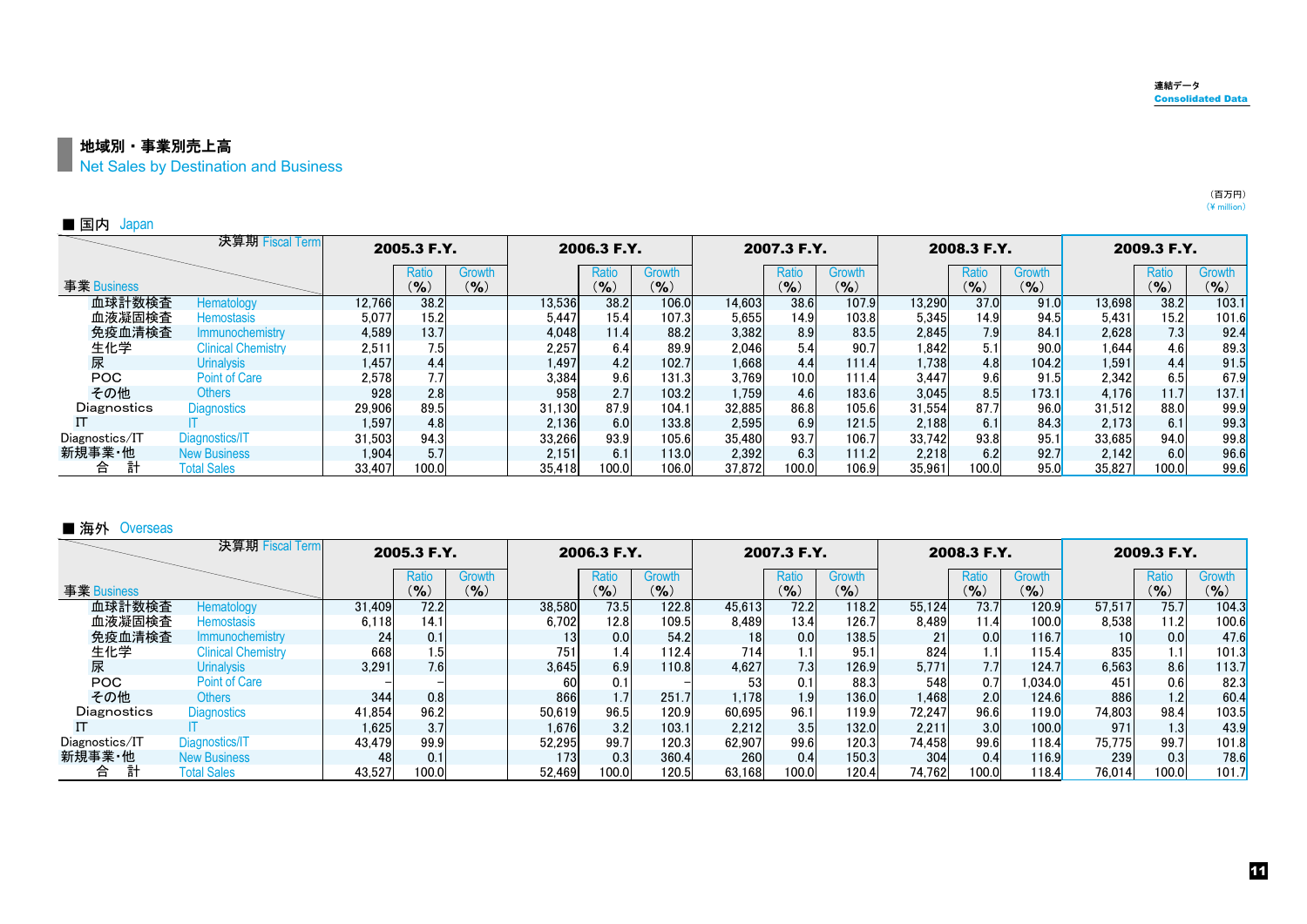12

#### 地域別·事業別売上高

**Net Sales by Destination and Business** 

| ■ 米州<br>Americas |                           |                 |                    |                                    |        |              |                     |        |                    |               |        |                |                     |        |                    |                            |
|------------------|---------------------------|-----------------|--------------------|------------------------------------|--------|--------------|---------------------|--------|--------------------|---------------|--------|----------------|---------------------|--------|--------------------|----------------------------|
|                  | 決算期 Fiscal Term           |                 | 2005.3 F.Y.        |                                    |        | 2006.3 F.Y.  |                     |        | 2007.3 F.Y.        |               |        | 2008.3 F.Y.    |                     |        | 2009.3 F.Y.        |                            |
| 事業 Business      |                           |                 | Ratio<br>$($ % $)$ | Growth<br>$\mathcal{O}_\mathbf{0}$ |        | Ratio<br>(9) | Growth<br>$($ % $)$ |        | Ratio<br>$($ % $)$ | Growth<br>(9) |        | Ratio<br>(9/6) | Growth<br>$(9)_{0}$ |        | Ratio<br>$(9)_{0}$ | <b>Growth</b><br>$($ % $)$ |
| 血球計数検査           | Hematology                | 10.113          | 74.2               |                                    | 12.189 | 77.3         | 120.5               | 14,378 | 74.8               | 118.0         | 16.758 | 80.2           | 116.6               | 19.254 | 82.2               | 114.9                      |
| 血液凝固検査           | <b>Hemostasis</b>         | 2.289           | 16.8               |                                    | 2.014  | 12.8         | 88.0                | 2.663  | 13.9               | 132.2         | 2.171  | 10.4           | 81.5                | 1.909  | 8.2                | 87.9                       |
| 免疫血清検査           | <b>Immunochemistry</b>    |                 |                    |                                    |        |              |                     |        |                    |               |        |                |                     |        |                    |                            |
| 生化学              | <b>Clinical Chemistry</b> |                 |                    |                                    |        |              |                     |        |                    |               |        |                |                     |        |                    |                            |
| 尿                | <b>Urinalysis</b>         | 1.109           | 8.1                |                                    | 1.278  | 8.1          | 115.2               | 1.843  | 9.6                | 144.2         | 1.705  | 8.2            | 92.5                | 2.114  | 9.0                | 124.0                      |
| <b>POC</b>       | <b>Point of Care</b>      |                 |                    |                                    |        |              |                     |        |                    |               |        |                |                     |        |                    |                            |
| その他              | <b>Others</b>             |                 |                    |                                    |        |              |                     |        |                    |               |        |                |                     |        | 0.0                |                            |
| Diagnostics      | <b>Diagnostics</b>        | 13,511          | 99.1               |                                    | 15,482 | 98.2         | 114.6               | 18,884 | 98.2               | 122.0         | 20,635 | 98.7           | 109.3               | 23,280 | 99.4               | 112.8                      |
|                  |                           | 112             | 0.8                |                                    | 237    | 1.5          | 211.6               | 341    | 1.8                | 143.9         | 271    | 1.3            | 79.5                | 133    | 0.6                | 49.1                       |
| Diagnostics/IT   | Diagnostics/IT            | 13.623          | 99.9               |                                    | 15.720 | 99.7         | 115.4               | 19.226 | 100.0              | 122.3         | 20.906 | 100.0          | 108.7               | 23.413 | 100.0              | 112.0                      |
| 新規事業·他           | <b>New Business</b>       | 10 <sub>1</sub> | 0.1                |                                    |        | 0.3          | 420.0               |        | 0.0                | 2.4           |        | 0.0            | 100.0               |        |                    |                            |
| 合                | <b>Total Sales</b>        | 13.633          | 100.0              |                                    | 15.762 | 100.0        | 115.6               | 19.227 | 100.0              | 122.0         | 20.908 | 100.0          | 108.7               | 23.413 | 100.0              | 112.0                      |

#### ■ 欧州 Europe

|                | 決算期 Fiscal Term           |        | 2005.3 F.Y.        |                     |        | 2006.3 F.Y.                   |                            |        | 2007.3 F.Y.               |                            |        | 2008.3 F.Y.        |                 |        | 2009.3 F.Y.        |                     |
|----------------|---------------------------|--------|--------------------|---------------------|--------|-------------------------------|----------------------------|--------|---------------------------|----------------------------|--------|--------------------|-----------------|--------|--------------------|---------------------|
| 事業 Business    |                           |        | Ratio<br>$(9)_{0}$ | Growth<br>$($ % $)$ |        | <b>Ratio</b><br>$\frac{9}{6}$ | <b>Growth</b><br>$($ % $)$ |        | <b>Ratio</b><br>$(9)_{0}$ | <b>Growth</b><br>$($ % $)$ |        | Ratio<br>$(9)_{0}$ | Growth<br>(9/6) |        | Ratio<br>$($ % $)$ | Growth<br>$($ % $)$ |
| 血球計数検査         | Hematology                | 15.794 | 74.4               |                     | 18,839 | 74.1                          | 119.3                      | 22,977 | 72.6                      | 122.0                      | 28,960 | 73.8               | 126.0           | 27.572 | 77.8               | 95.2                |
| 血液凝固検査         | <b>Hemostasis</b>         | 2,758  | 13.0               |                     | 3.260  | 12.8                          | 118.2                      | 4.035  | 12.7                      | 123.8                      | 3.734  | 9.5                | 92.5            | 3.469  | 9.8                | 92.9                |
| 免疫血清検査         | Immunochemistry           |        |                    |                     |        |                               |                            |        |                           |                            |        |                    |                 |        |                    |                     |
| 生化学            | <b>Clinical Chemistry</b> |        |                    |                     | 28     | 0.1                           |                            | 29     | 0.1                       | 103.6                      | 130    | 0.3                | 448.3           | 115    | 0.3                | 88.5                |
| 尿              | <b>Urinalysis</b>         | 1.218  | 5.7                |                     | 1.456  | 5.7                           | 119.5                      | 1.913  | 6.0                       | 131.4                      | 2.969  | 7.6                | 155.2           | 2,518  | 7.1                | 84.8                |
| <b>POC</b>     | Point of Care             |        |                    |                     |        | 0.2                           |                            | 49     | 0.2                       | 102.1                      | 312    | 0.8                | 636.7           | 193    | 0.5                | 61.9                |
| その他            | <b>Others</b>             | 237    | $1.1^{\circ}$      |                     | 622    | 2.4                           | 262.4                      | 929    | 2.9                       | 149.4                      | 1.463  | 3.7                | 157.5           | 873    | 2.5                | 59.7                |
| Diagnostics    | <b>Diagnostics</b>        | 20,007 | 94.2               |                     | 24,255 | 95.4                          | 121.2                      | 29.935 | 94.6                      | 123.4                      | 37.570 | 95.8               | 125.5           | 34.742 | 98.0               | 92.5                |
|                |                           | 1.193  | 5.6                |                     | 1.060  | 4.2                           | 88.9                       | 1.483  | 4.7                       | 139.9                      | 1.376  | 3.5                | 92.8            | 498    | 1.4                | 36.2                |
| Diagnostics/IT | Diagnostics/IT            | 21.200 | 99.8               |                     | 25.316 | 99.5                          | 119.4                      | 31.418 | 99.2                      | 124.1                      | 38.947 | 99.3               | 124.0           | 35.241 | 99.4               | 90.5                |
| 新規事業·他         | <b>New Business</b>       | 34     | 0.2                |                     | 121    | 0.5                           | 355.9                      | 241    | 0.8                       | 199.2                      | 287    | 0.7                | 119.1           | 212    | 0.6                | 73.9                |
| 合              | <b>Total Sales</b>        | 21.234 | 100.0              |                     | 25.437 | 100.0                         | 119.8                      | 31.659 | 100.0                     | 124.5                      | 39.234 | 100.0              | 123.9           | 35,453 | 100.0              | 90.4                |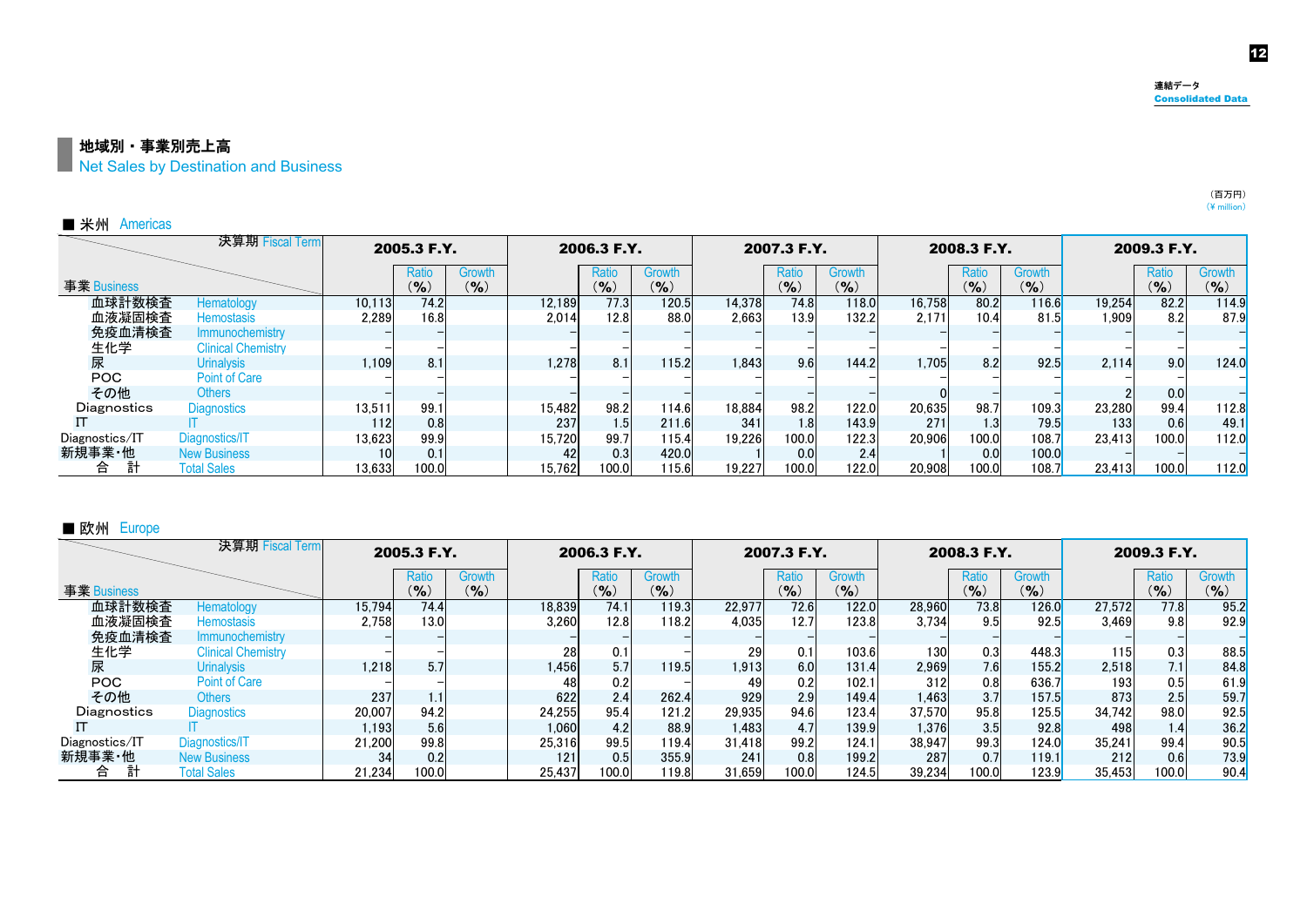| China<br>■ 中国  |                           |       |                    |                         |       |                |                            |       |                    |                     |       |                    |                   |        |                    |                      |
|----------------|---------------------------|-------|--------------------|-------------------------|-------|----------------|----------------------------|-------|--------------------|---------------------|-------|--------------------|-------------------|--------|--------------------|----------------------|
|                | 決算期 Fiscal Term           |       | 2005.3 F.Y.        |                         |       | 2006.3 F.Y.    |                            |       | 2007.3 F.Y.        |                     |       | 2008.3 F.Y.        |                   |        | 2009.3 F.Y.        |                      |
| 事業 Business    |                           |       | Ratio<br>$(9)_{0}$ | <b>Growth</b><br>$($ %) |       | Ratio<br>(9/6) | <b>Growth</b><br>$($ % $)$ |       | Ratio<br>$($ % $)$ | Growth<br>$($ % $)$ |       | Ratio<br>$($ % $)$ | Growth<br>$(\% )$ |        | Ratio<br>$($ % $)$ | <b>Growth</b><br>(%) |
| 血球計数検査         | Hematology                | 2,820 | 58.5               |                         | 4.028 | 62.8           | 142.8                      | 4,386 | 64.0               | 108.9               | 4.636 | 57.0               | 105.7             | 5,388  | 53.3               | 116.2                |
| 血液凝固検査         | <b>Hemostasis</b>         | 498   | 10.3               |                         | 712   | 11.1           | 143.0                      | 947   | 13.8               | 133.0               | 1.616 | 19.9               | 170.6             | 2.170  | 21.5               | 134.3                |
| 免疫血清検査         | Immunochemistry           |       |                    |                         |       |                |                            |       |                    |                     |       |                    |                   |        |                    |                      |
| 生化学            | <b>Clinical Chemistry</b> | 621   | 12.9               |                         | 586   | 9.1            | 94.4                       | 484   | 7.1                | 82.6                | 562   | 6.9                | 116.1             | 601    | 5.9                | 106.9                |
| 尿              | <b>Urinalysis</b>         | 869   | 18.0               |                         | 839   | 13.1           | 96.5                       | 690   | 10.1               | 82.2                | 964   | 11.9               | 139.7             | 1.664  | 16.5               | 172.6                |
| <b>POC</b>     | <b>Point of Care</b>      |       |                    |                         |       | 0.2            |                            |       | 0.1                | 36.4                | 235   | 2.9                | 5.875.0           | 257    | 2.5                | 109.4                |
| その他            | <b>Others</b>             |       |                    |                         | 170   | 2.71           |                            | 245   | 3.6                | 144.1               |       | 0.0                | 0.4               |        | 0.0                | 100.0                |
| Diagnostics    | <b>Diagnostics</b>        | 4,808 | 99.7               |                         | 6.348 | 99.0           | 132.0                      | 6.759 | 98.7               | 106.5               | 8,017 | 98.6               | 118.6             | 10,084 | 99.7               | 125.8                |
|                |                           | 15    | 0.3                |                         | 62    | 1.0            | 413.3                      | 89    | 1.3                | 143.5               | 110   | 1.4                | 123.6             | 26     | 0.3                | 23.6                 |
| Diagnostics/IT | Diagnostics/IT            | 4.823 | 100.0              |                         | 6.411 | 100.0          | 132.9                      | 6.848 | 100.0              | 106.8               | 8.127 | 100.0              | 118.7             | 10.110 | 100.0              | 124.4                |
| 新規事業·他         | <b>New Business</b>       |       | 0.0 <sub>l</sub>   |                         |       |                |                            |       |                    |                     |       |                    |                   |        |                    |                      |
| 合              | <b>Total Sales</b>        | 4,824 | 100.0              |                         | 6,411 | 100.0          | 132.9                      | 6.848 | 100.0              | 106.8               | 8.127 | 100.0              | 118.7             | 10.110 | 100.0              | 124.4                |

#### ■ アジア・パシフィック Asia - Pacific

|                | 決算期 Fiscal Term           |       | 2005.3 F.Y.               |                 |                 | 2006.3 F.Y.           |                            |       | 2007.3 F.Y.    |                     |                  | 2008.3 F.Y.               |                 |       | 2009.3 F.Y.    |                            |
|----------------|---------------------------|-------|---------------------------|-----------------|-----------------|-----------------------|----------------------------|-------|----------------|---------------------|------------------|---------------------------|-----------------|-------|----------------|----------------------------|
| 事業 Business    |                           |       | <b>Ratio</b><br>$(9)_{0}$ | Growth<br>(9/6) |                 | <b>Ratio</b><br>(9/6) | <b>Growth</b><br>$($ % $)$ |       | Ratio<br>(9/6) | Growth<br>$($ % $)$ |                  | <b>Ratio</b><br>$($ % $)$ | Growth<br>(9/6) |       | Ratio<br>(9/6) | <b>Growth</b><br>$($ % $)$ |
| 血球計数検査         | Hematology                | 2,682 | 69.9                      |                 | 3,523           | 72.5                  | 131.4                      | 3,871 | 71.3           | 109.9               | 4.770            | 73.5                      | 123.2           | 5,303 | 75.4           | 111.2                      |
| 血液凝固検査         | <b>Hemostasis</b>         | 573   | 14.9                      |                 | 715             | 14.7                  | 124.8                      | 842   | 15.5           | 117.8               | 966              | 14.9                      | 114.7           | 990   | 14.1           | 102.5                      |
| 免疫血清検査         | Immunochemistry           | 24    | 0.6                       |                 | 13              | 0.3                   | 54.2                       | 18    | 0.3            | 138.5               | 21               | 0.3                       | 116.7           | 10    | 0.1            | 47.6                       |
| 生化学            | <b>Clinical Chemistry</b> | 47    |                           |                 | 136             | 2.8                   | 289.4                      | 201   | 3.7            | 147.8               | 132 <sub>1</sub> | 2.0                       | 65.7            | 118   |                | 89.4                       |
| 尿              | <b>Urinalysis</b>         | 95    | 2.5                       |                 | 70 <sup>1</sup> | 1.41                  | 73.7                       | 179   | 3.3            | 255.7               | 130              | 2.0                       | 72.6            | 265   | 3.8            | 203.8                      |
| <b>POC</b>     | Point of Care             |       |                           |                 |                 |                       |                            |       |                |                     |                  |                           |                 |       |                |                            |
| その他            | <b>Others</b>             | 107   | 2.81                      |                 | 73              | 1.5                   | 68.2                       |       | 0.1            | 4.1                 |                  | 0.0                       | 66.7            |       | 0.1            | 400.0                      |
| Diagnostics    | <b>Diagnostics</b>        | 3,528 | 92.0                      |                 | 4,532           | 93.3                  | 128.5                      | 5,117 | 94.2           | 112.9               | 6.023            | 92.8                      | 117.7           | 6,695 | 95.2           | 111.2                      |
|                |                           | 305   | 8.0                       |                 | 315             | 6.5                   | 103.3                      | 297   | 5.5            | 94.3                | 452              | 7.0                       | 152.2           | 314   | 4.5            | 69.5                       |
| Diagnostics/IT | Diagnostics/IT            | 3.833 | 99.9                      |                 | 4.848           | 99.8                  | 126.5                      | 5.414 | 99.7           | 111.7               | 6.476            | 99.8                      | 119.6           | 7,010 | 99.6           | 108.2                      |
| 新規事業·他         | <b>New Business</b>       |       | 0.1                       |                 |                 | 0.2                   | 300.0                      |       | 0.3            | 188.9               | 15               | 0.2                       | 88.2            | 26    | 0.4            | 173.3                      |
| 計<br>合         | <b>Total Sales</b>        | 3.836 | 100.0                     |                 | 4.857           | 100.0                 | 126.6                      | 5.432 | 100.0          | 111.8               | 6.491            | 100.0                     | 119.5           | 7,036 | 100.0          | 108.4                      |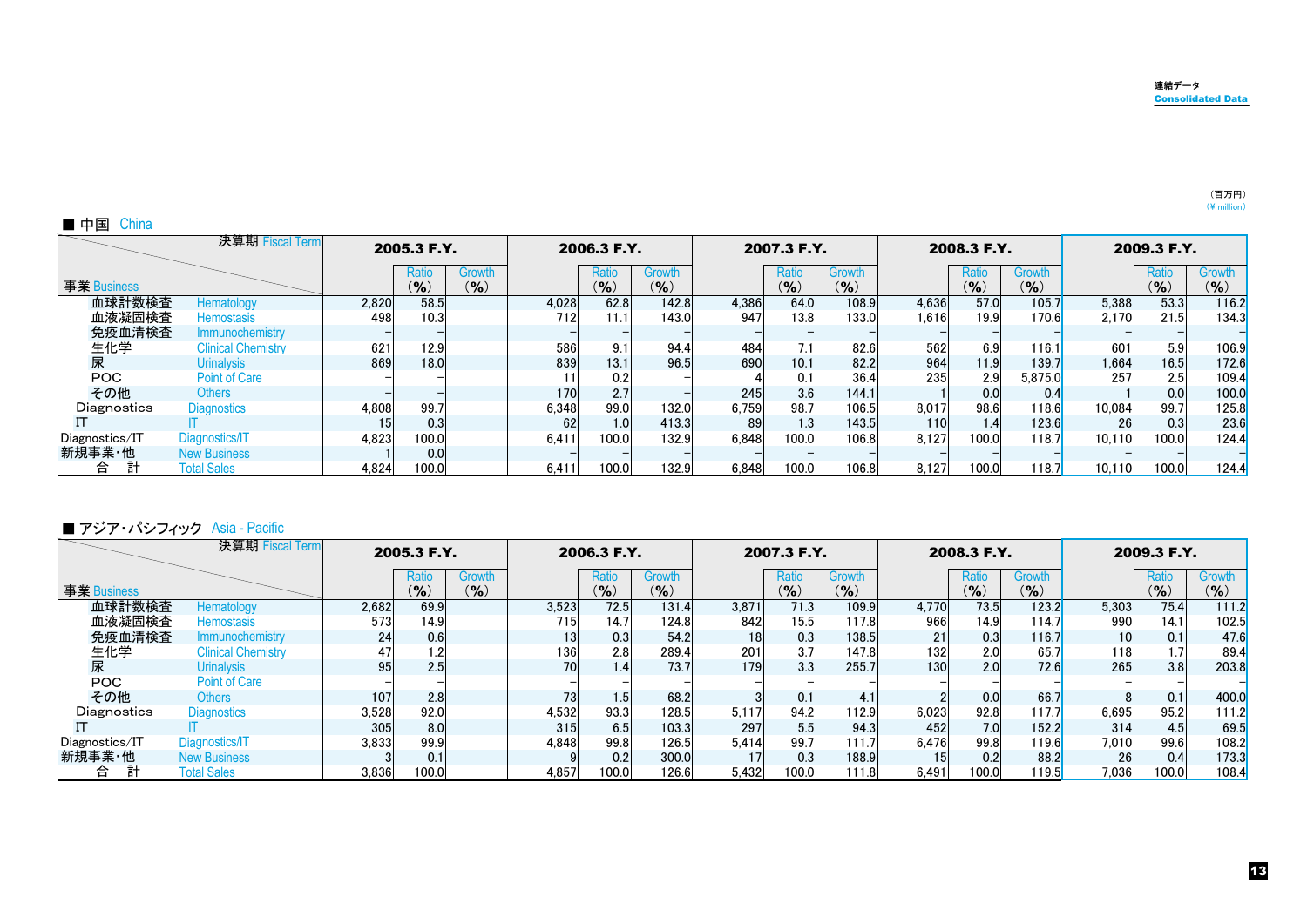## 所在地別売上高および営業利益の状況[通期累計] $\Phi^*$

Net Sales and Operating Income (Loss)

by Geographical Region (Net Sales and Operating Income (Loss) of subsidiaries in the Region) [Full Year]



 $\overline{ }$  Mongolia.









アジア・パシフィック Asia - Pacific

14

利益を含みません。 <del></del>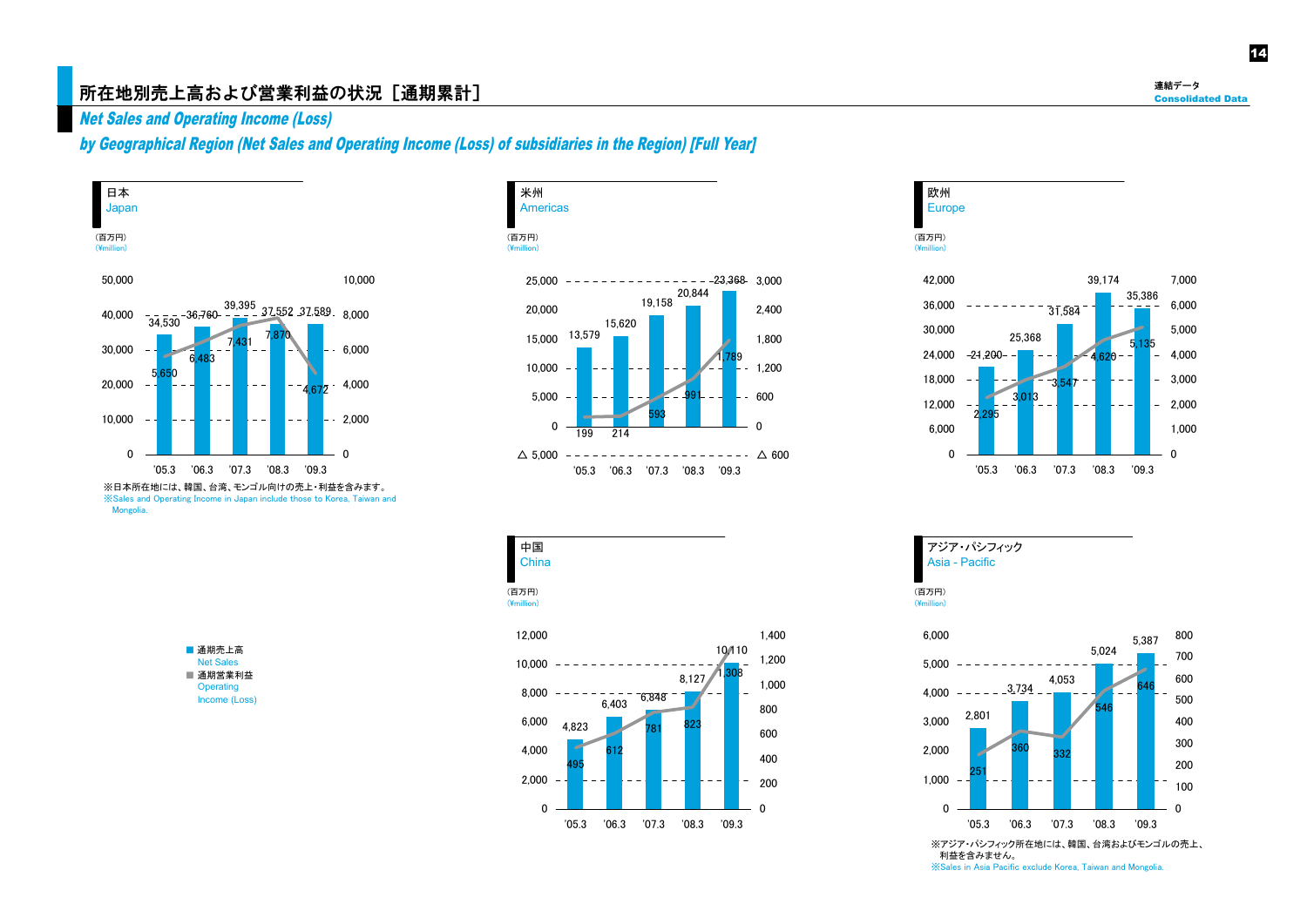#### 連結データ

Consolidated Data

|               |                         | 決算期 Fiscal Term           |                    | 2005.3 F.Y.  |               |                    | 2006.3 F.Y.  |        |                    | 2007.3 F.Y.  |               |                    | 2008.3 F.Y.  |               |                    | 2009.3 F.Y. |               | 2010.3 通期予想<br>(Forecast) |
|---------------|-------------------------|---------------------------|--------------------|--------------|---------------|--------------------|--------------|--------|--------------------|--------------|---------------|--------------------|--------------|---------------|--------------------|-------------|---------------|---------------------------|
|               |                         |                           |                    | <b>Ratio</b> | <b>Growth</b> |                    | <b>Ratio</b> | Growth |                    | <b>Ratio</b> | <b>Growth</b> |                    | <b>Ratio</b> | <b>Growth</b> |                    | Ratio       | <b>Growth</b> |                           |
|               | 所在地 Geographical Region |                           |                    | $($ % $)$    | (9/6)         |                    | $($ % $)$    | (9/6)  |                    | $(9)_{0}$    | $($ % $)$     |                    | (9/6)        | $($ % $)$     |                    | (9)         | $($ % $)$     |                           |
|               | 外部売上高                   | <b>Sales to Customers</b> | 34.530             | 64.6         |               | 36.760             | 61.9         | 106.5  | 39.395             | 60.7         | 107.2         | 37,552             | 56.1         | 95.3          | 37,589             | 54.4        | 100.1         | 38,400                    |
|               | 内部売上高                   | Intra-area Transfer       | 18,941             | 35.4         |               | 22,621             | 38.1         | 119.4  | 25,532             | 39.3         | 112.9         | 29,327             | 43.9         | 114.9         | 31,501             | 45.6        | 107.4         | 32,300                    |
| 日本            | 売上高 計                   | <b>Total Sales</b>        | 53,472             | 100.0        |               | 59,381             | 100.0        | 111.1  | 64.928             | 100.0        | 109.3         | 66,880             | 100.0        | 103.0         | 69.090             | 100.0       | 103.3         | 70,700                    |
| Japan         | 営業費用                    | <b>Operating Expenses</b> | 47,821             | 89.4         |               | 52,898             | 89.1         | 110.6  | 57.496             | 88.6         | 108.7         | 59,009             | 88.2         | 102.6         | 64,417             | 93.2        | 109.2         | 67,850                    |
|               | 営業利益                    | Operating Income          | 5,650              | 10.6         |               | 6,483              | 10.9         | 114.7  | 7,431              | 11.4         | 114.6         | 7,870              | 11.8         | 105.9         | 4,672              | 6.8         | 59.4          | 2,850                     |
|               | 外部売上高                   | <b>Sales to Customers</b> | 13,579             | 98.8         |               | 15,620             | 98.9         | 115.0  | 19,158             | 98.9         | 122.7         | 20,844             | 99.2         | 108.8         | 23,368             | 100.0       | 112.1         | 25,500                    |
|               | 内部売上高                   | Intra-area Transfer       | 158                | 1.2          |               | 176                | 1.1          | 111.4  | 215                | 1.1          | 122.2         | 165                | 0.8          | 76.7          | 2                  | 0.0         | 1.2           |                           |
| 米州            | 売上高 計                   | <b>Total Sales</b>        | 13,737             | 100.0        |               | 15,796             | 100.0        | 115.0  | 19,373             | 100.0        | 122.6         | 21,010             | 100.0        | 108.4         | 23,370             | 100.0       | 111.2         | 25,500                    |
| Americas      | 営業費用                    | <b>Operating Expenses</b> | 13,538             | 98.6         |               | 15,581             | 98.6         | 115.1  | 18,780             | 96.9         | 120.5         | 20,019             | 95.3         | 106.6         | 21,581             | 92.3        | 107.8         | 22,900                    |
|               | 営業利益                    | <b>Operating Income</b>   | 199                | 1.4          |               | 214                | 1.4          | 107.5  | 593                | 3.1          | 277.1         | 991                | 4.7          | 167.1         | 1,789              | 7.7         | 180.5         | 2,600                     |
|               | 外部売上高                   | <b>Sales to Customers</b> | 21,200             | 98.4         |               | 25,368             | 98.8         | 119.7  | 31,584             | 98.7         | 124.5         | 39,174             | 99.0         | 124.0         | 35,386             | 98.5        | 90.3          | 35,100                    |
|               | 内部売上高                   | Intra-area Transfer       | 353                | 1.6          |               | 299                | 1.2          | 84.7   | 428                | 1.3          | 143.1         | 411                | 1.0          | 96.0          | 521                | 1.5         | 126.8         | 100                       |
| 欧州            | 売上高 計                   | <b>Total Sales</b>        | 21,553             | 100.0        |               | 25,668             | 100.0        | 119.1  | 32.013             | 100.0        | 124.7         | 39.586             | 100.0        | 123.7         | 35,908             | 100.0       | 90.7          | 35,200                    |
| <b>Europe</b> | 営業費用                    | <b>Operating Expenses</b> | 19,257             | 89.3         |               | 22,654             | 88.3         | 117.6  | 28.466             | 88.9         | 125.7         | 34.965             | 88.3         | 122.8         | 30.772             | 85.7        | 88.0          | 30,700                    |
|               | 営業利益                    | <b>Operating Income</b>   | 2,295              | 10.6         |               | 3,013              | 11.7         | 131.3  | 3,547              | 11.1         | 117.7         | 4,620              | 11.7         | 130.3         | 5,135              | 14.3        | 111.1         | 4,500                     |
|               | 外部売上高                   | <b>Sales to Customers</b> | 4,823              | 99.8         |               | 6,403              | 99.8         | 132.8  | 6,848              | 99.8         | 106.9         | 8,127              | 99.8         | 118.7         | 10,110             | 99.9        | 124.4         | 11,100                    |
|               | 内部売上高                   | Intra-area Transfer       | 11                 | 0.2          |               | 10                 | 0.2          | 90.9   | 13                 | 0.2          | 130.0         | 13                 | 0.2          | 100.0         | 9                  | 0.1         | 69.2          |                           |
| 中国            | 売上高 計                   | <b>Total Sales</b>        | 4,834              | 100.0        |               | 6.414              | 100.0        | 132.7  | 6,862              | 100.0        | 107.0         | 8.140              | 100.0        | 118.6         | 10,119             | 100.0       | 124.3         | 11,100                    |
| China         | 営業費用                    | <b>Operating Expenses</b> | 4,339              | 89.8         |               | 5,801              | 90.4         | 133.7  | 6,081              | 88.6         | 104.8         | 7,317              | 89.9         | 120.3         | 8,811              | 87.1        | 120.4         | 9,610                     |
|               | 営業利益                    | <b>Operating Income</b>   | 495                | 10.2         |               | 612                | 9.5          | 123.6  | 781                | 11.4         | 127.6         | 823                | 10.1         | 105.4         | 1,308              | 12.9        | 158.9         | 1,490                     |
|               | 外部売上高                   | <b>Sales to Customers</b> | 2,801              | 96.7         |               | 3,734              | 97.1         | 133.3  | 4,053              | 96.5         | 108.5         | 5,024              | 95.2         | 124.0         | 5,387              | 96.7        | 107.2         | 5,900                     |
| アジア・          | 内部売上高                   | Intra-area Transfer       | 96                 | 3.3          |               | 109                | 2.8          | 113.5  | 147                | 3.5          | 134.9         | 255                | 4.8          | 173.5         | 183                | 3.3         | 71.8          | 200                       |
| パシフィック        | 売上高 計                   | <b>Total Sales</b>        | 2,898              | 100.0        |               | 3.844              | 100.0        | 132.6  | 4,201              | 100.0        | 109.3         | 5,279              | 100.0        | 125.7         | 5,571              | 100.0       | 105.5         | 6,100                     |
| Asia -        | 営業費用                    | <b>Operating Expenses</b> | 2,646              | 91.3         |               | 3.483              | 90.6         | 131.6  | 3.868              | 92.1         | 111.1         | 4,732              | 89.6         | 122.3         | 4.925              | 88.4        | 104.1         | 5,450                     |
| Pacific       | 営業利益                    | <b>Operating Income</b>   | 251                | 8.7          |               | 360                | 9.4          | 143.4  | 332                | 7.9          | 92.2          | 546                | 10.3         | 164.5         | 646                | 11.6        | 118.3         | 650                       |
|               | 外部売上高                   | <b>Sales to Customers</b> | 76,934             | 79.7         |               | 87,887             | 79.1         | 114.2  | 101.041            | 79.3         | 115.0         | 110,724            | 78.6         | 109.6         | 111.842            | 77.6        | 101.0         | 116,000                   |
|               | 内部売上高                   | Intra-area Transfer       | 19.561             | 20.3         |               | 23,217             | 20.9         | 118.7  | 26.338             | 20.7         | 113.4         | 30.172             | 21.4         | 114.6         | 32,217             | 22.4        | 106.8         | 32,600                    |
| 計             | 売上高 計                   | <b>Total Sales</b>        | 96.496             | 100.0        |               | 111,105            | 100.0        | 115.1  | 127.379            | 100.0        | 114.6         | 140,897            | 100.0        | 110.6         | 144.060            | 100.0       | 102.2         | 148,600                   |
| <b>Total</b>  | 営業費用                    | <b>Operating Expenses</b> | 87,604             | 90.8         |               | 100,420            | 90.4         | 114.6  | 114.693            | 90.0         | 114.2         | 126,044            | 89.5         | 109.9         | 130,508            | 90.6        | 103.5         | 136,510                   |
|               | 営業利益                    | <b>Operating Income</b>   | 8,891              | 9.2          |               | 10,685             | 9.6          | 120.2  | 12,686             | 10.0         | 118.7         | 14,852             | 10.5         | 117.1         | 13,552             | 9.4         | 91.2          | 12,090                    |
|               | 外部売上高                   | <b>Sales to Customers</b> |                    |              |               |                    |              |        |                    |              |               |                    |              |               |                    |             |               |                           |
| 消去/           | 内部売上高                   | Intra-area Transfer       | $\Delta$ 19,561    |              |               | $\triangle$ 23,217 |              |        | $\triangle$ 26,338 |              |               | $\triangle$ 30,172 |              |               | $\triangle$ 32,217 |             |               | $\triangle$ 32,600        |
| 全社            | 売上高 計                   | <b>Total Sales</b>        | $\triangle$ 19,561 |              |               | $\triangle$ 23,217 |              |        | $\triangle$ 26,338 |              |               | $\triangle$ 30,172 |              |               | $\triangle$ 32,217 |             |               | $\triangle$ 32,600        |
| Eliminations/ | 営業費用                    | <b>Operating Expenses</b> | △ 19.773           |              |               | $\triangle$ 23,256 |              |        | $\Delta$ 26.366    |              |               | $\triangle$ 30.353 |              |               | $\triangle$ 33,799 |             |               | $\triangle$ 33,510        |
| Corporate     | 営業利益                    | <b>Operating Income</b>   | 211                |              |               | 38                 |              | 18.0   | 28                 |              | 73.7          | 180                |              | 642.9         | 1.581              |             | 878.3         | 910                       |
|               | 外部売上高                   | <b>Sales to Customers</b> | 76,934             | 100.0        |               | 87,887             | 100.0        | 114.2  | 101,041            | 100.0        | 115.0         | 110,724            | 100.0        | 109.6         | 111.842            | 100.0       | 101.0         | 116,000                   |
|               | 内部売上高                   | Intra-area Transfer       |                    |              |               |                    |              |        |                    |              |               |                    |              |               |                    |             |               |                           |
| 連結            | 売上高 計                   | <b>Total Sales</b>        | 76.934             | 100.0        |               | 87,887             | 100.0        | 114.2  | 101.041            | 100.0        | 115.0         | 110.724            | 100.0        | 109.6         | 111.842            | 100.0       | 101.0         | 116,000                   |
| Consolidated  | 営業費用                    | <b>Operating Expenses</b> | 67,830             | 88.2         |               | 77,164             | 87.8         | 113.8  | 88,326             | 87.4         | 114.5         | 95,690             | 86.4         | 108.3         | 96,708             | 86.5        | 101.1         | 103,000                   |
|               | 営業利益                    | <b>Operating Income</b>   | 9,103              | 11.8         |               | 10,723             | 12.2         | 117.8  | 12,714             | 12.6         | 118.6         | 15,033             | 13.6         | 118.2         | 15,134             | 13.5        | 100.7         | 13,000                    |

※日本所在地には、韓国、台湾、モンゴル向けの売上、利益を含みます。 <del><del>∩</del> ∀ BLICHIN INTERNATION<br>
<del></del> *X*Sales and Operating Income in Japan include those to Korea, Taiwan and Mongolia.</del>

※アジア・パシフィック所在地には、韓国、台湾およびモンゴルの売上、利益を含みません。 㶎㪪㪸㫃㪼㫊㩷㫀㫅㩷㪘㫊㫀㪸㩷㪧㪸㪺㫀㪽㫀㪺㩷㪼㫏㪺㫃㫌㪻㪼㩷㪢㫆㫉㪼㪸㪃㩷㪫㪸㫀㫎㪸㫅㩷㪸㫅㪻㩷㪤㫆㫅㪾㫆㫃㫀㪸㪅

●通期予想は、2009年5月に公表したものです。 **●Business forecast was announced on May 2009.** 

15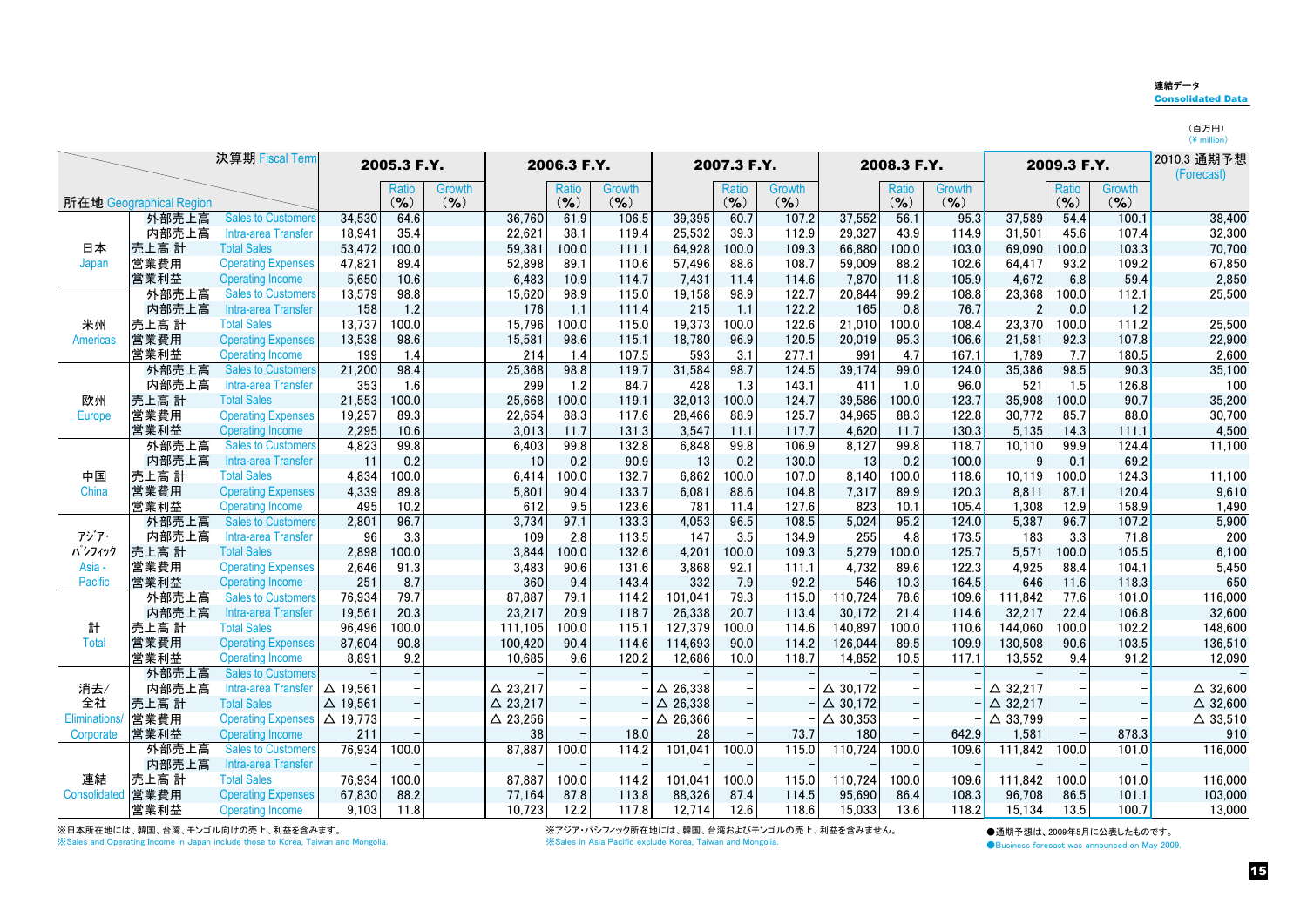## 単独データ

Non-Consolidated Data

## 主要単独財務指標[通期累計]

## Non-Consolidated Financial Summary [Full Year]

| 項目 Item       |                                                          |       | 決算期 Fiscal Term         | 2005.3 F.Y.             | 2006.3 F.Y.   | 2007.3 F.Y.             | 2008.3 F.Y.             | 2009.3 F.Y.             |
|---------------|----------------------------------------------------------|-------|-------------------------|-------------------------|---------------|-------------------------|-------------------------|-------------------------|
| 売上高           | <b>Net Sales</b>                                         | (百万円) | $(*)$ million)          | 51,845                  | 57,768        | 63,046                  | 65,518                  | 67,898                  |
| 営業利益          | <b>Operating Income</b>                                  | (百万円) | $(*$ million)           | 4,360                   | 5,681         | 6.346                   | 7.178                   | 3,790                   |
| 経常利益          | Ordinary Income                                          | (百万円) | $(*$ million)           | 6,723                   | 8,918         | 9,862                   | 9,103                   | 5,765                   |
| 当期純利益         | Net Income                                               | (百万円) | $(\frac{4}{3})$ million | 4,305                   | 5,931         | 7,200                   | 5,610                   | 3,482                   |
| 1株当たり配当金      | <b>Cash Divdends per Share</b>                           | (円)   | $(\c{4})$               | 40.00                   | 36.00         | 36.00                   | 48.00                   | 50.00                   |
| <うち1株当たり中間配当> | <interim cash="" dividends="" per="" share=""></interim> |       |                         | $\langle 15.00 \rangle$ | $<$ 20.00 $>$ | $\langle 16.00 \rangle$ | $\langle 20.00 \rangle$ | $\langle 24.00 \rangle$ |
| 1株当たり当期純利益    | Net Income per Share                                     | (円)   | $(\c{4})$               | 168.49                  | 115.72        | 143.58                  | 109.94                  | 68.10                   |
| 自己資本当期純利益率    | Return on Equity [ROE]                                   | (96)  |                         | 7.8                     | 10.0          | 11.1                    | 8.0                     | 4.8                     |
| 売上総利益率        | <b>Gross Profit per Net Sales</b>                        | (96)  |                         | 54.1                    | 54.9          | 53.7                    | 54.3                    | 52.9                    |
| 売上高経常利益率      | <b>Ordinary Income per Net Sales</b>                     | (96)  |                         | 13.0                    | 15.4          | 15.7                    | 13.9                    | 8.5                     |
| 売上高当期純利益率     | Net Income per Net Sales                                 | (96)  |                         | 8.3                     | 10.3          | 11.4                    | 8.6                     | 5.1                     |

| 項目 Item    |                                     |       | 決算期 Fiscal Term   | 2005.3 F.Y. | 2006.3 F.Y. | 2007.3 F.Y. | 2008.3 F.Y. | 2009.3 F.Y. |
|------------|-------------------------------------|-------|-------------------|-------------|-------------|-------------|-------------|-------------|
| 資本金        | <b>Capital Stock</b>                | (百万円) | $(*)$ million)    | 7,954       | 7,954       | 8,501       | 8,651       | 8,685       |
| 発行済株式数     | Number of Shares Issued             | (千株)  | (thousand shares) | 25,002.8    | 49.917.0    | 50.654.5    | 51,203.1    | 51,243.5    |
| 純資産 ※      | Net Assets $\mathbb{X}$             | (百万円) | $(*)$ million)    | 56,782      | 61.708      | 67.881      | 73,239      | 74,101      |
| 総資産        | <b>Total Assets</b>                 | (百万円) | $(*)$ million)    | 73,709      | 80.438      | 89,481      | 96,232      | 98,822      |
| 有利子負債      | <b>Interest-bearing Liabilities</b> | (百万円) | $(*$ million)     | 2,716       | 2,780       | 3,515       | 2,337       | 6,841       |
| 設備投資       | <b>Capital Expenditure</b>          | (百万円) | $(*$ million)     | 1,455       | 4,072       | 1,876       | 6,125       | 5,843       |
| 研究開発費      | R & D Expenditure                   | (百万円) | $(*$ million)     | 7.104       | 8.147       | 8.942       | 8,935       | 10,659      |
| 減価償却費      | Depreciation                        | (百万円) | $(*$ million)     | 1,915       | 2,299       | 2,289       | 1,801       | 2,704       |
| 自己資本比率 ※   | Equity Ratio X                      | (96)  |                   | 77.0        | 76.7        | 75.9        | 75.9        | 74.4        |
| 1株当たり純資産 ※ | Net Assets per Share X              | (円)   | $(\yen)$          | 2.270.74    | 1.233.121   | 1.342.51    | 1,428.42    | ,437.53     |
| 従業員数       | <b>Number of Employees</b>          |       |                   | 1.119       | .228        | 1.240       | 1,310       | 1,456       |

※過年度の数値については、従来の「株主資本」を「純酒に、「株主資本比率」を「自己資本比率」の欄に、「1株当たり株主資本」を「1株当たり純資産」の欄に記載しております。

XWith regards to the figures for previous period, the original "Shareholders' Equity" is described in the "Net Assets" column, the original "Shareholders' Equity Ratio" in the "Equity Ratio" column and the original "Shareh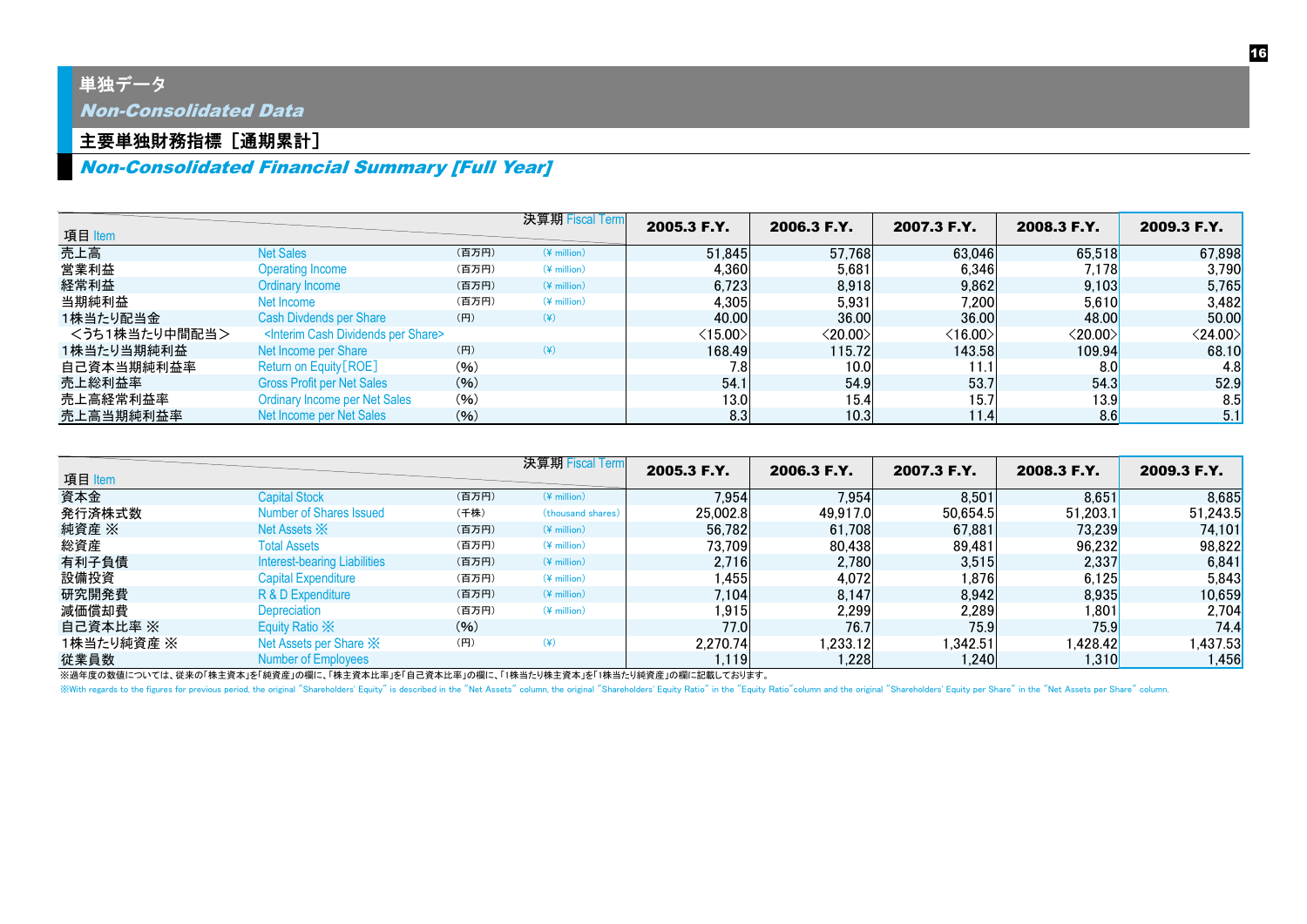## 関連データ

Associated Data

#### 株式情報

#### Stock Information

#### シスメックス株式会社の株価推移と出来高

Stock Price Range and Trading Volume of SYSMEX CORPORATION



July 1996, and from August 1996, the stock price on the Tokyo Stock Exchange was used.

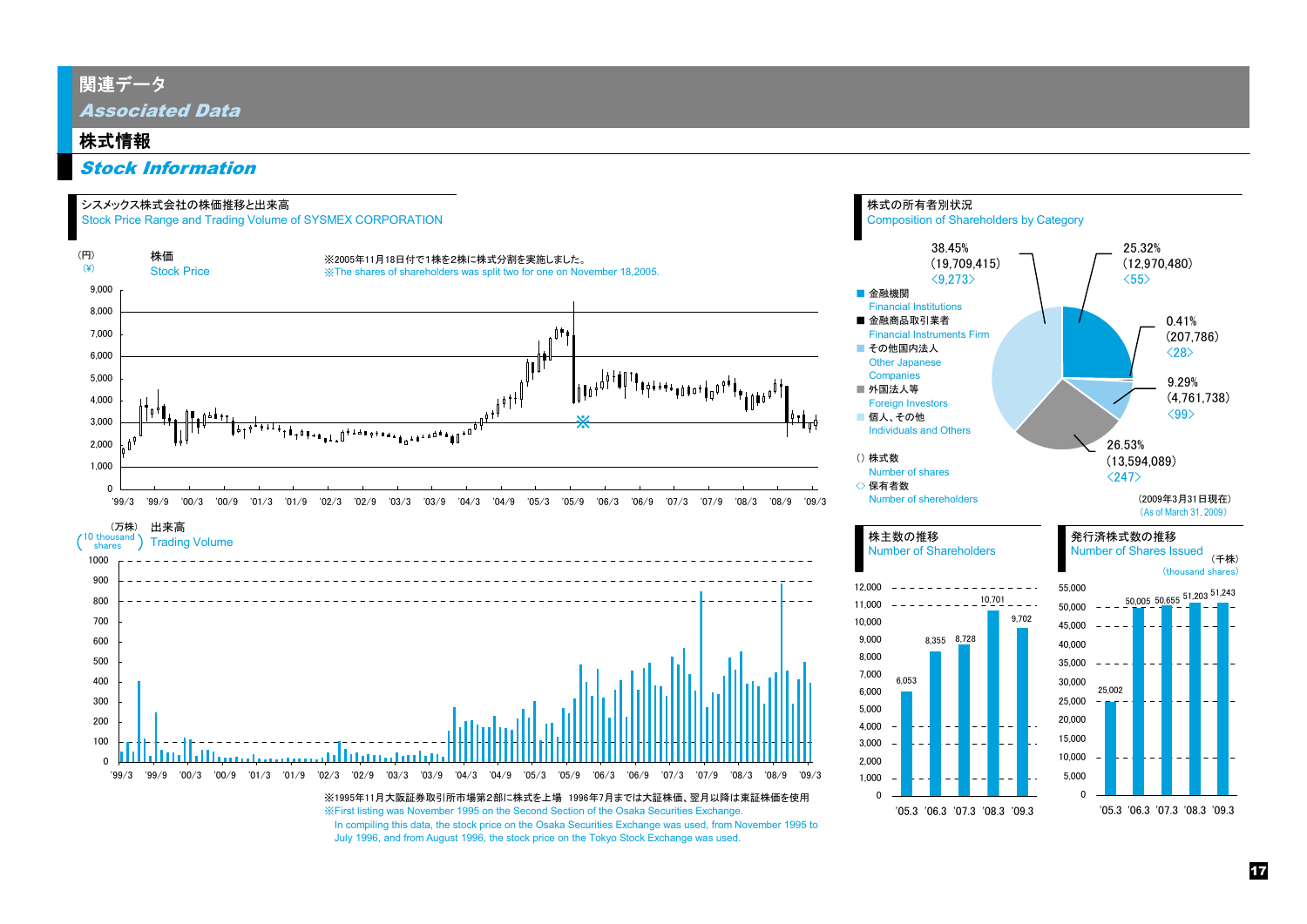関連データ Associated Data 18

#### 1株当たり指標 Per Share Data

#### ※2005年11月18日付で1株を2株に株式分割を実施しました。





| 3月31日に終了する各年度               |                                 |      |           |                        | 2005.3   | 2006.3   | 2007.3   | 2008.3                | 2009.3   |
|-----------------------------|---------------------------------|------|-----------|------------------------|----------|----------|----------|-----------------------|----------|
| <b>Years ended March 31</b> |                                 |      |           |                        |          |          |          |                       |          |
| 1株当たり配当金                    | <b>Cash Dividends per Share</b> | (円)  | $(\c{4})$ |                        | 40.00    | 36.00    | 36.00    | 48.00                 | 50.00    |
| (うち記念配当)                    | (Special Dividends)             |      |           |                        |          | (2.00)   |          | (8.00)                | $(-)$    |
| 配当性向(連結)                    | Dividends Ratio (Consolidated)  | (96) |           |                        | 17.8     | 17.9     | 20.0     | 26.8                  | 31.9     |
| 1株当たり当期純利益                  | Net Income per Share            | (円)  | $(\c{})$  | (連結:Consolidated)      | 225.06   | 145.48   | 179.63   | 178.94 <mark>1</mark> | 156.72   |
|                             |                                 |      |           | (単独: Non-Consolidated) | 168.49   | 115.72   | 143.58   | 109.94                | 68.10    |
| 1株当たり純資産 ※                  | Net Assets per Share X          | (円)  | $(\yen)$  | (連結:Consolidated)      | 2.244.85 | .251.81  | 1.410.99 | l.540.95l             | .548.19  |
|                             |                                 |      |           | (単独: Non-Consolidated) | 2.270.74 | 1.233.12 | 1.342.51 | 1.428.42              | 1,437.53 |
| 1株当たりキャッシュ・フロー              | <b>Cash Flow per Share</b>      | (円)  | $(\yen)$  | (連結:Consolidated)      | 361.65   | 220.30   | 258.00   | 256.48                | 298.01   |
|                             |                                 |      |           | (単独: Non-Consolidated) | 249.24   | 164.60   | 188.88   | 145.22                | 120.98   |

ᵈ䋺䉨䊞䉾䉲䊠䊶䊐䊨䊷䋽ᒰᦼ⚐⋉䋫ᷫଔఘළ⾌ 㪉㪇㪇㪍㪅㪊䋺႐㪈㪇ᐕ⸥ᔨ㈩ᒰ䋲

※過年度の数値については、従来の「1株当たり株主資本」を「1株当たり純資産」の欄に記載しております。<br>※With recards to the figures for previous period, the original "Shareholders' Equity per Share" is described in the "Net Assets per Share" column. With regards to the figures for previous period, the original "Shareholders' Equity per Share" is described in the "Net Assets per Share" column

Note : Cash Flow = Net Income + Depreciation 2006.3 Special dividends of ¥2.00 to mark the 10th anniversary of its IPO.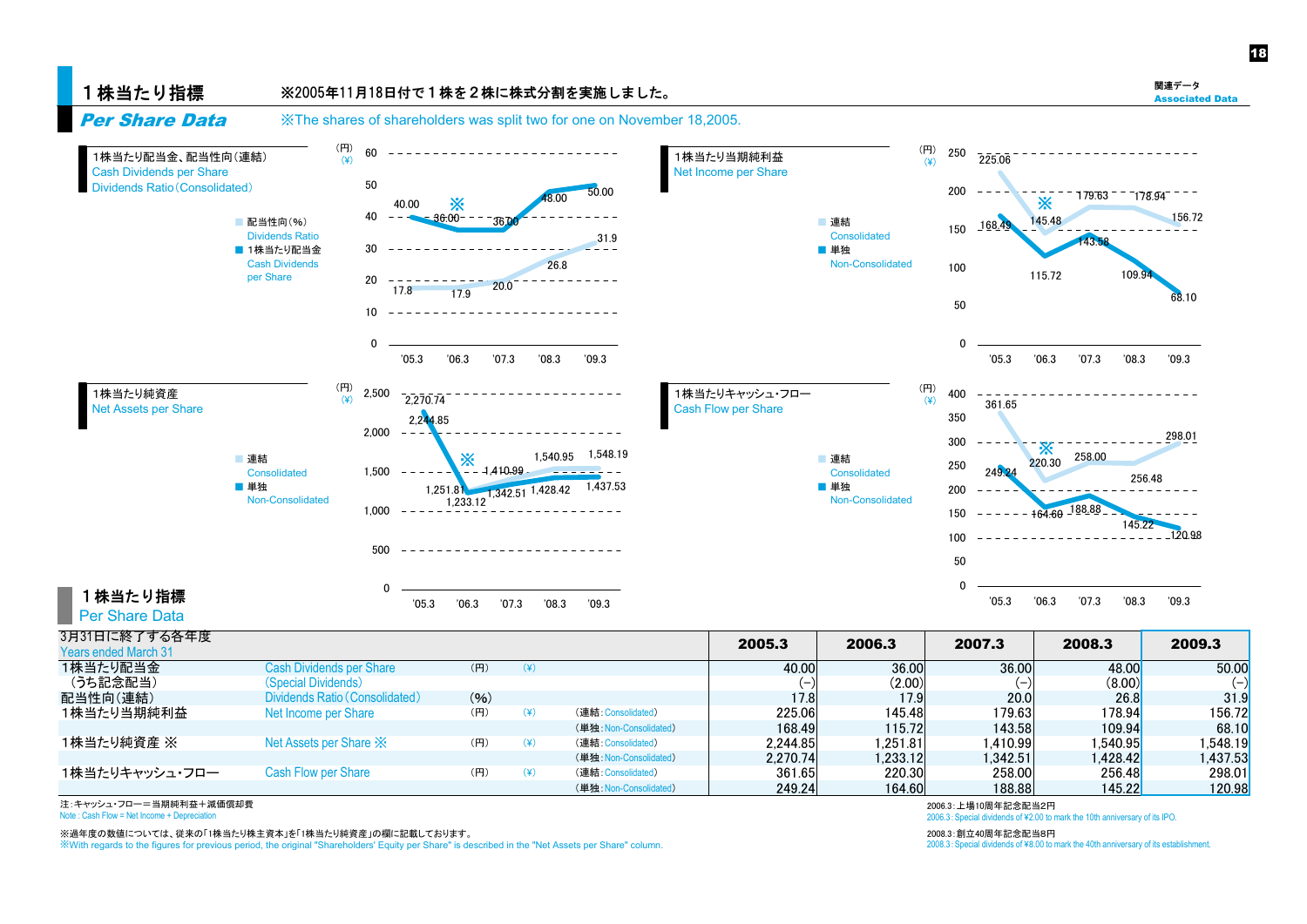

ᩣଔ⚐⾗↥₸ Price Book Value Ratio (PBR) 䋨䋩 䋨㫋㫀㫄㪼䋩 䋨ㅪ⚿䋺Consolidated<sup>䋩</sup> 㪉㪅㪎㪉 㪋㪅㪈㪇 㪊㪅㪇㪊 㪉㪅㪊㪋 㪉㪅㪇㪊

株価キャッシュ・フロー倍率 Price Cash Flow Ratio (PCFR) 〈倍〉 〈time〉 16.89 16.59 14.04 10.54

䋨න⁛䋺Non-Consolidated䋩 㪊㪍㪅㪉㪍 㪋㪋㪅㪊㪊 㪉㪐㪅㪏㪈 㪊㪉㪅㪎㪌 㪋㪍㪅㪈㪈

○ <u>(単独:Non-Consolidated</u>) 2.69 4.16 3.19 2.52 2.18

○ (単独: Non-Consolidated) 24.51 31.17 22.66 24.79 25.95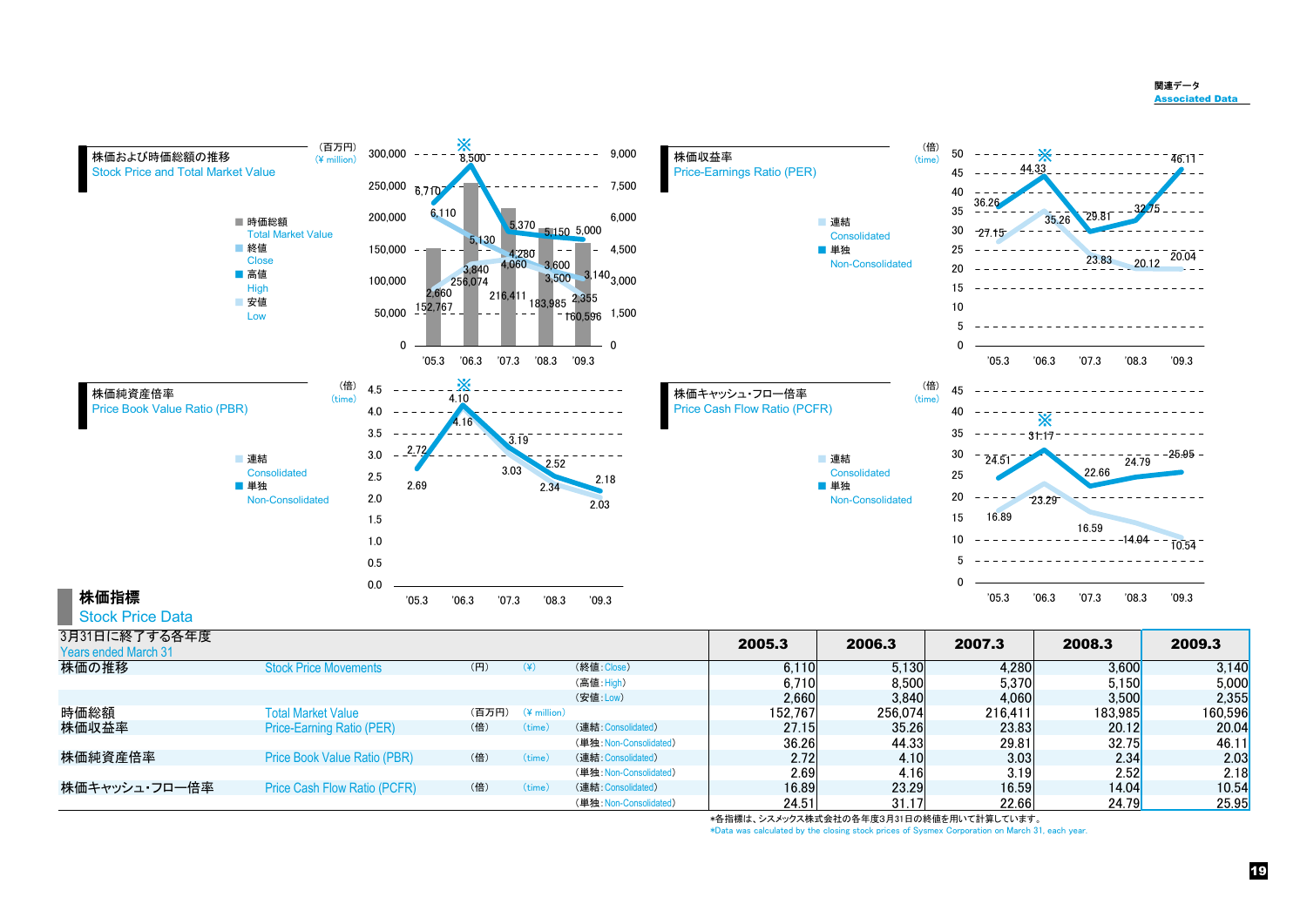| シスメックス株式会社<br><b>Sysmex Corporation</b>                                                                                                                                                                                                                                                                                                                                                                                                                                                                                       |                                                                                                                                   |                                        | 臨床検査機器、検査用試薬、粒子分析機器ならびに関連ソフトウェ                                                                                                                                      |                                                                                           |                                                                                                             |  |
|-------------------------------------------------------------------------------------------------------------------------------------------------------------------------------------------------------------------------------------------------------------------------------------------------------------------------------------------------------------------------------------------------------------------------------------------------------------------------------------------------------------------------------|-----------------------------------------------------------------------------------------------------------------------------------|----------------------------------------|---------------------------------------------------------------------------------------------------------------------------------------------------------------------|-------------------------------------------------------------------------------------------|-------------------------------------------------------------------------------------------------------------|--|
| 本社所在地<br>神戸市中央区脇浜海岸通1丁目5番1号<br><b>Address of Head Office</b><br>1-5-1, Wakinohama-Kaigandori, Chuo-ku, Kobe, Hyogo 651-0073, Japan                                                                                                                                                                                                                                                                                                                                                                                            |                                                                                                                                   | 主な事業内容<br><b>Main Line of Business</b> | アなどの開発・製造・販売・輸出入<br>Development, manufacture, sales, import and export of diagnostics testing<br>instruments and reagents, particle analyzers, and related software |                                                                                           |                                                                                                             |  |
| 電話番号 Telephone<br><b>F</b> A X Facsimile                                                                                                                                                                                                                                                                                                                                                                                                                                                                                      | (078)265-0500 (代表)<br>$(078)$ 265-0524                                                                                            |                                        |                                                                                                                                                                     |                                                                                           |                                                                                                             |  |
| 設立年月日<br>Date of Establishment                                                                                                                                                                                                                                                                                                                                                                                                                                                                                                | 昭和43年2月20日<br>February 20, 1968                                                                                                   | 主な販売先<br><b>Customers</b>              |                                                                                                                                                                     | 国立病院、一般病院、大学、研究所、その他医療機関<br>institutions, universities, and research institutes           | National and public hospitals, general hospitals, and other medical                                         |  |
| 資本金<br>Paid-in Capital                                                                                                                                                                                                                                                                                                                                                                                                                                                                                                        | (千円)<br>8, 685, 046<br>(¥ thousand)                                                                                               |                                        | 本社                                                                                                                                                                  | 東京支社/東京支店                                                                                 | 千葉営業所                                                                                                       |  |
| 従業員数                                                                                                                                                                                                                                                                                                                                                                                                                                                                                                                          | 1.448名 (単独/Non-Consolidated)<br>3.551名 (連結/Consolidated)<br>※嘱託及びパートタイマーは含んでおりません。<br><b>X: Non-Including part-time employees</b> |                                        | <b>Head Office</b><br>ソリューションセンター<br><b>Solution Center</b><br>テクノパーク<br><b>Technopark</b>                                                                          | <b>Tokyo Office/Tokyo Branch</b><br>名古屋支店<br>Nagoya Office<br>大阪支店<br><b>Osaka Office</b> | <b>Chiba Sales Office</b><br>静岡営業所<br><b>Shizuoka Sales Office</b><br>金沢営業所<br><b>Kanazawa Sales Office</b> |  |
|                                                                                                                                                                                                                                                                                                                                                                                                                                                                                                                               | 従業員平均勤続年数<br>10.9年                                                                                                                |                                        | 研究開発センター<br>R & D Center                                                                                                                                            | 広島支店<br>Hiroshima Office                                                                  | 京都営業所<br><b>Kyoto Sales Office</b>                                                                          |  |
| <b>Number of Employees</b><br>従業員平均年齢<br>38.9才<br>千株<br>51, 243<br>(thousand shares)<br>発行済株式総数<br>Number of Shares Issued<br>※2005年11月18日付で1株を2株に株式分割を実施しました。<br>XX The shares of shareholders was split two for one on November 18, 2005.<br>決算期<br>3月31日<br><b>Settlement Day</b><br>March 31<br>東京証券取引所 市場第一部<br>上場市場<br><b>Tokyo Stock Exchange, First Section</b><br>大阪証券取引所 市場第一部<br><b>Stock Listings</b><br><b>Osaka Securities Exchange, First Section</b><br>証券コードNo.<br>6869<br><b>Stock Exchange Code Number</b> |                                                                                                                                   | 加古川工場<br><b>Kakogawa Factory</b>       | 福岡支店<br><b>Fukuoka Office</b>                                                                                                                                       | 神戸営業所<br><b>Kobe Sales Office</b>                                                         |                                                                                                             |  |
|                                                                                                                                                                                                                                                                                                                                                                                                                                                                                                                               |                                                                                                                                   | 事業所<br><b>Offices</b>                  | 仙台支店<br>Sendai Office                                                                                                                                               | 札幌営業所<br><b>Sapporo Sales Office</b>                                                      | 高松営業所<br><b>Takamatsu Sales Office</b>                                                                      |  |
|                                                                                                                                                                                                                                                                                                                                                                                                                                                                                                                               |                                                                                                                                   |                                        | 北関東支店<br><b>Kita Kanto Office</b>                                                                                                                                   | 盛岡営業所<br><b>Morioka Sales Office</b>                                                      | 岡山営業所<br><b>Okayama Sales Office</b>                                                                        |  |
|                                                                                                                                                                                                                                                                                                                                                                                                                                                                                                                               |                                                                                                                                   |                                        |                                                                                                                                                                     | 長野営業所<br><b>Nagano Sales Office</b>                                                       | 鹿児島営業所<br>Kagoshima Sales Office                                                                            |  |
|                                                                                                                                                                                                                                                                                                                                                                                                                                                                                                                               |                                                                                                                                   |                                        |                                                                                                                                                                     | 新潟営業所<br><b>Niigata Sales Office</b>                                                      | 首都圏サービスセンター<br><b>Metropolitan Area Service</b><br>Center                                                   |  |
|                                                                                                                                                                                                                                                                                                                                                                                                                                                                                                                               |                                                                                                                                   |                                        |                                                                                                                                                                     |                                                                                           |                                                                                                             |  |

20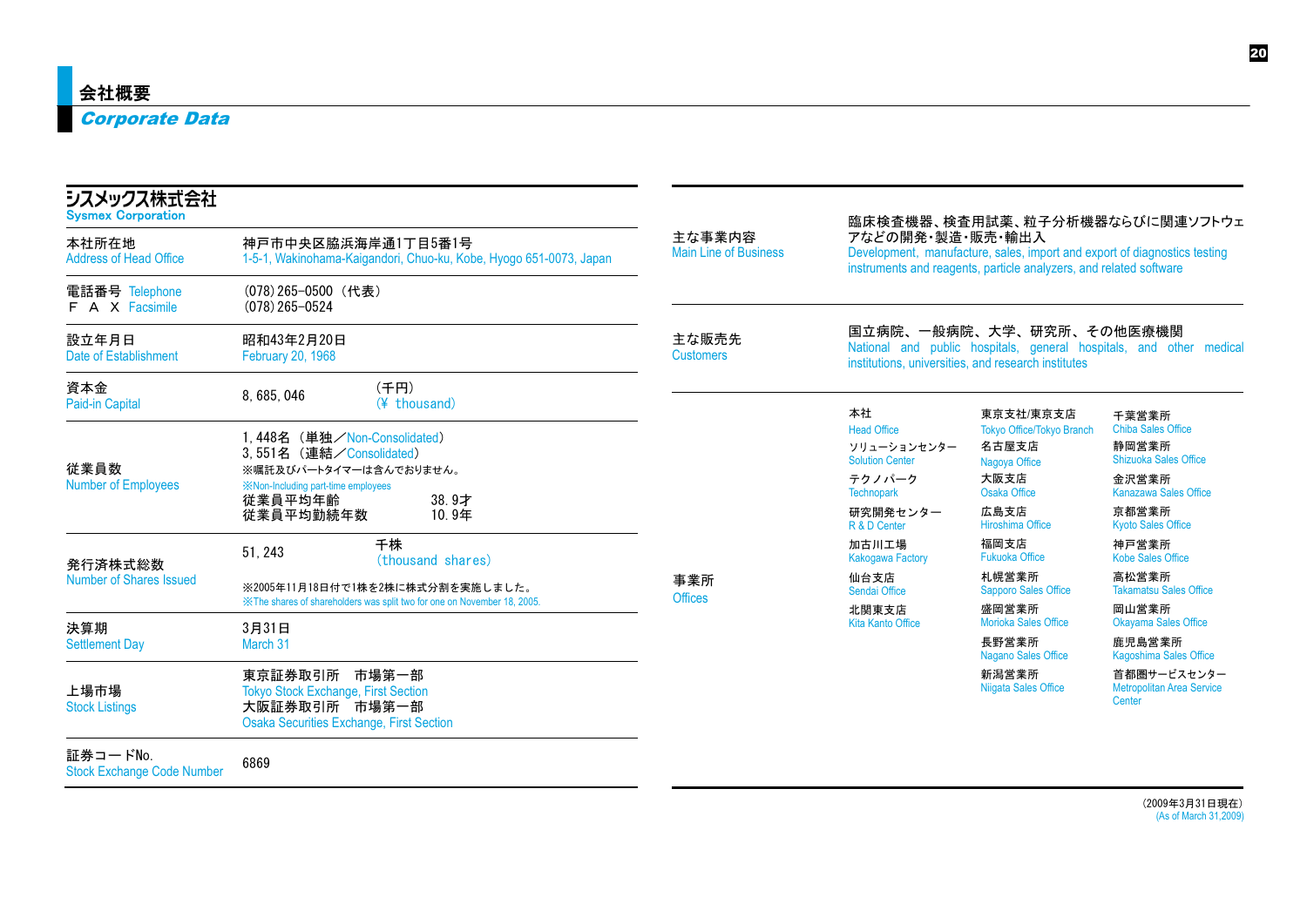## <mark></mark> 連結子会社および関連会社

|                                             | 会社名                                        |          | 所在地                | グループ出資比率                         |
|---------------------------------------------|--------------------------------------------|----------|--------------------|----------------------------------|
|                                             | <b>Corporate Name</b>                      |          | Location           | <b>Equity Qwnership by Group</b> |
| シスメックス国際試薬株式会社                              | SYSMEX INTERNATIONAL REAGENTS CO., LTD.    | 日本       | Japan              | 100                              |
| シスメックスメディカ株式会社                              | SYSMEX MEDICA CO., LTD.                    | 日本       | Japan              | 100                              |
| シスメックスTMC株式会社                               | <b>SYSMEX TMC., LTD.</b>                   | 日本       | Japan              | 100                              |
| シスメックス物流株式会社                                | <b>SYSMEX LOGISTICS CO., LTD.</b>          | 日本       | Japan              | 100                              |
| シスメックスRA株式会社                                | <b>SYSMEX RA CO., LTD.</b>                 | 日本       | Japan              | 96                               |
| シスメックスCNA株式会社                               | <b>SYSMEX CNA CO., LTD.</b>                | 日本       | Japan              | 100                              |
| シスメックス·ビオメリュー株式会社*                          | SYSMEX bioMerieux Co., LTD.*               | 日本       | Japan              | 34                               |
| SYSMEX AMERICA, INC.                        |                                            | 米国       | U.S.A.             | 100                              |
| SYSMEX REAGENTS AMERICA, INC.               |                                            | 米国       | U.S.A.             | 100                              |
| SYSMEX DO BRASIL INDUSTRIA E COMERCIO LTDA. |                                            | ブラジル     | <b>Brazil</b>      | 100                              |
| SYSMEX CANADA, INC.                         |                                            | カナダ      | Canada             | 100                              |
| SYSMEX EUROPE GMBH                          |                                            | ドイツ      | Germany            | 100                              |
| SYSMEX DEUTSCHLAND GMBH                     |                                            | ドイツ      | Germany            | 100                              |
| <b>WELLTEC GMBH</b>                         |                                            | ドイツ      | Germany            | 75                               |
| <b>SYSMEX UK LIMITED</b>                    |                                            | 英国       | U.K.               | 100                              |
| SYSMEX LOGISTICS UK LTD.                    |                                            | 英国       | U.K.               | 100                              |
| SYSMEX BELGIUM S.A.                         |                                            | ベルギー     | <b>Belgium</b>     | 100                              |
| SYSMEX FRANCE S.A.S.                        |                                            | フランス     | France             | 100                              |
| SYSMEX POLSKA S.P.ZO.O.                     |                                            | ポーランド    | Poland             | 100                              |
| SYSMEX SOUTH AFRICA (PTY) LTD.              |                                            | アフリカ     | Africa             | 100                              |
| SYSMEX DIGITANA AG                          |                                            | スイス      | Switzerland        | 80                               |
| SYSMEX AUSTRIA GMBH                         |                                            | オーストリア   | Austria            | 100                              |
| SYSMEX SLOVAKIA S.R.O.                      |                                            | スロバキア    | <b>Slovakia</b>    | 100                              |
| SYSMEX HUNGARIA KFT.                        |                                            | ハンガリー    | Hungary            | 100                              |
| SYSMEX CZ S.R.O.                            |                                            | チェコ      | Czech              | 100                              |
| SYSMEX MIDDLE EAST FZ LLC                   |                                            | アラブ首長国連邦 | <b>UAE</b>         | 100                              |
| 済南希森美康医用電子有限公司                              | JINAN SYSMEX MEDICAL ELECTRONICS CO., LTD. | 中国       | China              | 100                              |
| 希森美康香港有限公司                                  | <b>SYSMEX HONG KONG LIMITED</b>            | 中国       | China              | 100                              |
| 希森美康医用電子(上海)有限公司                            | <b>SYSMEX SHANGHAI LTD.</b>                | 中国       | China              | 100                              |
| 希森美康電脳技術(上海)有限公司                            | SYSMEX INFOSYSTEMS CHINA, LTD.             | 中国       | China              | 100                              |
| 希森美康生物科技(無錫)有限公司                            | <b>SYSMEX WUXI CO., LTD.</b>               | 中国       | China              | 100                              |
| SYSMEX ASIA PACIFIC PTE LTD.                |                                            | シンガポール   | Singapore          | 100                              |
| SYSMEX (MALAYSIA) SDN BHD                   |                                            | マレーシア    | <b>Malaysia</b>    | 100                              |
| SYSMEX INDIA PVT. LTD.                      |                                            | インド      | India              | 100                              |
| SYSMEX (THAILAND) CO., LTD.                 |                                            | タイ       | <b>Thailand</b>    | 100                              |
| SYSMEX SAN TUNG CO., LTD.                   |                                            | 台湾       | <b>Taiwan</b>      | 51                               |
| SYSMEX NEW ZEALAND LIMITED                  |                                            | ニュージーランド | <b>New Zealand</b> | 100                              |
| PT. SYSMEX INDONESIA                        |                                            | インドネシア   | Indonesia          | 100                              |